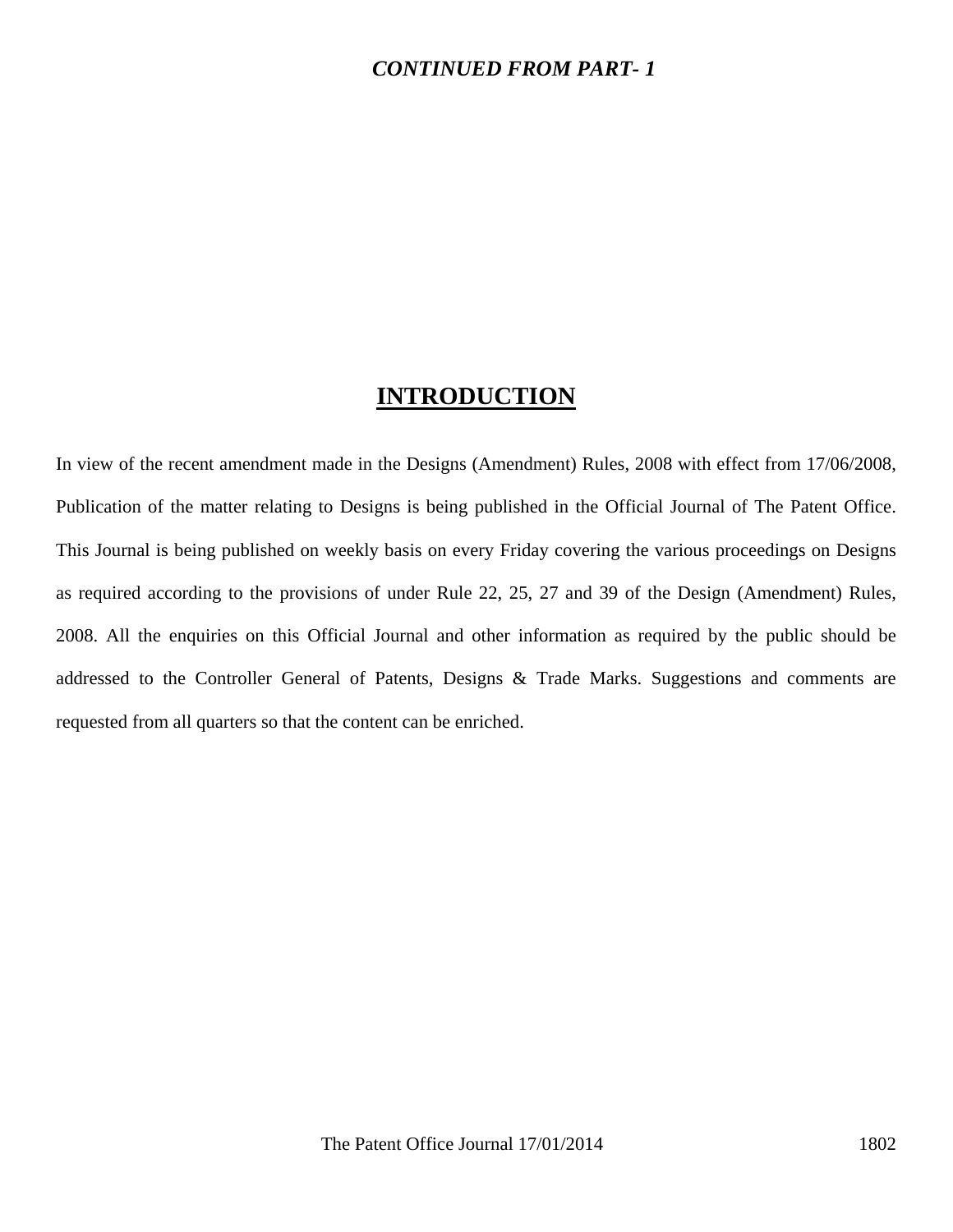# **COPYRIGHT PUBLICATION**

| <b>SL NO</b> | <b>CASE NUMBERS</b> | <b>RENEWED ON</b> |
|--------------|---------------------|-------------------|
| 1.           | 192498              | 28.11.2013        |
| 2.           | 199330              | 31.10.2013        |
| 3.           | 194742              | 28.11.2013        |
| 4.           | 193410              | 28.11.2013        |
| 5.           | 192709              | 14.11.2013        |
| 6.           | 192586              | 31.10.2013        |
| 7.           | 188091              | 03.01.2014        |
| 8.           | 192693              | 09.01.2014        |
| 9.           | 186878              | 09.01.2014        |
| 10.          | 186877              | 09.01.2014        |
| 11.          | 186876              | 09.01.2014        |
| 12.          | 186809              | 09.01.2014        |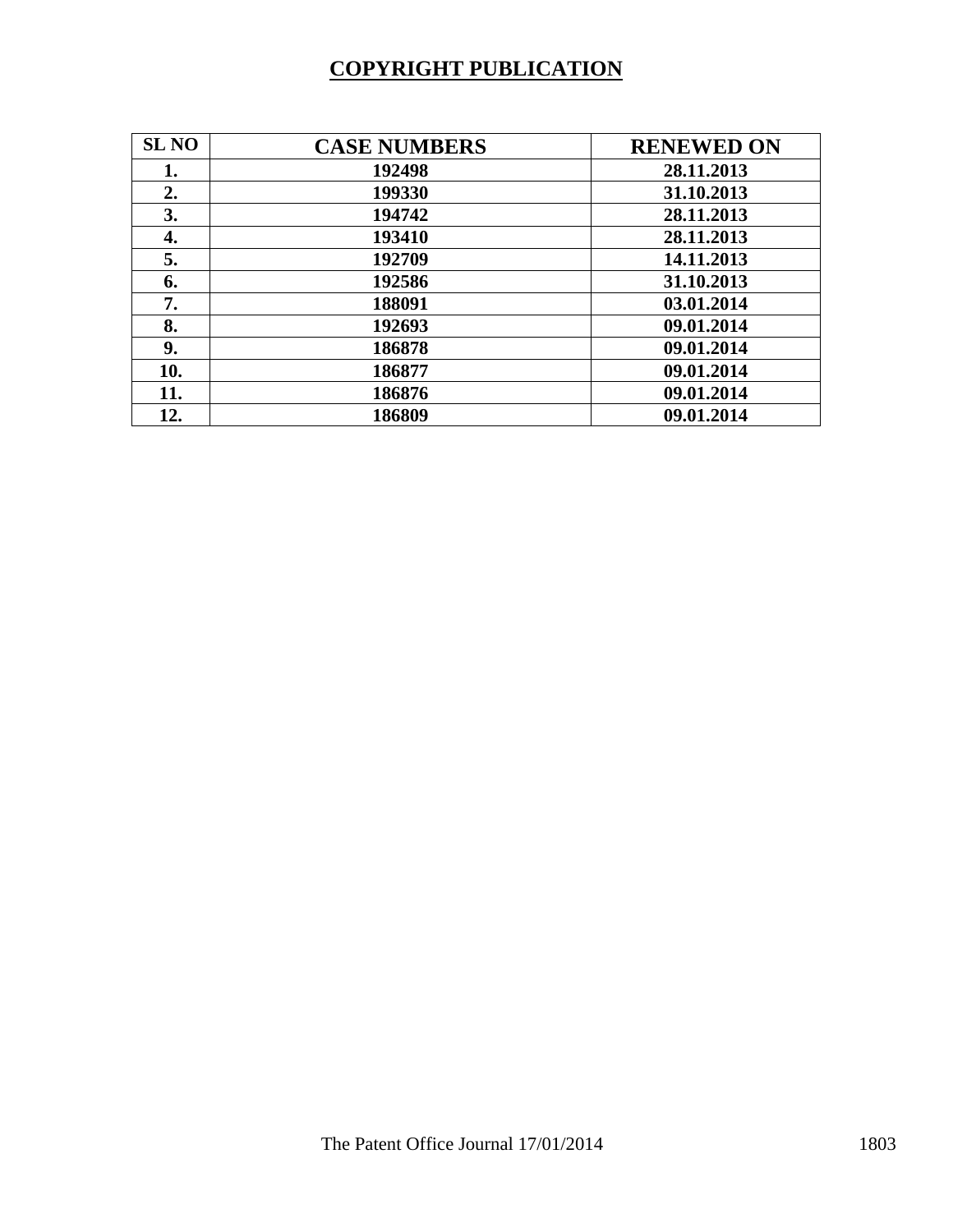### **RESTORATION OF LAPSED DESIGNS UNDER SECTION 12 (2) OF THE DESIGNS ACT, 2000**

**(01)** 

 **An application made under Section 12 (2) of the Designs act, 2000 on 22.07.2013, for Restoration of Design No.192498 dated 02.07.2003 in the name of NILKAMAL LIMITED OF SURVEY NO.-354/2 & 354/3, NEAR RAKHOLI BRIDGE, SILVASSA-KHANVEL ROAD, VILLAGE VASONA, SILVASSA (D & N.H.), (U.T.), INDIA has been allowed.** 

#### **(02)**

**An application made under Section 12 (2) of the Designs act, 2000 on 04.06.2012, for Restoration of Design No.188091 dated 11.02.2002 in the name of LARSEN & TOUBRO LIMITED, AN INDIAN COMPANY, OF L & T HOUSE, BALLARD ESTATE, MUMBAI-400001, MAHARASHTRA, INDIA has been allowed.**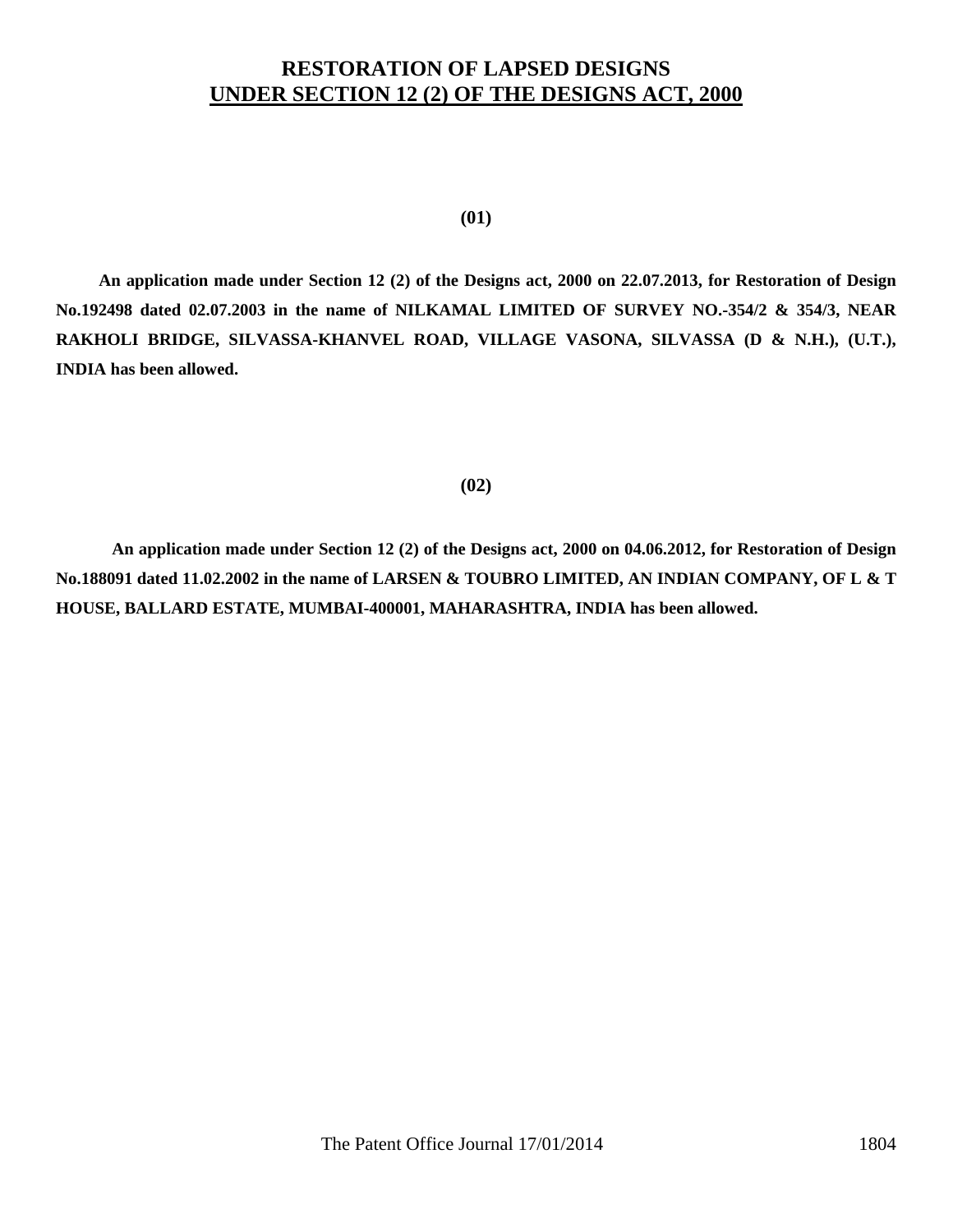### **THE DESIGNS ACT 2000 SECTION 30 DESIGN ASSIGNMENT**

**The Design stands in the name of ELWYN NG KWANG LING registered under the Designs Act, 2000 has been assigned in the Register of Designs in the name as follows:-** 

| Design No. | Class | <b>Name</b>                                                                                                                                                                   |
|------------|-------|-------------------------------------------------------------------------------------------------------------------------------------------------------------------------------|
| 242169     | 28-03 | OSIM INTERNATIONAL LTD., A COMPANY<br><b>INCORPORATED UNDER THE LAWS OF</b><br>SINGAPORE, HAVING ADDRESS AT 65 UBI<br><b>AVENUE 1, OSIM HEADQUARTERS, SINGAPORE</b><br>408939 |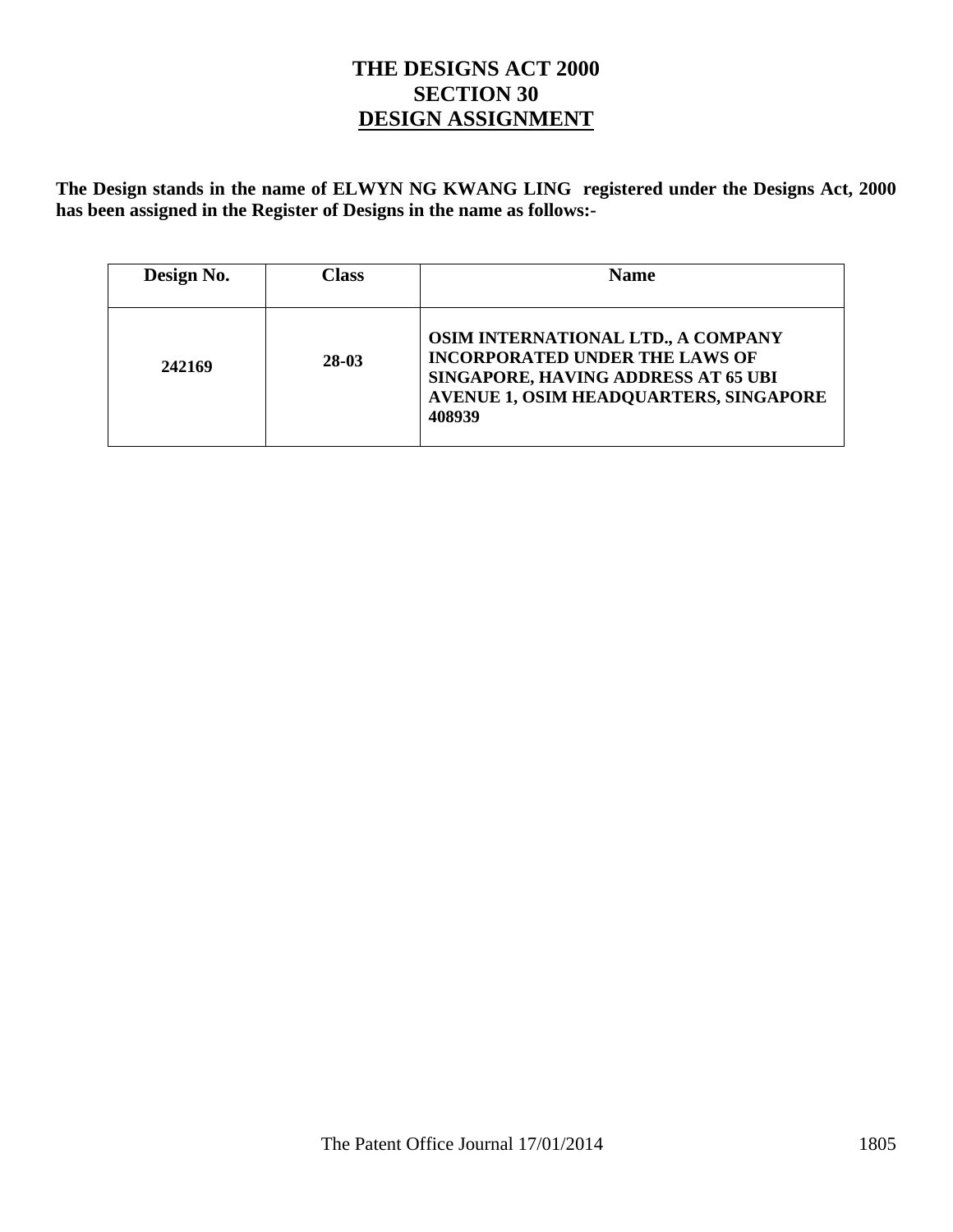#### **REGISTRATION OF DESIGNS**

**The following designs have been registered. They are now open for public inspection. In the following each entry the Date of Registration is shown. The Priority Number, Priority Date and Priority Country are also shown**

| <b>DESIGN NUMBER</b>                                                                                                                                                  | 252698                                                                                                                         |  |
|-----------------------------------------------------------------------------------------------------------------------------------------------------------------------|--------------------------------------------------------------------------------------------------------------------------------|--|
| <b>CLASS</b>                                                                                                                                                          |                                                                                                                                |  |
| 1) M/S AIR SPORTS,<br>#21, 2ND FLOOR, HIMALAYA SCHOOL BUILDING, BEHIND SHANTHI SAGAR<br>HOTEL, UTTARAHALLI MAIN ROAD, BANGALORE-560061, INDIA,<br>NATIONALITY: INDIAN |                                                                                                                                |  |
| <b>DATE OF REGISTRATION</b>                                                                                                                                           | 28/03/2013                                                                                                                     |  |
| <b>TITLE</b>                                                                                                                                                          | <b>TOY PLANE</b>                                                                                                               |  |
| <b>PRIORITY NA</b>                                                                                                                                                    |                                                                                                                                |  |
| <b>DESIGN NUMBER</b>                                                                                                                                                  | 252741                                                                                                                         |  |
| <b>CLASS</b>                                                                                                                                                          | $08-06$                                                                                                                        |  |
| <b>PROPRIETOR OF SITARAM METAL HAVING PLACE OF BUSINESS</b><br><b>GUJARAT (INDIA)</b>                                                                                 | 1) LALJIBHAI PANCHABHAI ROKAD (INDIAN NATIONAL) AND SOLE<br>AT-3, PATEL NAGAR, 80 FEET ROAD, OPP: PATEL TOOLS, RAJKOT-360002 - |  |
| <b>DATE OF REGISTRATION</b>                                                                                                                                           | 02/04/2013                                                                                                                     |  |
| TITLE                                                                                                                                                                 | <b>HANDLE</b>                                                                                                                  |  |
| <b>PRIORITY NA</b>                                                                                                                                                    |                                                                                                                                |  |
| <b>DESIGN NUMBER</b>                                                                                                                                                  | 252764                                                                                                                         |  |
| <b>CLASS</b>                                                                                                                                                          | $06-01$                                                                                                                        |  |
| 1)ERGOFORM DESIGN,<br>BANGALORE PIN-560043, KARNATAKA, NATIONALITY: INDIAN                                                                                            | NO. 17/18, 2ND MAIN, 2ND CROSS, CHELEKERE, KALYAN NAGAR POST,                                                                  |  |
| <b>DATE OF REGISTRATION</b>                                                                                                                                           | 02/04/2013                                                                                                                     |  |
| TITLE                                                                                                                                                                 | <b>SOFA</b>                                                                                                                    |  |
| <b>PRIORITY NA</b>                                                                                                                                                    |                                                                                                                                |  |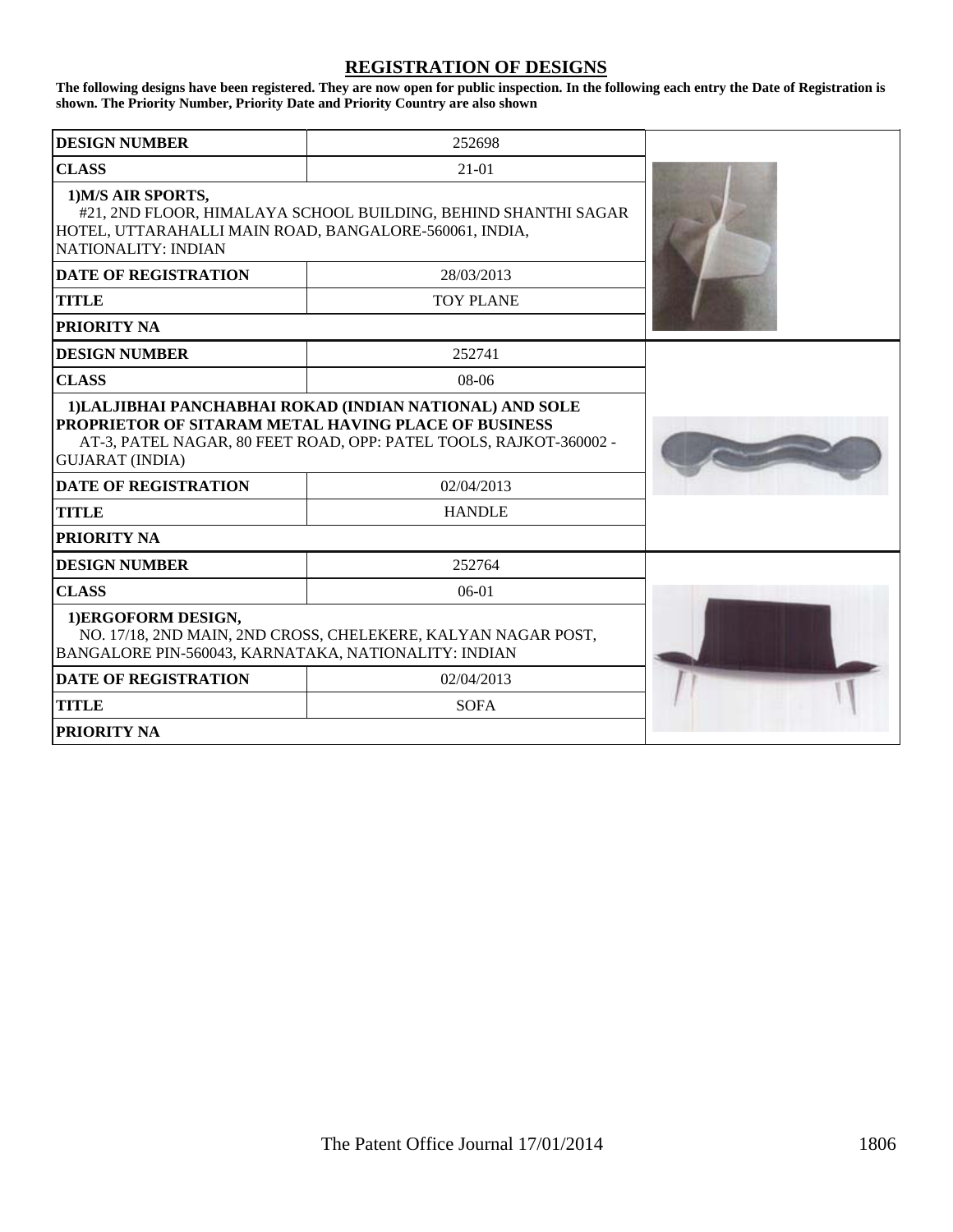| <b>DESIGN NUMBER</b>                                                                                                                                                                                                                               | 252774                                                       |                           |            |                               |  |
|----------------------------------------------------------------------------------------------------------------------------------------------------------------------------------------------------------------------------------------------------|--------------------------------------------------------------|---------------------------|------------|-------------------------------|--|
| <b>CLASS</b>                                                                                                                                                                                                                                       |                                                              |                           | 23-99      |                               |  |
| 1) MINDA INDUSTRIES LTD. (AUTOGAS DIVISION) AN<br><b>INDIAN COMPANY OF</b><br>VILLAGE NAHARPUR KASAN, P.O. NAKHROLA, IMT<br>MANESAR, DISTT. GURGAON, HARYANA-122050                                                                                |                                                              |                           |            |                               |  |
| <b>DATE OF</b><br><b>REGISTRATION</b>                                                                                                                                                                                                              | 02/04/2013                                                   |                           |            |                               |  |
| <b>TITLE</b>                                                                                                                                                                                                                                       | <b>INLET VALVE FOR HIGH PRESSURE</b><br><b>GAS REGULATOR</b> |                           |            |                               |  |
| PRIORITY NA                                                                                                                                                                                                                                        |                                                              |                           |            |                               |  |
| <b>DESIGN NUMBER</b>                                                                                                                                                                                                                               |                                                              |                           | 252846     |                               |  |
| <b>CLASS</b>                                                                                                                                                                                                                                       |                                                              |                           | 23-04      |                               |  |
| 1) EBM-PAPST MULFINGEN GMBH & CO. KG,<br>OF BACHMÜHLE 2, 74673 MULFINGEN, GERMANY, A GERMAN<br><b>COMPANY</b>                                                                                                                                      |                                                              |                           |            |                               |  |
| DATE OF REGISTRATION                                                                                                                                                                                                                               |                                                              | 03/04/2013                |            |                               |  |
| <b>TITLE</b>                                                                                                                                                                                                                                       |                                                              |                           |            | <b>ELECTRICAL FANS</b>        |  |
| <b>PRIORITY</b><br>PRIORITY NUMBER<br>002117408                                                                                                                                                                                                    |                                                              | <b>DATE</b><br>11/10/2012 |            | <b>COUNTRY</b><br><b>OHIM</b> |  |
| <b>DESIGN NUMBER</b>                                                                                                                                                                                                                               |                                                              |                           | 250545     |                               |  |
| <b>CLASS</b>                                                                                                                                                                                                                                       | 23-03                                                        |                           |            |                               |  |
| 1) M/S V-GUARD INDUSTRIES LTD., AN INDIAN COMPANY<br><b>INCORPORATED UNDER THE COMPANIES ACT OF 1956 WHOSE</b><br><b>ADDRESS IS</b><br>33/2905 F, VENNALA HIGH SCHOOL ROAD, VENNALA, KOCHI-<br>682028, KERALA STATE, INDIA<br>DATE OF REGISTRATION |                                                              |                           | 31/12/2012 |                               |  |
|                                                                                                                                                                                                                                                    |                                                              |                           |            |                               |  |
| <b>TITLE</b>                                                                                                                                                                                                                                       |                                                              | <b>WATER HEATERS</b>      |            |                               |  |
| PRIORITY NA                                                                                                                                                                                                                                        |                                                              |                           |            |                               |  |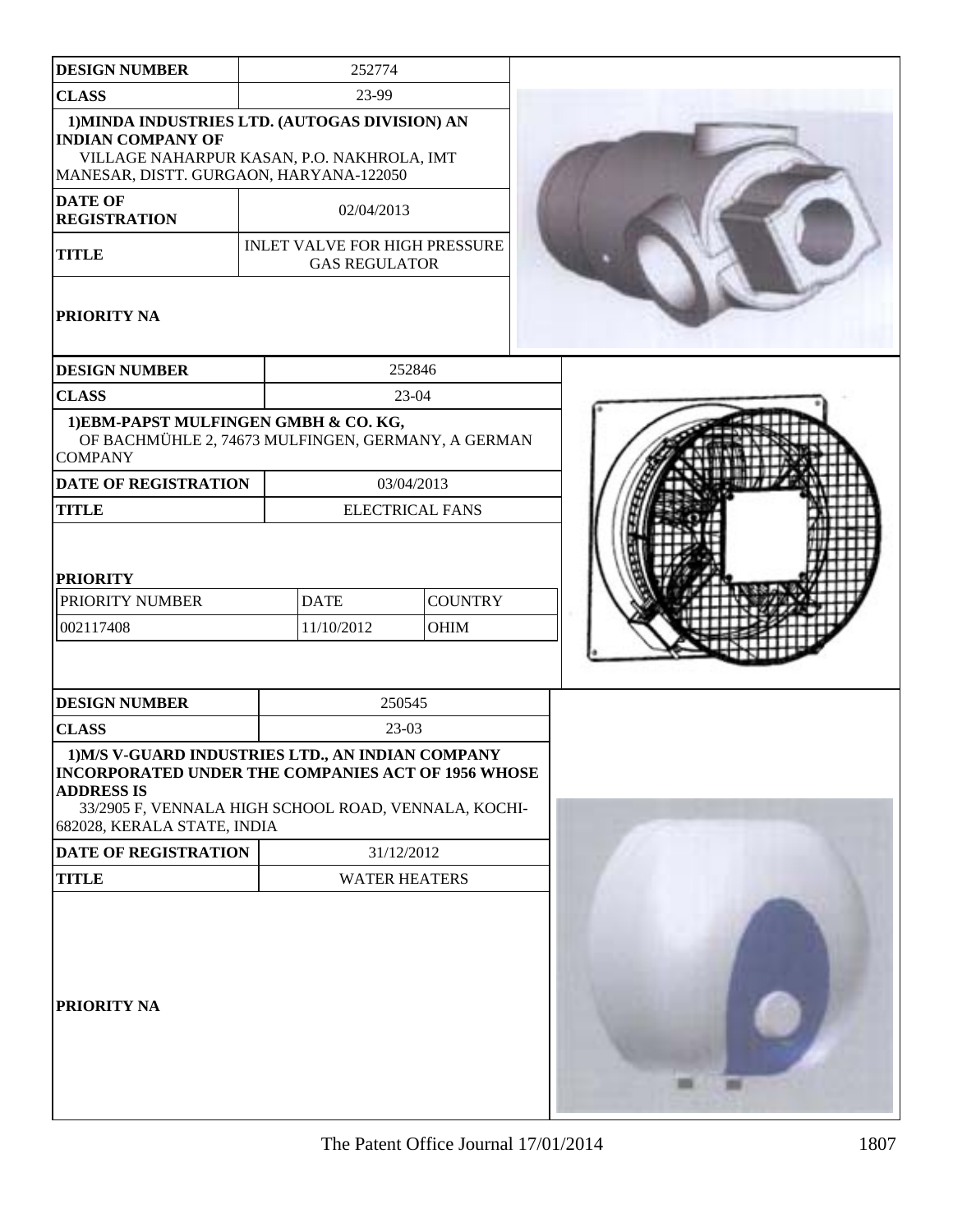| <b>DESIGN NUMBER</b>                                                                                                                                                                                     |             | 250553                 |  |
|----------------------------------------------------------------------------------------------------------------------------------------------------------------------------------------------------------|-------------|------------------------|--|
| <b>CLASS</b>                                                                                                                                                                                             |             | $31 - 00$              |  |
| 1) M/S V-GUARD INDUSTRIES LTD., AN INDIAN COMPANY INCORPORATED<br>UNDER THE COMPANIES ACT OF 1956 WHOSE ADDRESS IS<br>33/2905 F, VENNALA HIGH SCHOOL ROAD, VENNALA, KOCHI-682028,<br>KERALA STATE, INDIA |             |                        |  |
| <b>DATE OF REGISTRATION</b>                                                                                                                                                                              |             | 31/12/2012             |  |
| <b>TITLE</b>                                                                                                                                                                                             |             | <b>MIXER</b>           |  |
| PRIORITY NA                                                                                                                                                                                              |             |                        |  |
| <b>DESIGN NUMBER</b>                                                                                                                                                                                     |             | 253171                 |  |
| <b>CLASS</b>                                                                                                                                                                                             |             | 12-08                  |  |
| 1) CHRYSLER GROUP LLC,<br>800 CHRYSLER DRIVE EAST, AUBURN HILLS, MICHIGAN 48326-2766,<br>U.S.A.                                                                                                          |             |                        |  |
| <b>DATE OF REGISTRATION</b>                                                                                                                                                                              |             | 16/04/2013             |  |
| <b>TITLE</b>                                                                                                                                                                                             |             | <b>AUTOMOBILE BODY</b> |  |
| <b>PRIORITY</b>                                                                                                                                                                                          |             |                        |  |
| PRIORITY NUMBER                                                                                                                                                                                          | <b>DATE</b> | <b>COUNTRY</b>         |  |
| 29/434,717                                                                                                                                                                                               | 16/10/2012  | U.S.A.                 |  |
| <b>DESIGN NUMBER</b>                                                                                                                                                                                     |             | 254459                 |  |
| <b>CLASS</b>                                                                                                                                                                                             |             | $11-02$                |  |
| 1) EXPORTS INTERNATIONAL CORPORATION,<br>124 E, SAINIK FARMS, CENTRAL AVENUE, LANE C-8/2, NEW DELHI-110062,<br>INDIA, AN INDIAN COMPANY                                                                  |             |                        |  |
| <b>DATE OF REGISTRATION</b>                                                                                                                                                                              |             | 12/06/2013             |  |
| <b>TITLE</b>                                                                                                                                                                                             |             | <b>FLOWER VASE</b>     |  |
| PRIORITY NA                                                                                                                                                                                              |             |                        |  |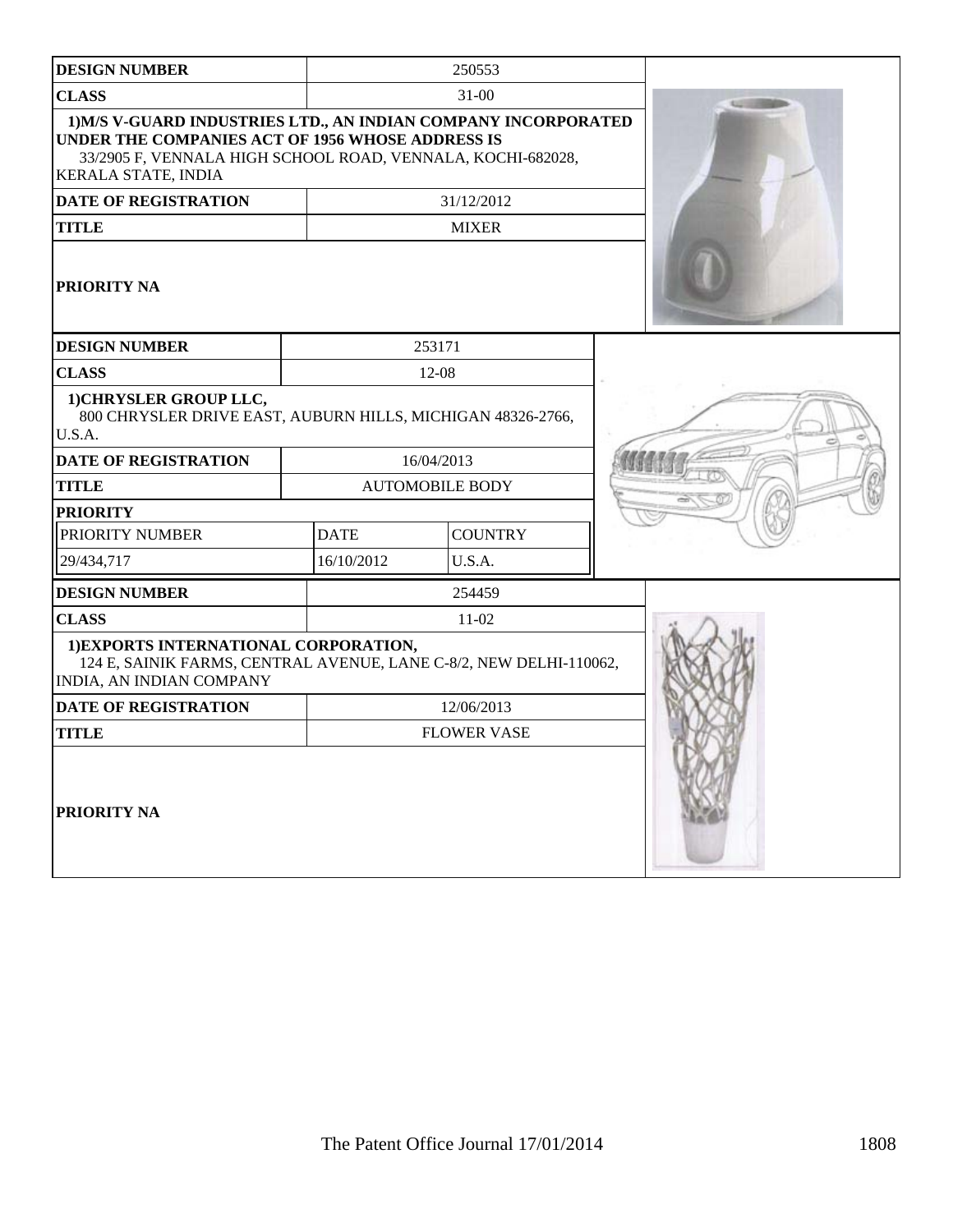| <b>DESIGN NUMBER</b>                                                                                                                                                                                                                                                   |             | 253887                  |  |
|------------------------------------------------------------------------------------------------------------------------------------------------------------------------------------------------------------------------------------------------------------------------|-------------|-------------------------|--|
| <b>CLASS</b>                                                                                                                                                                                                                                                           |             | $09-03$                 |  |
| 1) SUNITA PURI (AN INDIAN NATIONAL) TRADING AS M/S. DELUX<br>PETROCHEM (INDIA),<br>B-91, CO-OPERATIVE INDUSTRIAL ESTATE, UDYOG NAGAR, KANPUR, U.P.                                                                                                                     |             |                         |  |
| <b>DATE OF REGISTRATION</b>                                                                                                                                                                                                                                            |             | 16/05/2013              |  |
| <b>TITLE</b>                                                                                                                                                                                                                                                           |             | <b>CONTAINER</b>        |  |
| <b>PRIORITY NA</b>                                                                                                                                                                                                                                                     |             |                         |  |
| <b>DESIGN NUMBER</b>                                                                                                                                                                                                                                                   |             | 253924                  |  |
| <b>CLASS</b>                                                                                                                                                                                                                                                           |             | 08-08                   |  |
| 1)(1) MEHULBHAI D. CHAVDA (2) SOMESHBHAI S. MALIK AND (3)<br>DHIRENBHAI SHAH ALL INDIAN NATIONAL PARTNER OF DMS                                                                                                                                                        |             |                         |  |
| ARCHITECTURAL PRODUCTS AN INDIAN PARTNERSHIP FIRM HAVING ITS<br>PRINCIPAL PLACE OF BUSINESS AT ADDRESS:<br>PLOT NO. 6, SURVEY NO. 20, EVEREST INDUSTRIAL AREA, NEAR PERFECT<br>(TATA) SHOWROOM, NATIONAL HIGHWAY NO. 8-B, VAVDI-DIST. RAJKOT-<br>360004, GUJARAT-INDIA |             |                         |  |
| <b>DATE OF REGISTRATION</b>                                                                                                                                                                                                                                            |             | 17/05/2013              |  |
| <b>TITLE</b>                                                                                                                                                                                                                                                           |             | <b>CURTAIN BRACKET</b>  |  |
| PRIORITY NA                                                                                                                                                                                                                                                            |             |                         |  |
| <b>DESIGN NUMBER</b>                                                                                                                                                                                                                                                   |             | 252933                  |  |
| <b>CLASS</b>                                                                                                                                                                                                                                                           |             | $23-02$                 |  |
| 1) ALFAWALL AB,<br>OF HANS STAHLES VÄG 7, SE-147 41 TUMBA, SWEDEN, A SWEDISH<br><b>COMPANY</b>                                                                                                                                                                         |             |                         |  |
| <b>DATE OF REGISTRATION</b>                                                                                                                                                                                                                                            |             | 05/04/2013              |  |
| <b>TITLE</b>                                                                                                                                                                                                                                                           |             | WATER TREATMENT REACTOR |  |
| <b>PRIORITY</b>                                                                                                                                                                                                                                                        |             |                         |  |
| PRIORITY NUMBER                                                                                                                                                                                                                                                        | <b>DATE</b> | <b>COUNTRY</b>          |  |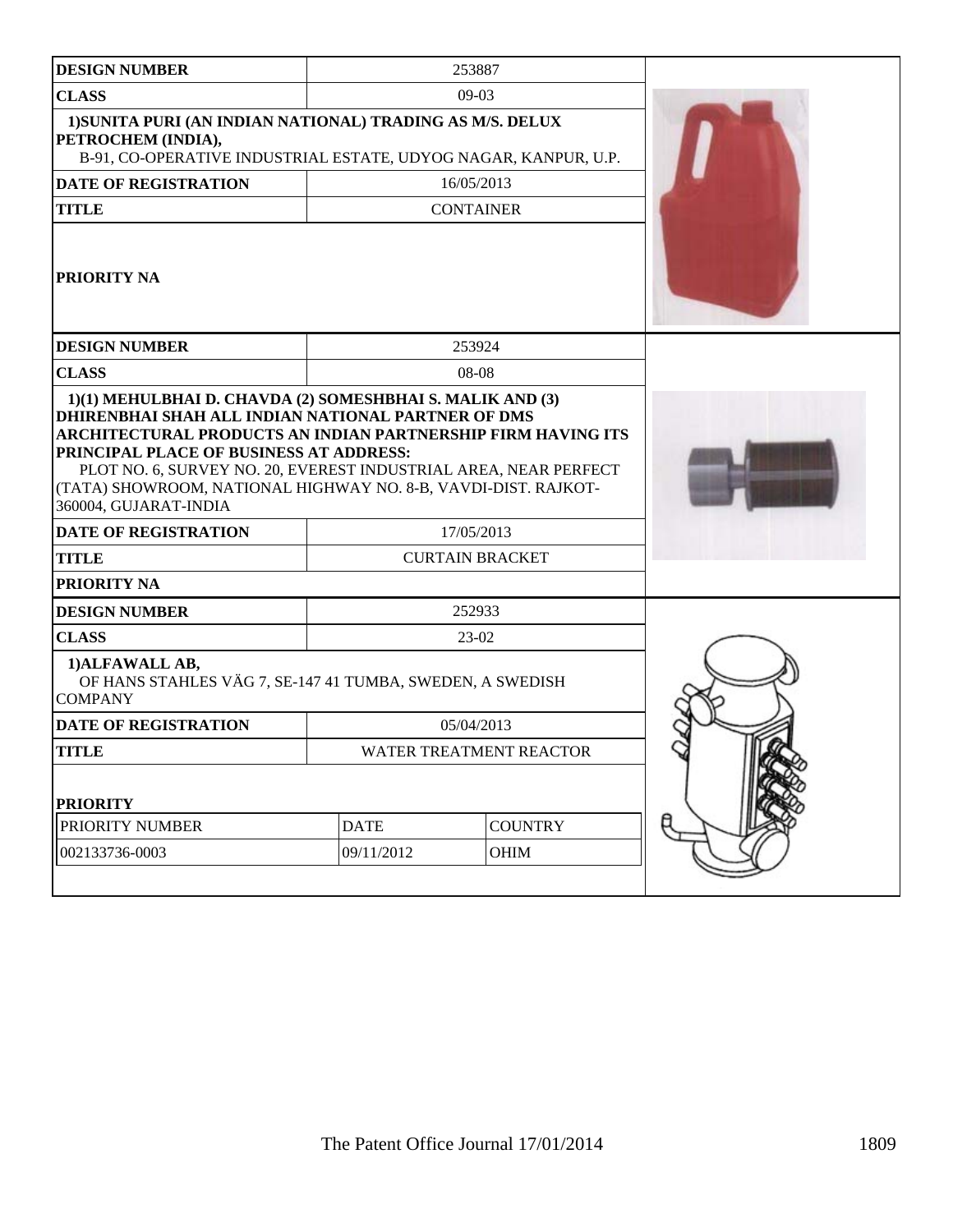| <b>DESIGN NUMBER</b>                                                                                                                                                                                                                                      |             | 254147                                                      |  |
|-----------------------------------------------------------------------------------------------------------------------------------------------------------------------------------------------------------------------------------------------------------|-------------|-------------------------------------------------------------|--|
| <b>CLASS</b>                                                                                                                                                                                                                                              |             | 08-08                                                       |  |
| 1) PERFECT INDUSTRIES (INDIA) C-65, PHASE-V, FOCAL POINT, LUDHIANA-<br>141 010 (PUNJAB) INDIA<br>AN INDIAN PARTNERSHIP FIRM WHOSE PARTNERS ARE:- SEWA SINGH,<br>KULWANT SINGH, MANINDER SINGH & AMRIT KAUR BEING INDIAN<br>NATIONALS OF THE ABOVE ADDRESS |             |                                                             |  |
| <b>DATE OF REGISTRATION</b>                                                                                                                                                                                                                               |             | 29/05/2013                                                  |  |
| <b>TITLE</b>                                                                                                                                                                                                                                              |             | <b>BOLT</b>                                                 |  |
| PRIORITY NA                                                                                                                                                                                                                                               |             |                                                             |  |
| <b>DESIGN NUMBER</b>                                                                                                                                                                                                                                      |             | 254182                                                      |  |
| <b>CLASS</b>                                                                                                                                                                                                                                              |             | 24-02                                                       |  |
| 1) KONINKLIJKE PHILIPS N.V., A COMPANY ORGANIZED AND EXISTING<br>UNDER THE LAWS OF THE KINGDOM OF THE NETHERLANDS,<br>RESIDING AT EINDHOVEN, WHOSE POST-OFFICE ADDRESS IS HIGH TECH<br>CAMPUS 5, 5656 AE EINDHOVEN, THE NETHERLANDS                       |             |                                                             |  |
| <b>DATE OF REGISTRATION</b>                                                                                                                                                                                                                               |             | 30/05/2013                                                  |  |
| <b>TITLE</b>                                                                                                                                                                                                                                              |             | DISPOSABLE AIRWAY ADAPTER FOR<br>RESPIRATORY GAS MONITORING |  |
| <b>PRIORITY</b>                                                                                                                                                                                                                                           |             |                                                             |  |
| PRIORITY NUMBER                                                                                                                                                                                                                                           | <b>DATE</b> | <b>COUNTRY</b>                                              |  |
| 002148825-0001                                                                                                                                                                                                                                            | 06/12/2012  | <b>OHIM</b>                                                 |  |
| <b>DESIGN NUMBER</b>                                                                                                                                                                                                                                      |             | 254224                                                      |  |
| <b>CLASS</b>                                                                                                                                                                                                                                              |             | $02-04$                                                     |  |
| 1) DELHI PLASTIC, T-1/118, MANGOLPURI INDUSTRIAL AREA, PHASE-1,<br><b>DELHI-110083, INDIA.</b><br>(AN INDIAN PROPRIETORSHIP FIRM WHOSE PROPRIETOR IS :- SH. ANIL<br>BANSAL. AN INDIAN NATIONAL OF THE ABOVE ADDRESS                                       |             |                                                             |  |
| <b>DATE OF REGISTRATION</b>                                                                                                                                                                                                                               |             | 31/05/2013                                                  |  |
| TITLE                                                                                                                                                                                                                                                     |             | <b>SHOE</b>                                                 |  |
| PRIORITY NA                                                                                                                                                                                                                                               |             |                                                             |  |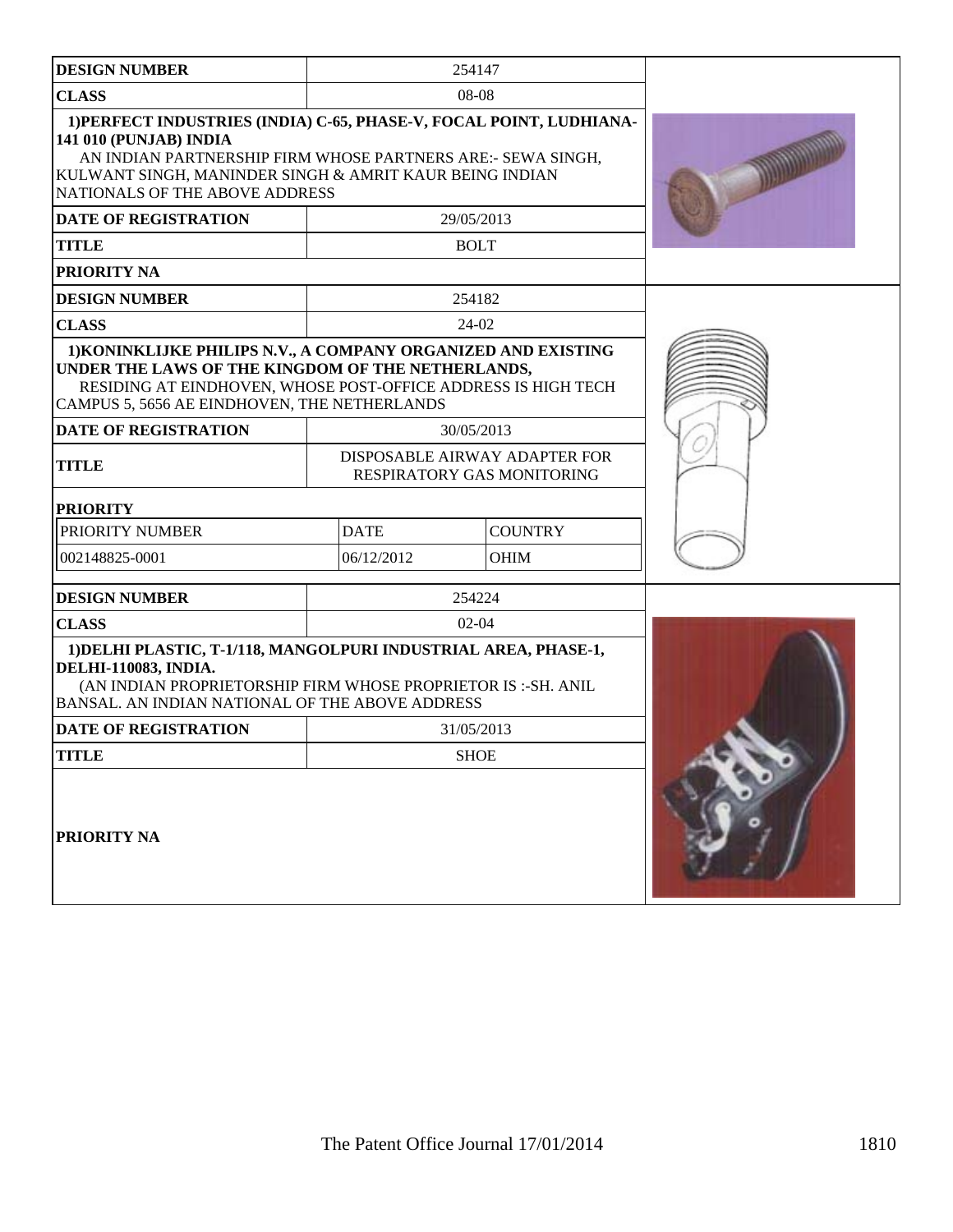| <b>DESIGN NUMBER</b>                     | 254237                                                                                                                                                          |  |
|------------------------------------------|-----------------------------------------------------------------------------------------------------------------------------------------------------------------|--|
| <b>CLASS</b>                             | 07-06                                                                                                                                                           |  |
| OF BUSINESS AT                           | 1) MA DESIGN INDIA PRIVATE LIMITED, A COMPANY<br><b>INCORPORATED IN INDIA HAVING ITS PRINCIPAL PLACE</b><br>A-41, SECTOR-80, PHASE-II, NOIDA-201305, U.P. INDIA |  |
| <b>DATE OF</b><br><b>REGISTRATION</b>    | 03/06/2013                                                                                                                                                      |  |
| <b>TITLE</b>                             | <b>NAPKIN HOLDER</b>                                                                                                                                            |  |
| PRIORITY NA                              |                                                                                                                                                                 |  |
| <b>DESIGN NUMBER</b>                     | 252466                                                                                                                                                          |  |
| <b>CLASS</b>                             | $31 - 00$                                                                                                                                                       |  |
| WORLI, MUMBAI-400030, MAHARASHTRA, INDIA | 1) CROMPTON GREAVES LIMITED, (AN INDIAN COMPANY),<br>AVANTHA HOUSE, 6TH FLOOR, DR. ANNIE BESANT ROAD,                                                           |  |
| <b>DATE OF</b><br><b>REGISTRATION</b>    | 20/03/2013                                                                                                                                                      |  |
| <b>TITLE</b>                             | <b>MIXER GRINDER</b>                                                                                                                                            |  |
| PRIORITY NA                              |                                                                                                                                                                 |  |
| <b>DESIGN NUMBER</b>                     | 251849                                                                                                                                                          |  |
| <b>CLASS</b>                             | $12 - 16$                                                                                                                                                       |  |
| <b>INDIAN COMPANY OF</b><br><b>INDIA</b> | 1) MINDA INDUSTRIES LTD. (LIGHTING DIVISION), AN<br>34-35, K.M. G. T. ROAD, VILL. SONIPAT, HARYANA-131029,                                                      |  |
| <b>DATE OF</b><br><b>REGISTRATION</b>    | 25/02/2013                                                                                                                                                      |  |
| <b>TITLE</b>                             | <b>HEAD LAMP</b>                                                                                                                                                |  |
| PRIORITY NA                              |                                                                                                                                                                 |  |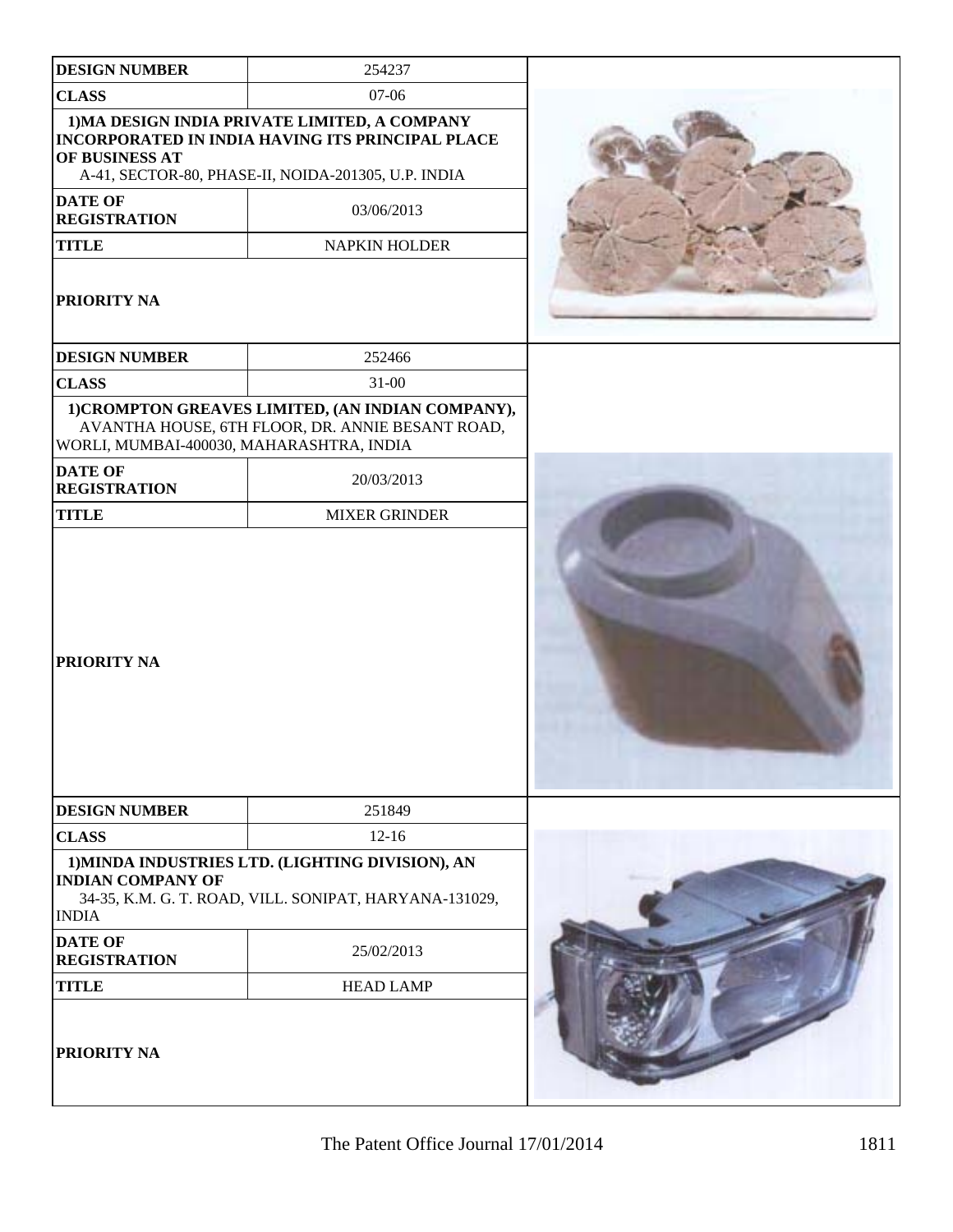| <b>DESIGN NUMBER</b>                                                                                                                                                                                                                                                                                                                                                            | 254771                                                                                                                            |  |  |  |
|---------------------------------------------------------------------------------------------------------------------------------------------------------------------------------------------------------------------------------------------------------------------------------------------------------------------------------------------------------------------------------|-----------------------------------------------------------------------------------------------------------------------------------|--|--|--|
| <b>CLASS</b>                                                                                                                                                                                                                                                                                                                                                                    | $09-01$                                                                                                                           |  |  |  |
| LUDHIANA-141120 (PUNJAB) INDIA<br>BEING INDIAN NATIONALS OF THE ABOVE ADDRESS                                                                                                                                                                                                                                                                                                   | 1) M/S KEVA INDUSTRIES, NEAR OCTROI POST, G. T. ROAD, SAHNEWAL,<br>AN INDIAN PROPRIETORSHIP FIRM WHOSE PROPRIETOR IS:- KARAN GOEL |  |  |  |
| <b>DATE OF REGISTRATION</b>                                                                                                                                                                                                                                                                                                                                                     | 25/06/2013                                                                                                                        |  |  |  |
| <b>TITLE</b>                                                                                                                                                                                                                                                                                                                                                                    | <b>BOTTLE</b>                                                                                                                     |  |  |  |
| <b>PRIORITY NA</b>                                                                                                                                                                                                                                                                                                                                                              |                                                                                                                                   |  |  |  |
| <b>DESIGN NUMBER</b>                                                                                                                                                                                                                                                                                                                                                            | 250910                                                                                                                            |  |  |  |
| <b>CLASS</b>                                                                                                                                                                                                                                                                                                                                                                    | $31 - 00$                                                                                                                         |  |  |  |
| 1) MR. S. AMJAD ALI S/O. S. SHOKAT ALI AN INDIAN NATIONAL SOLE<br>PROPRIETOR OF M/S. ZOREEN ENGINEERING & MECHANICAL WORKS AN<br><b>INDIAN PROPRIETORSHIP FIRM, HAVING ITS PRINCIPAL PLACE OF</b><br><b>BUSINESS</b><br>AT 8/8, B-SECTOR INDUSTRIAL AREA, GOVINDPURA, BHOPAL-462023 (M.P.)<br><b>INDIA</b><br><b>DATE OF REGISTRATION</b><br><b>TITLE</b><br><b>PRIORITY NA</b> |                                                                                                                                   |  |  |  |
| <b>DESIGN NUMBER</b>                                                                                                                                                                                                                                                                                                                                                            | 252042                                                                                                                            |  |  |  |
| <b>CLASS</b>                                                                                                                                                                                                                                                                                                                                                                    | 13-99                                                                                                                             |  |  |  |
| 1) BHARAT HEAVY ELECTRICALS LIMITED, WITH ONE OF ITS<br>REGIONAL OFFICES AT REGIONAL OPERATIONS DIVISION (ROD), PLOT<br>NO. 9/1, DJ BLOCK, 3RD FLOOR, KARUNAMOYEE, SLAT LAKE CITY,<br>KOLKATA-700091,<br>HAVING ITS REGISTERED OFFICE AT BHEL HOUSE SIRI FORT, NEW<br>DELHI-110049, INDIA, AN INDIAN COMPANY                                                                    |                                                                                                                                   |  |  |  |
| <b>DATE OF REGISTRATION</b>                                                                                                                                                                                                                                                                                                                                                     | 04/03/2013                                                                                                                        |  |  |  |
| <b>TITLE</b>                                                                                                                                                                                                                                                                                                                                                                    | POWER PACK WITH ACOUSTIC ENCLOSURE                                                                                                |  |  |  |
| <b>PRIORITY NA</b>                                                                                                                                                                                                                                                                                                                                                              |                                                                                                                                   |  |  |  |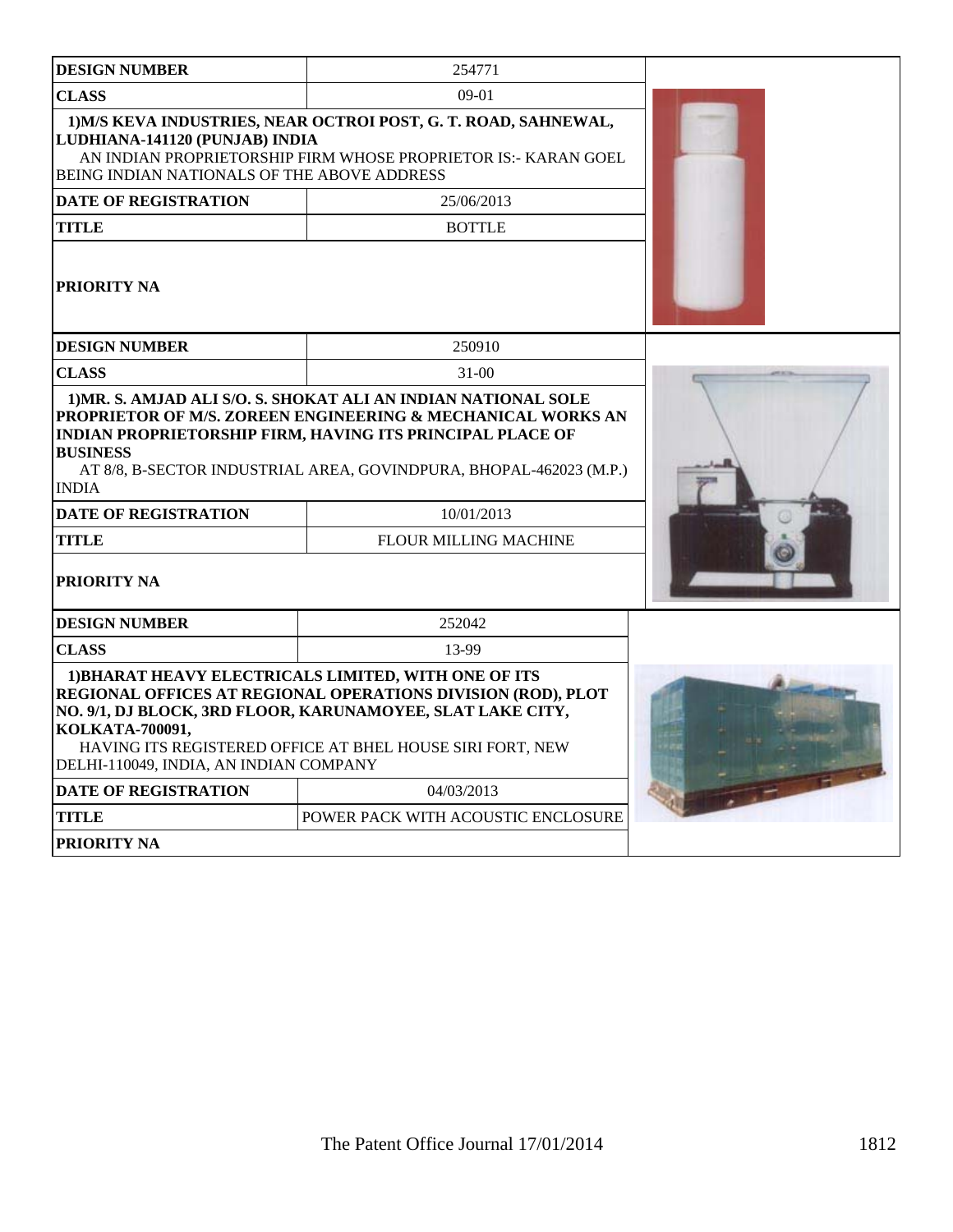| <b>DESIGN NUMBER</b>                                                                                                                                                                                                                               |             | 253440                                |  |
|----------------------------------------------------------------------------------------------------------------------------------------------------------------------------------------------------------------------------------------------------|-------------|---------------------------------------|--|
| <b>CLASS</b>                                                                                                                                                                                                                                       |             | $13-02$                               |  |
| 1) MANIKA MOULDS PVT. LTD., A COMPANY INCORPORATED UNDER THE<br><b>INDIAN COMPANIES ACT,</b><br>AAR-PEE CENTRE, 601-605, 6TH FLOOR GUFFIC COMPOUND, MIDC, ANDHERI<br>(E), MUMBAI-400093, MAHARASHTRA, INDIA                                        |             |                                       |  |
| <b>DATE OF REGISTRATION</b>                                                                                                                                                                                                                        |             | 26/04/2013                            |  |
| <b>TITLE</b>                                                                                                                                                                                                                                       |             | <b>BATTERY CONTAINER</b>              |  |
| PRIORITY NA                                                                                                                                                                                                                                        |             |                                       |  |
| <b>DESIGN NUMBER</b>                                                                                                                                                                                                                               |             | 253578                                |  |
| <b>CLASS</b>                                                                                                                                                                                                                                       |             | 28-03                                 |  |
| 1) KONINKLIJKE PHILIPS ELECTRONICS N.V., A COMPANY ORGANIZED<br>AND EXISTING UNDER THE LAWS OF THE KINGDOM OF THE<br>NETHERLANDS, RESIDING AT<br>EINDHOVEN, WHOSE POST-OFFICE ADDRESS IS HIGH TECH CAMPUS 5, 5656<br>AE EINDHOVEN, THE NETHERLANDS |             |                                       |  |
| <b>DATE OF REGISTRATION</b>                                                                                                                                                                                                                        |             | 30/04/2013                            |  |
| <b>TITLE</b>                                                                                                                                                                                                                                       |             | <b>HANDLE FOR ELECTRIC TOOTHBRUSH</b> |  |
| <b>PRIORITY</b>                                                                                                                                                                                                                                    |             |                                       |  |
| PRIORITY NUMBER                                                                                                                                                                                                                                    | <b>DATE</b> | <b>COUNTRY</b>                        |  |
| 002128819-0001                                                                                                                                                                                                                                     | 31/10/2012  | <b>OHIM</b>                           |  |
| <b>DESIGN NUMBER</b>                                                                                                                                                                                                                               |             | 252695                                |  |
| <b>CLASS</b>                                                                                                                                                                                                                                       |             | 14-02                                 |  |
| 1) BROTHER INDUSTRIES LTD., A CORPORATION ORGANIZED AND<br><b>EXISTING UNDER THE LAWS OF JAPAN,</b><br>15-1, NAESHIRO-CHO, MIZUHO-KU, NAGOYA-SHI, AICHI-KEN, JAPAN                                                                                 |             |                                       |  |
| <b>DATE OF REGISTRATION</b>                                                                                                                                                                                                                        |             | 28/03/2013                            |  |
| TITLE                                                                                                                                                                                                                                              |             | PHOTOSENSITIVE DRUM UNIT              |  |
| <b>PRIORITY</b>                                                                                                                                                                                                                                    |             |                                       |  |
| PRIORITY NUMBER                                                                                                                                                                                                                                    | <b>DATE</b> | <b>COUNTRY</b>                        |  |
| 2012-028323                                                                                                                                                                                                                                        | 20/11/2012  | <b>JAPAN</b>                          |  |
|                                                                                                                                                                                                                                                    |             |                                       |  |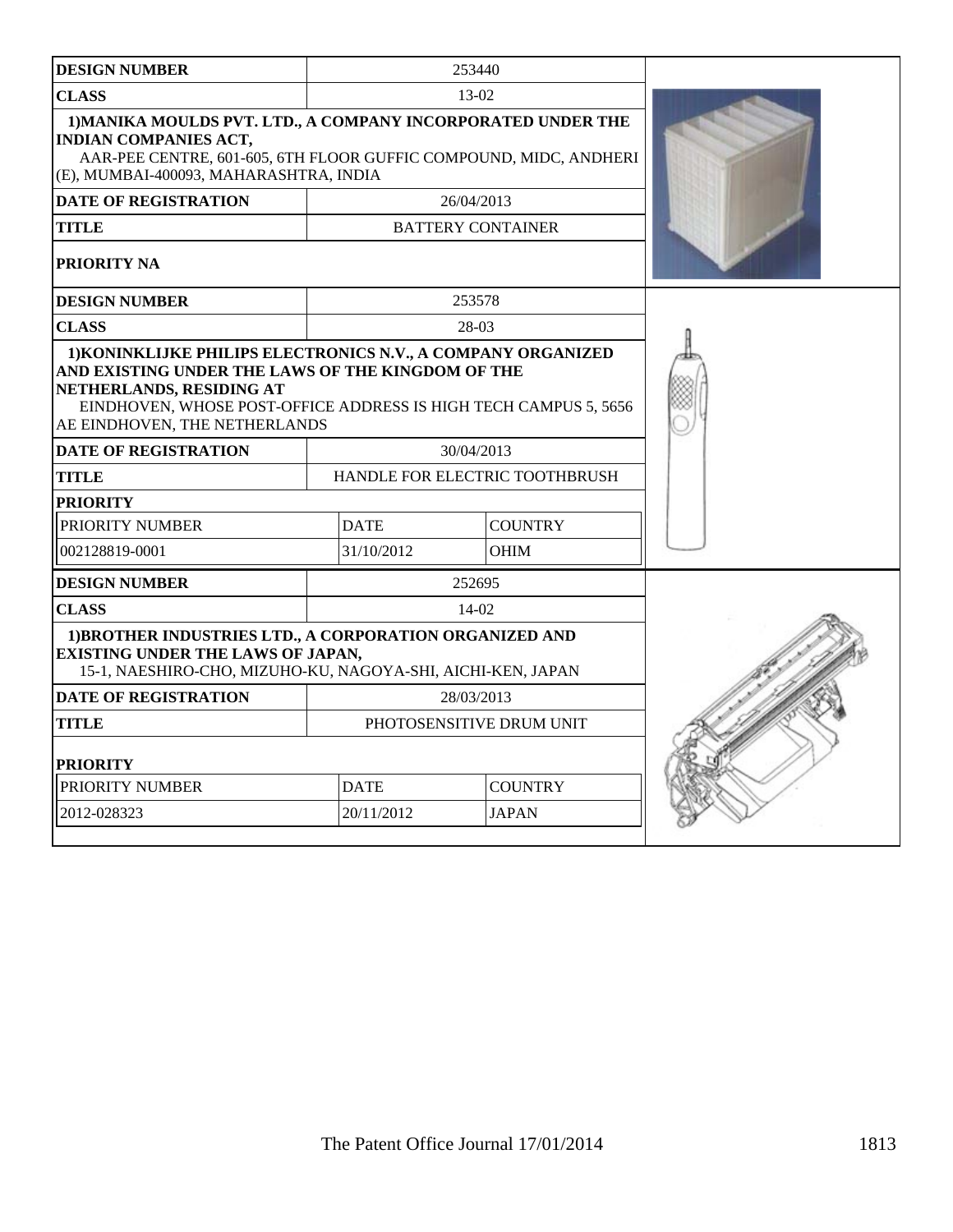| <b>DESIGN NUMBER</b>                                                                                                                                                                                                                     |                       | 252900           |  |
|------------------------------------------------------------------------------------------------------------------------------------------------------------------------------------------------------------------------------------------|-----------------------|------------------|--|
| <b>CLASS</b>                                                                                                                                                                                                                             | $14-02$               |                  |  |
| 1) TREK TECHNOLOGY (SINGAPORE) PTE LTD, A COMPANY ORGANISED<br>AND EXISTING UNDER THE LAWS OF SINGAPORE,<br>OF 30 LOYANG WAY #07-13/14/15, LOYANG INDUSTRIAL ESTATE,<br>SINGAPORE 508769                                                 |                       |                  |  |
| <b>DATE OF REGISTRATION</b>                                                                                                                                                                                                              |                       | 04/04/2013       |  |
| TITLE                                                                                                                                                                                                                                    |                       | PEN DRIVE        |  |
| <b>PRIORITY</b>                                                                                                                                                                                                                          |                       |                  |  |
| PRIORITY NUMBER                                                                                                                                                                                                                          | <b>DATE</b>           | <b>COUNTRY</b>   |  |
| D2012/1224/Z                                                                                                                                                                                                                             | 17/10/2012            | <b>SINGAPORE</b> |  |
| <b>DESIGN NUMBER</b>                                                                                                                                                                                                                     |                       | 249312           |  |
| <b>CLASS</b>                                                                                                                                                                                                                             |                       | $08-06$          |  |
| 1) K. & K. IMPLIMENTS PVT. LTD. (A INCORPORATE UNDER THE<br><b>COMPANIES ACT. 1956), WHOSE REGISTERED OFFICE AT</b><br>G-1910, J-ROAD, B/H. GUJARAT GAS GODOWN, ALMIGHTY GATE, G.I.D.C.,<br>METODA, KALAWAD ROAD, RAJKOT, GUJARAT, INDIA |                       |                  |  |
| <b>DATE OF REGISTRATION</b>                                                                                                                                                                                                              | 08/11/2012            |                  |  |
| <b>TITLE</b>                                                                                                                                                                                                                             | <b>HANDLE</b>         |                  |  |
| PRIORITY NA                                                                                                                                                                                                                              |                       |                  |  |
| <b>DESIGN NUMBER</b>                                                                                                                                                                                                                     |                       | 250540           |  |
| <b>CLASS</b>                                                                                                                                                                                                                             |                       | $12 - 11$        |  |
| 1)LA BICYCLE (THAILAND) CO. LTD., A COMPANY INCORPORATED UNDER<br>THE LAWS OF THAILAND,<br>58 MOO 2, TAMBOL OAM-YAI, AMPHUR SAMPRAN, NAKORNPATHOM<br>PROVINCE 73160, THAILAND                                                            |                       |                  |  |
| <b>DATE OF REGISTRATION</b>                                                                                                                                                                                                              |                       | 31/12/2012       |  |
| <b>TITLE</b>                                                                                                                                                                                                                             | TOP GUSSET OF BICYCLE |                  |  |
| <b>PRIORITY NA</b>                                                                                                                                                                                                                       |                       |                  |  |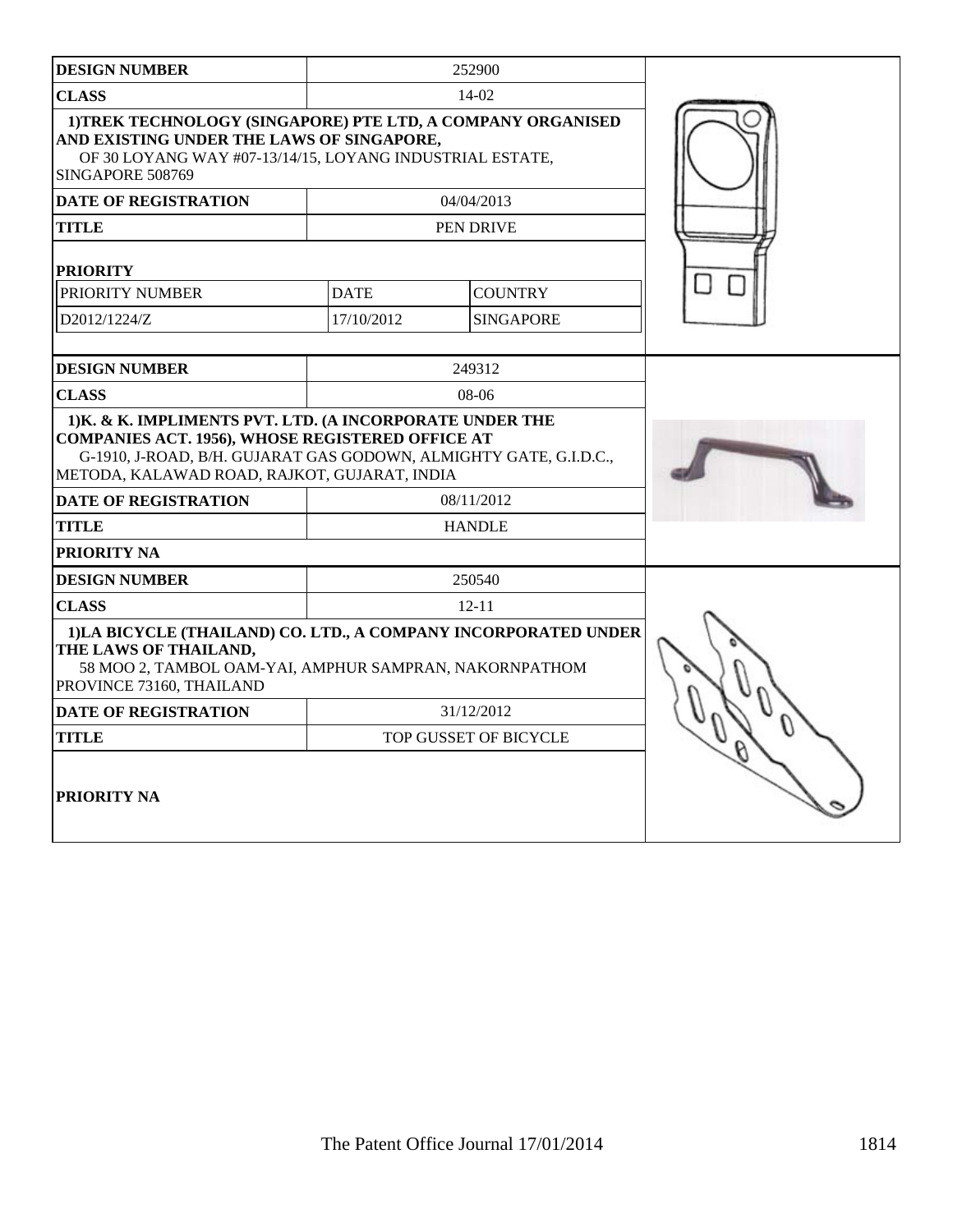| <b>DESIGN NUMBER</b>                                                                | 250551                                                                                                                                                                                                                                                                                                                                                   |  |
|-------------------------------------------------------------------------------------|----------------------------------------------------------------------------------------------------------------------------------------------------------------------------------------------------------------------------------------------------------------------------------------------------------------------------------------------------------|--|
| <b>CLASS</b>                                                                        | $23-03$                                                                                                                                                                                                                                                                                                                                                  |  |
| <b>IS</b><br>KERALA STATE, INDIA                                                    | 1) M/S V-GUARD INDUSTRIES LTD., AN INDIAN COMPANY<br><b>INCORPORATED UNDER THE COMPANIES ACT OF 1956 WHOSE ADDRESS</b><br>33/2905 F, VENNALA HIGH SCHOOL ROAD, VENNALA, KOCHI-682028,                                                                                                                                                                    |  |
| <b>DATE OF REGISTRATION</b>                                                         | 31/12/2012                                                                                                                                                                                                                                                                                                                                               |  |
| <b>TITLE</b>                                                                        | <b>WATER HEATERS</b>                                                                                                                                                                                                                                                                                                                                     |  |
| <b>PRIORITY NA</b>                                                                  |                                                                                                                                                                                                                                                                                                                                                          |  |
| <b>DESIGN NUMBER</b>                                                                | 253161                                                                                                                                                                                                                                                                                                                                                   |  |
| <b>CLASS</b>                                                                        | 08-03                                                                                                                                                                                                                                                                                                                                                    |  |
| 395008, GUJARAT-INDIA<br>DATE OF REGISTRATION<br><b>TITLE</b><br><b>PRIORITY NA</b> | 1)(1)PRAKASH H. RAKHOLIA (2)SHILPA P. RAKHOLIA AND<br>(3) BHARAT C. KOTADIA ALL INDIAN NATIONAL PARTNER OF<br><b>DHARMAJ TECHNOLOGIES AN INDIAN PARTNERSHIP FIRM</b><br>HAVING ITS PRINCIPAL PLACE OF BUSINESS AT ADDRESS:<br>28, SAHAJANAND BHUVAN, MALI NI WADI, A.K. ROAD, SURAT-<br>15/04/2013<br>LASER DIAMOND SAWING AND<br><b>CUTTING MACHINE</b> |  |
| <b>DESIGN NUMBER</b>                                                                | 253919                                                                                                                                                                                                                                                                                                                                                   |  |
| <b>CLASS</b>                                                                        | $23-02$                                                                                                                                                                                                                                                                                                                                                  |  |
| PRINCIPAL PLACE OF BUSINESS AT<br>VAVDI-DIST. RAJKOT-360001, GUJARAT-INDIA          | 1) HALLMARK CREATIONS PRIVATE LIMITED (A COMPANY<br>INCORPORATED UNDER THE COMPANIES ACT, 1956) HAVING ITS<br>PLOT NO. 7/8, SURVEY NO. 20, EVEREST INDUSTRIAL AREA,<br>NEAR PERFECT (TATA) SHOWROOM, NATIONAL HIGHWAY NO. 8,                                                                                                                             |  |
| <b>DATE OF REGISTRATION</b>                                                         | 17/05/2013                                                                                                                                                                                                                                                                                                                                               |  |
| <b>TITLE</b>                                                                        | <b>SOAP DISH</b>                                                                                                                                                                                                                                                                                                                                         |  |
| <b>PRIORITY NA</b>                                                                  |                                                                                                                                                                                                                                                                                                                                                          |  |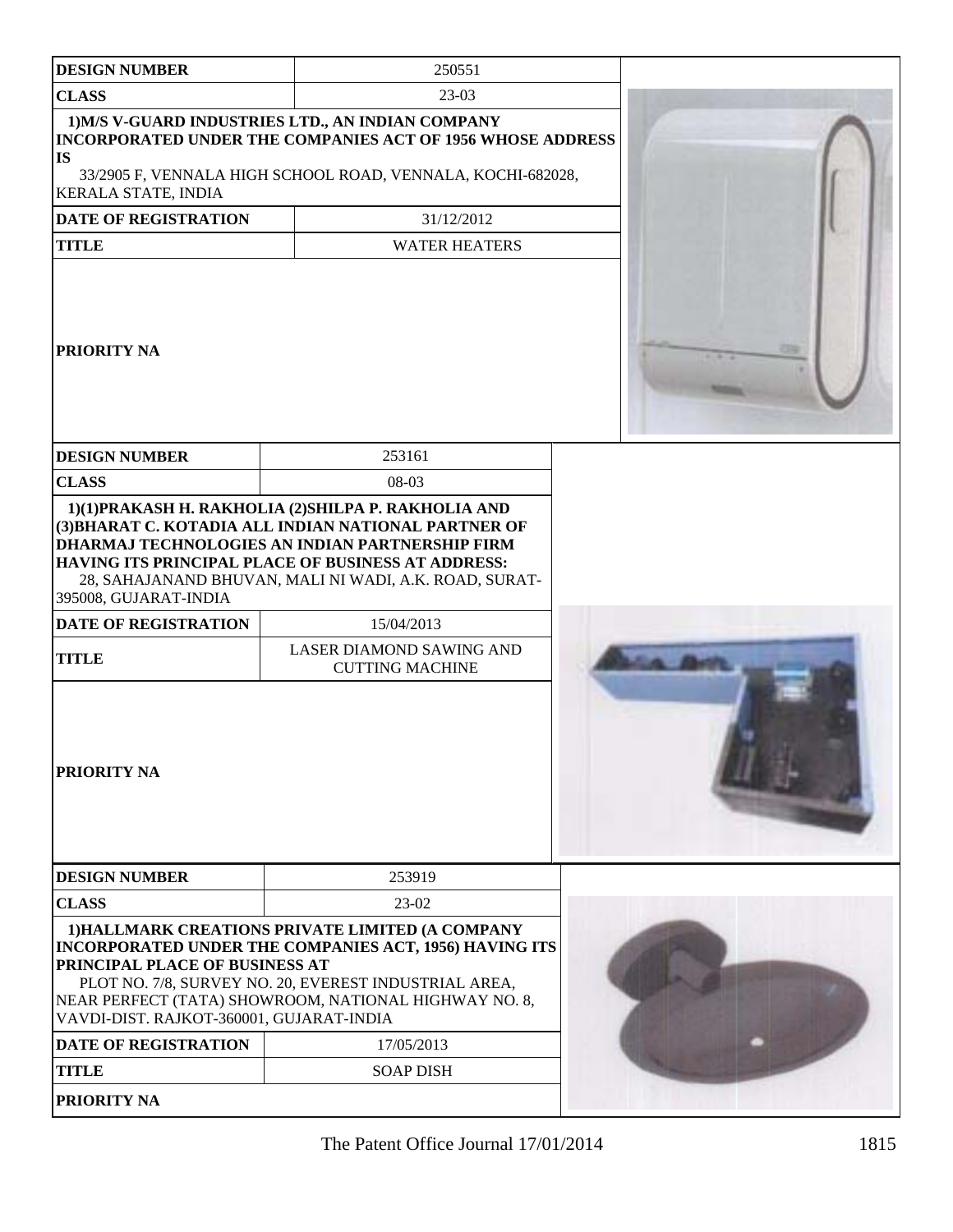| <b>DESIGN NUMBER</b>                                                                                                                                                                                              |                               | 254027                           |  |
|-------------------------------------------------------------------------------------------------------------------------------------------------------------------------------------------------------------------|-------------------------------|----------------------------------|--|
| <b>CLASS</b>                                                                                                                                                                                                      |                               | $10 - 07$                        |  |
| 1) BREITLING SA, A CORPORATION ORGANIZED AND EXISTING UNDER<br>THE LAWS OF SWITZERLAND, OF<br>SCHLACHTHAUSTRASSE 2, 2540 GRENCHEN, SWITZERLAND                                                                    |                               |                                  |  |
| <b>DATE OF REGISTRATION</b>                                                                                                                                                                                       |                               | 22/05/2013                       |  |
| <b>TITLE</b>                                                                                                                                                                                                      |                               | WATCH CASE WITH DIAL             |  |
| <b>PRIORITY</b>                                                                                                                                                                                                   |                               |                                  |  |
| PRIORITY NUMBER                                                                                                                                                                                                   | <b>DATE</b>                   | <b>COUNTRY</b>                   |  |
| 731389601                                                                                                                                                                                                         | 10/04/2013                    | <b>WIPO</b>                      |  |
| <b>DESIGN NUMBER</b>                                                                                                                                                                                              |                               | 252992                           |  |
| <b>CLASS</b>                                                                                                                                                                                                      |                               | $07-05$                          |  |
| AND EXISTING UNDER THE LAWS OF THE KINGDOM OF THE<br>NETHERLANDS, RESIDING AT<br>EINDHOVEN, WHOSE POST-OFFICE ADDRESS IS HIGH TECH CAMPUS 5, 5656<br>AE EINDHOVEN, THE NETHERLANDS<br><b>DATE OF REGISTRATION</b> |                               | 10/04/2013                       |  |
| <b>TITLE</b>                                                                                                                                                                                                      |                               | <b>IRON WITH STEAM GENERATOR</b> |  |
| <b>PRIORITY</b>                                                                                                                                                                                                   |                               |                                  |  |
| PRIORITY NUMBER                                                                                                                                                                                                   | <b>DATE</b><br><b>COUNTRY</b> |                                  |  |
| 002117341-0003                                                                                                                                                                                                    | 11/10/2012                    | <b>OHIM</b>                      |  |
| <b>DESIGN NUMBER</b>                                                                                                                                                                                              |                               | 254075                           |  |
| <b>CLASS</b>                                                                                                                                                                                                      |                               | 23-01                            |  |
| 1) IDROMECCANICA ROSSI S.N.C. DI ROSSI C. & C.<br>VIA ENRICO FERMI, 29 42123 FOGLIANO (RE) ITALY A COMPANY OF ITALY                                                                                               |                               |                                  |  |
| <b>DATE OF REGISTRATION</b>                                                                                                                                                                                       | 24/05/2013                    |                                  |  |
| <b>TITLE</b>                                                                                                                                                                                                      | <b>WATER SPRINKLERS</b>       |                                  |  |
| <b>PRIORITY</b>                                                                                                                                                                                                   |                               |                                  |  |
| PRIORITY NUMBER                                                                                                                                                                                                   | <b>DATE</b>                   | <b>COUNTRY</b>                   |  |
| 002142513-0002                                                                                                                                                                                                    | 26/11/2012                    | <b>OHIM</b>                      |  |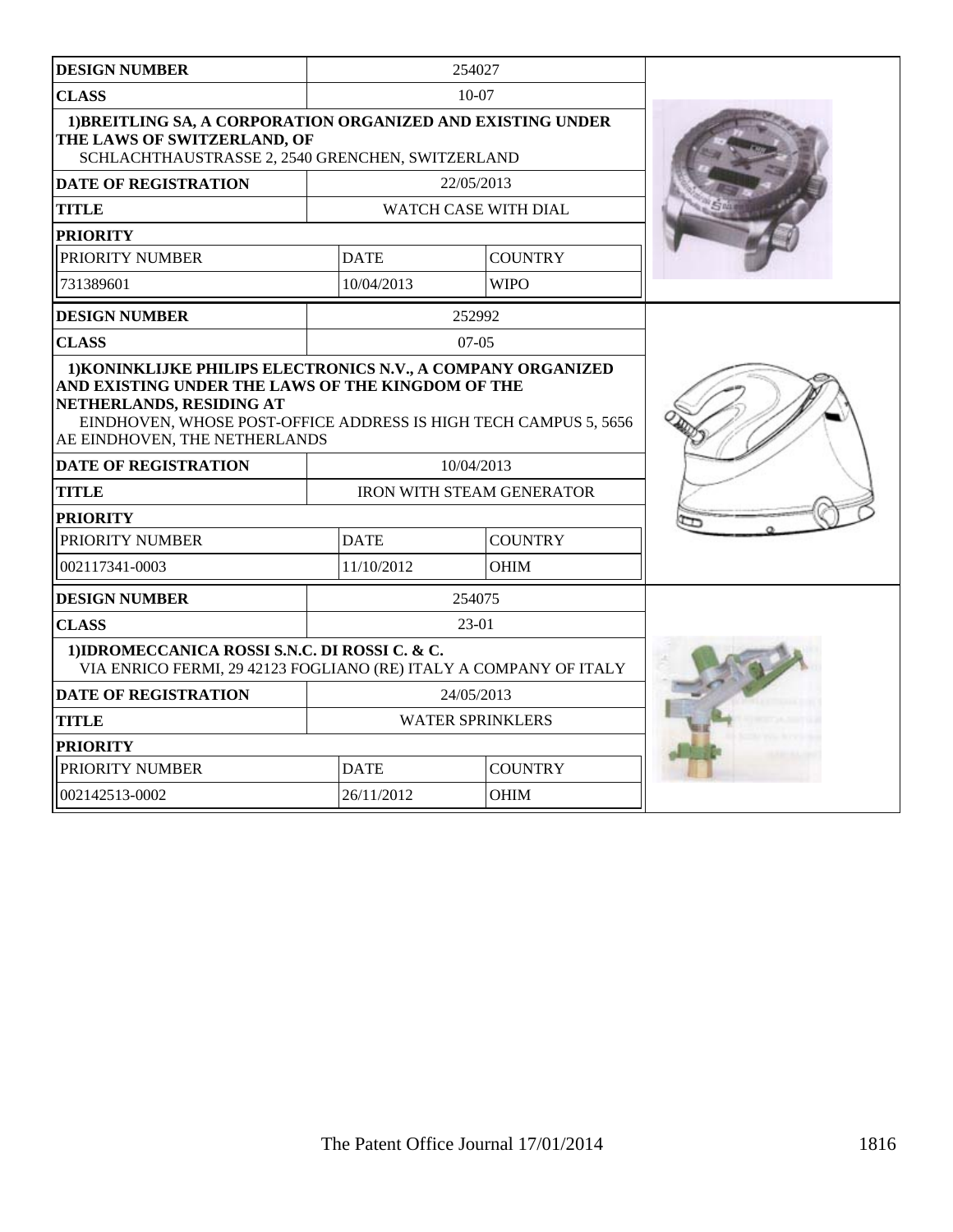| <b>DESIGN NUMBER</b>                                                                                          |                           | 254130                                                         |  |
|---------------------------------------------------------------------------------------------------------------|---------------------------|----------------------------------------------------------------|--|
| <b>CLASS</b>                                                                                                  |                           | $07 - 06$                                                      |  |
| 1) NATIONAL INSTITUTE OF DESIGN LOCATED AT                                                                    |                           | PALDI, AHMEDABAD-380007, GUJARAT, HAVING NATIONALITY AS INDIAN |  |
| <b>DATE OF REGISTRATION</b>                                                                                   |                           | 28/05/2013                                                     |  |
| <b>TITLE</b>                                                                                                  |                           | <b>BOTTLE OPENER</b>                                           |  |
| <b>PRIORITY NA</b>                                                                                            |                           |                                                                |  |
| <b>DESIGN NUMBER</b>                                                                                          |                           | 254205                                                         |  |
| <b>CLASS</b>                                                                                                  |                           | 14-99                                                          |  |
| 1) SAMSUNG ELECTRONICS CO., LTD.<br>REPUBLIC OF KOREA, A COMPANY OF REPUBLIC OF KOREA                         |                           | 129, SAMSUNG-RO, YEONGTONG-GU, SUWON-SI, GYEONGGI-DO, 443-742, |  |
| <b>DATE OF REGISTRATION</b>                                                                                   |                           | 30/05/2013                                                     |  |
| <b>TITLE</b>                                                                                                  |                           | CASE FOR ELECTRONIC DEVICE                                     |  |
| <b>PRIORITY</b><br>PRIORITY NUMBER<br>30-2013-0012857                                                         | <b>DATE</b><br>13/03/2013 | <b>COUNTRY</b><br>REPUBLIC OF KOREA                            |  |
| <b>DESIGN NUMBER</b>                                                                                          |                           | 254235                                                         |  |
| <b>CLASS</b>                                                                                                  |                           | 06-07                                                          |  |
| <b>INDIA HAVING ITS PRINCIPAL PLACE OF BUSINESS AT</b><br>A-41, SECTOR-80, PHASE-II, NOIDA-201305, U.P. INDIA |                           | 1) MA DESIGN INDIA PRIVATE LIMITED, A COMPANY INCORPORATED IN  |  |
| <b>DATE OF REGISTRATION</b>                                                                                   |                           | 03/06/2013                                                     |  |
| <b>TITLE</b>                                                                                                  |                           | PHOTO FRAME                                                    |  |
| <b>PRIORITY NA</b>                                                                                            |                           |                                                                |  |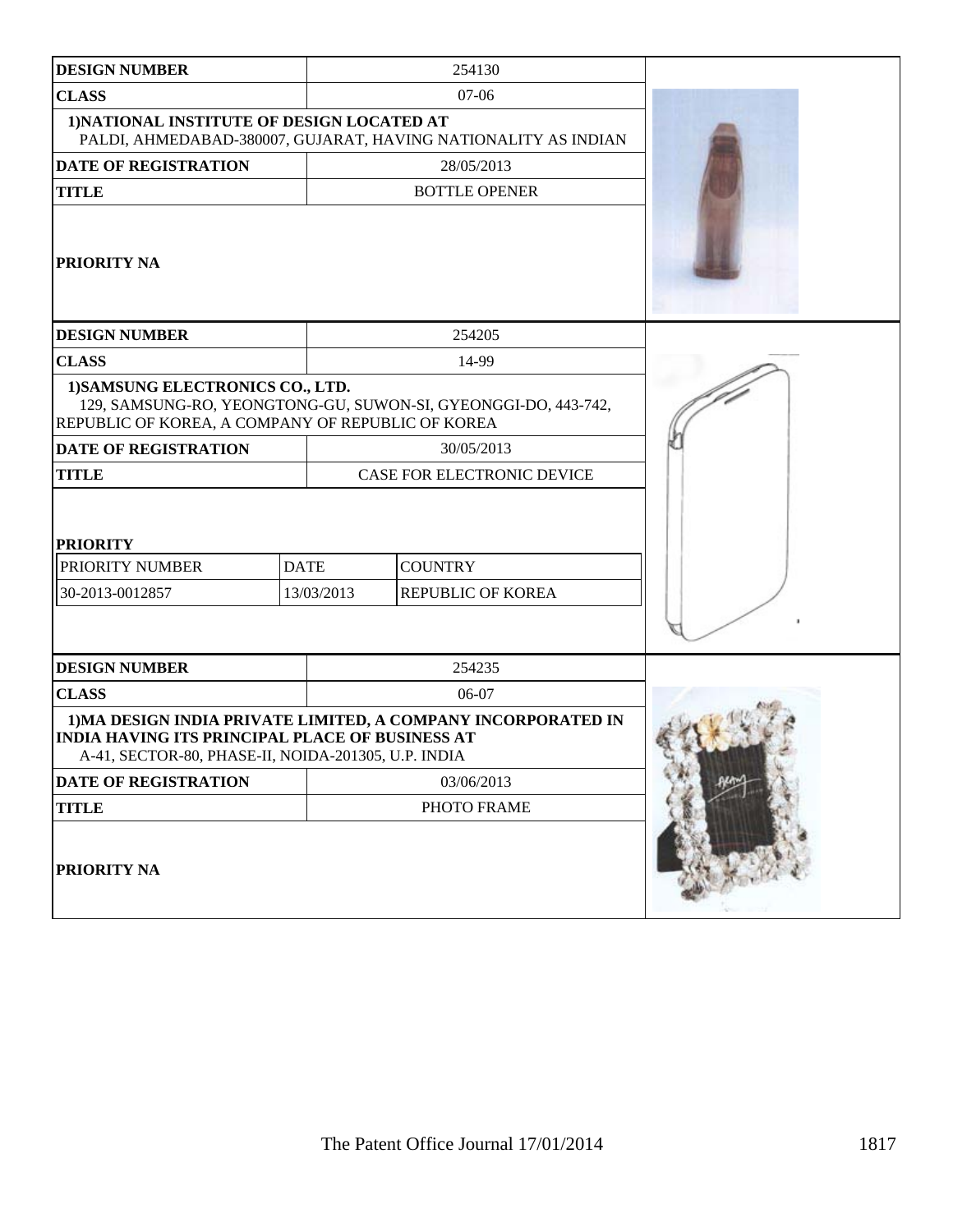| <b>DESIGN NUMBER</b>                                                                                                                               | 252508                                                                                                                                                                                                                           |  |
|----------------------------------------------------------------------------------------------------------------------------------------------------|----------------------------------------------------------------------------------------------------------------------------------------------------------------------------------------------------------------------------------|--|
| <b>CLASS</b>                                                                                                                                       | $13-03$                                                                                                                                                                                                                          |  |
| 1) CROMPTON GREAVES LIMITED, (AN INDIAN COMPANY),<br>AVANTHA HOUSE, 6TH FLOOR, DR. ANNIE BESANT ROAD, WORLI, MUMBAI-<br>400030, MAHARASHTRA, INDIA |                                                                                                                                                                                                                                  |  |
| <b>DATE OF REGISTRATION</b>                                                                                                                        | 20/03/2013                                                                                                                                                                                                                       |  |
| <b>TITLE</b>                                                                                                                                       | SELF POWERED PROTECTIVE RELAY                                                                                                                                                                                                    |  |
| PRIORITY NA                                                                                                                                        |                                                                                                                                                                                                                                  |  |
| <b>DESIGN NUMBER</b>                                                                                                                               | 252619                                                                                                                                                                                                                           |  |
| <b>CLASS</b>                                                                                                                                       | 15-04                                                                                                                                                                                                                            |  |
| BATHINDA, DISTT. BATHINDA-151201 (PUNJAB), INDIA,<br><b>DATE OF REGISTRATION</b><br><b>TITLE</b><br>PRIORITY NA                                    | 1) GURJIWAN AGRO INDUSTRIES OF V.P.O. HARRAIPUR, TEHSIL-<br>AN INDIAN PROPRIETORSHIP FIRM WHOSE PROPRIETORSHIP FIRM WHOSE<br>PROPRIETOR IS S. ATMA SINGH, INDIAN NATIONAL OF ABOVE ADDRESS<br>22/03/2013<br><b>ROAD LEVELLER</b> |  |
| <b>DESIGN NUMBER</b>                                                                                                                               | 254685                                                                                                                                                                                                                           |  |
| <b>CLASS</b>                                                                                                                                       | $15-01$                                                                                                                                                                                                                          |  |
| OF BUSINESS AT<br>12A, PEENYA INDUSTRIAL AREA, BANGLORE-560058                                                                                     | 1) TRIVENI TURBINE LIMITED, AN INDIAN COMPANY HAVING ITS PLACE                                                                                                                                                                   |  |
| <b>DATE OF REGISTRATION</b>                                                                                                                        | 24/06/2013                                                                                                                                                                                                                       |  |
| <b>TITLE</b>                                                                                                                                       | STEAM CASING OF A STEAM TURBINE                                                                                                                                                                                                  |  |
| <b>PRIORITY NA</b>                                                                                                                                 |                                                                                                                                                                                                                                  |  |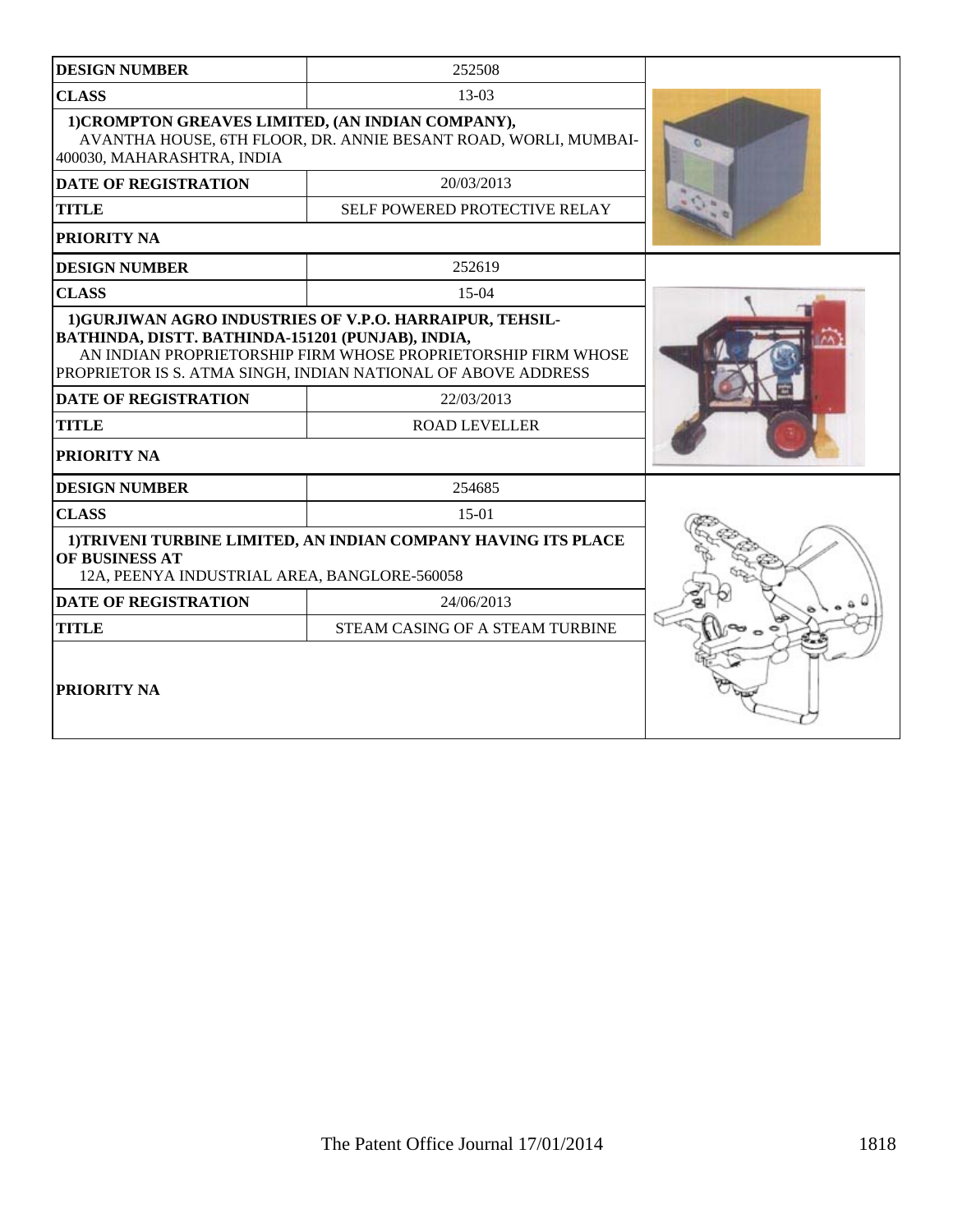| <b>DESIGN NUMBER</b>                                                                                                       | 252130                                                      |                                |  |  |
|----------------------------------------------------------------------------------------------------------------------------|-------------------------------------------------------------|--------------------------------|--|--|
| <b>CLASS</b><br>1) MR. C. P. SHARMA (AN INDIAN NATIONAL) M/S. PAWAN ENGINEERS,<br>2/277, BEGUM BAGH, ALIGARH-202001 (U.P.) |                                                             | 08-07                          |  |  |
| <b>DATE OF REGISTRATION</b>                                                                                                | 06/03/2013                                                  |                                |  |  |
| <b>TITLE</b>                                                                                                               |                                                             | <b>INTERLOCK</b>               |  |  |
| PRIORITY NA                                                                                                                |                                                             |                                |  |  |
| <b>DESIGN NUMBER</b>                                                                                                       | 252170                                                      |                                |  |  |
| <b>CLASS</b>                                                                                                               | 12-08                                                       |                                |  |  |
| 1) DR. ING. H.C.F. PORSCHE AKTIENGESELLSCHAFT, A<br><b>GERMAN COMPANY OF</b><br>PORSCHEPLATZ 1, 70435 STUTTGART, GERMANY   |                                                             |                                |  |  |
| <b>DATE OF REGISTRATION</b>                                                                                                | 07/03/2013                                                  |                                |  |  |
| <b>TITLE</b>                                                                                                               | CAR                                                         |                                |  |  |
| PRIORITY NA                                                                                                                |                                                             |                                |  |  |
| <b>DESIGN NUMBER</b>                                                                                                       |                                                             | 253474                         |  |  |
| <b>CLASS</b>                                                                                                               |                                                             | 15-01                          |  |  |
| 1) HONDA MOTOR CO., LTD., A CORPORATION OF JAPAN<br>OF 1-1, MINAMI-AOYAMA 2-CHOME, MINATO-KU, TOKYO, 107-<br>8556 JAPAN.   |                                                             |                                |  |  |
| DATE OF REGISTRATION                                                                                                       |                                                             | 26/04/2013                     |  |  |
| <b>TITLE</b>                                                                                                               | AIR CLEANER COVER FOR INTERNAL<br><b>COMBUSTION ENGINES</b> |                                |  |  |
| <b>PRIORITY</b><br>PRIORITY NUMBER<br>2012-026216                                                                          | <b>DATE</b><br>29/10/2012                                   | <b>COUNTRY</b><br><b>JAPAN</b> |  |  |
|                                                                                                                            |                                                             |                                |  |  |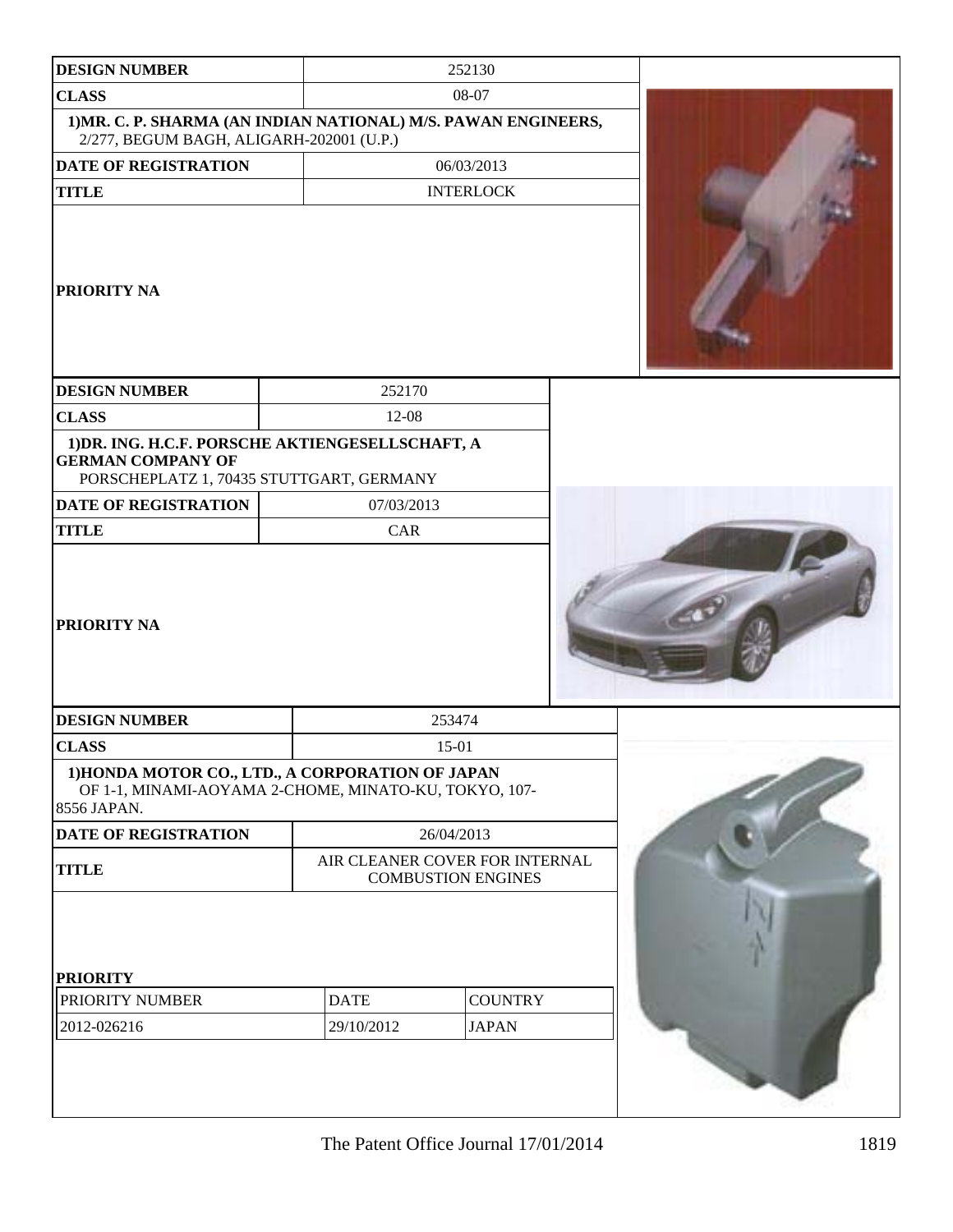| <b>DESIGN NUMBER</b>                                                                                                                                                                                         |                                                                                                                                            | 253574                                                  |  |
|--------------------------------------------------------------------------------------------------------------------------------------------------------------------------------------------------------------|--------------------------------------------------------------------------------------------------------------------------------------------|---------------------------------------------------------|--|
| <b>CLASS</b>                                                                                                                                                                                                 |                                                                                                                                            | 24-01                                                   |  |
| 1) GE HEALTHCARE BIO-SCIENCES AB,<br>BJÖRKGATAN 30, SE-751 84 UPPSALA, SWEDEN                                                                                                                                |                                                                                                                                            |                                                         |  |
| <b>DATE OF REGISTRATION</b>                                                                                                                                                                                  |                                                                                                                                            | 30/04/2013                                              |  |
| <b>TITLE</b>                                                                                                                                                                                                 |                                                                                                                                            | <b>BENCH TOP CROSS FLOW FILTRATION</b><br><b>SYSTEM</b> |  |
| <b>PRIORITY</b>                                                                                                                                                                                              |                                                                                                                                            |                                                         |  |
| PRIORITY NUMBER                                                                                                                                                                                              | <b>DATE</b>                                                                                                                                | <b>COUNTRY</b>                                          |  |
| 201230540678.0                                                                                                                                                                                               | 08/11/2012                                                                                                                                 | <b>CHINA</b>                                            |  |
| <b>DESIGN NUMBER</b>                                                                                                                                                                                         |                                                                                                                                            | 254881                                                  |  |
| <b>CLASS</b>                                                                                                                                                                                                 |                                                                                                                                            | $08-06$                                                 |  |
| KOTHARIYA ROAD, RAJKOT-2, GUJARAT-INDIA<br><b>DATE OF REGISTRATION</b>                                                                                                                                       | FIRM HAVING ITS PRINCIPAL PLACE OF BUSINESS AT ADDRESS:<br>3, GOKUL NAGAR, 1ST FLOOR, OPP. AMAN PAN, NEAR 50 FEET MAIN ROAD,<br>28/06/2013 |                                                         |  |
| <b>TITLE</b>                                                                                                                                                                                                 |                                                                                                                                            | <b>KNOB</b>                                             |  |
| <b>PRIORITY NA</b>                                                                                                                                                                                           |                                                                                                                                            |                                                         |  |
| <b>DESIGN NUMBER</b>                                                                                                                                                                                         |                                                                                                                                            | 249107                                                  |  |
| <b>CLASS</b>                                                                                                                                                                                                 | 13-99                                                                                                                                      |                                                         |  |
| 1) M/S. RAPID ELECTRODE PVT. LTD, (A REGISTERED INDIAN<br><b>COMPANY INCORPORATED UNDER INDIAN COMPANIES ACT, 1956) OF</b><br>104, GHAYEL COMPOUND, NR. BRC TEMPLE, UDHANA, SURAT-394210<br>(GUJARAT), INDIA |                                                                                                                                            |                                                         |  |
| <b>DATE OF REGISTRATION</b>                                                                                                                                                                                  |                                                                                                                                            | 31/10/2012                                              |  |
| <b>TITLE</b>                                                                                                                                                                                                 | ELECTRICAL EARTHROD                                                                                                                        |                                                         |  |
| <b>PRIORITY NA</b>                                                                                                                                                                                           |                                                                                                                                            |                                                         |  |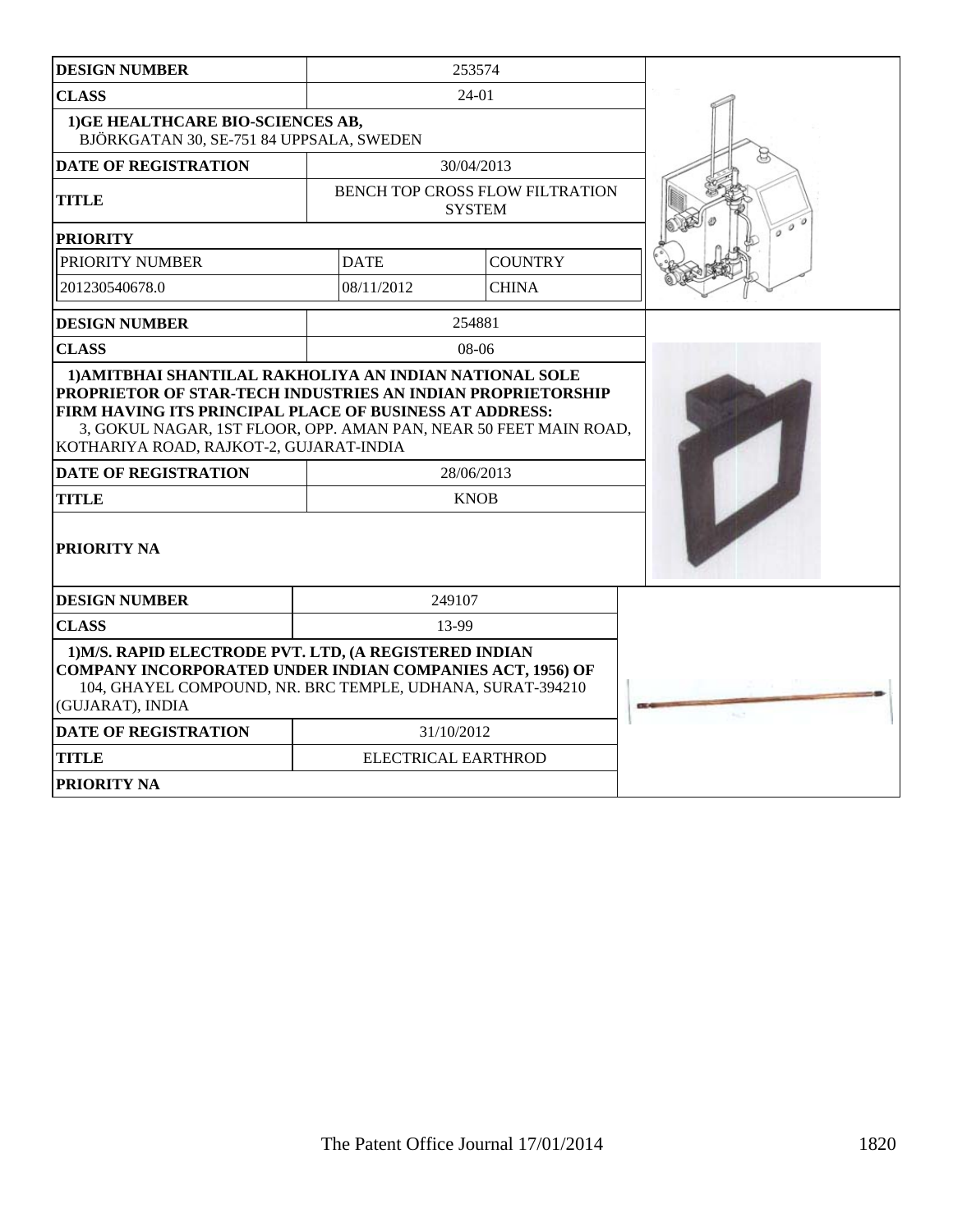| <b>DESIGN NUMBER</b>                                                                                                                                                                                                                                                                             |             | 254554            |  |
|--------------------------------------------------------------------------------------------------------------------------------------------------------------------------------------------------------------------------------------------------------------------------------------------------|-------------|-------------------|--|
| <b>CLASS</b>                                                                                                                                                                                                                                                                                     |             | 16-06             |  |
| 1) ELECTROLAB (INDIA) PVT. LTD. (AN INDIAN PRIVATE LIMITED<br><b>COMPANY REGISTERED UNDER THE INDIAN COMPANIES ACT, 1956),</b><br>OF 401, TIRUPATI UDYOG, I. B. PATEL ROAD, OFF. WESTERN EXTRESS<br>HIGHWAY, GOREGAON (EAST), MUMBAI-400063, MAHARASHTRA, INDIA.                                 |             |                   |  |
| <b>DATE OF REGISTRATION</b>                                                                                                                                                                                                                                                                      |             | 18/06/2013        |  |
| <b>TITLE</b>                                                                                                                                                                                                                                                                                     |             | <b>MICROSCOPE</b> |  |
| PRIORITY NA                                                                                                                                                                                                                                                                                      |             |                   |  |
| <b>DESIGN NUMBER</b>                                                                                                                                                                                                                                                                             |             | 252716            |  |
| <b>CLASS</b>                                                                                                                                                                                                                                                                                     |             | $12 - 16$         |  |
| 1) HYVA HOLDING B.V. OF THE ADDRESS<br>ONDERNEMINGSWEG 1, NL-2404 HM ALPHEN AAN DEN RIJN, THE<br><b>NETHERLANDS</b>                                                                                                                                                                              |             |                   |  |
| <b>DATE OF REGISTRATION</b>                                                                                                                                                                                                                                                                      |             | 28/03/2013        |  |
| <b>TITLE</b>                                                                                                                                                                                                                                                                                     |             | <b>OIL TANK</b>   |  |
| <b>PRIORITY</b>                                                                                                                                                                                                                                                                                  |             |                   |  |
| PRIORITY NUMBER                                                                                                                                                                                                                                                                                  | <b>DATE</b> | <b>COUNTRY</b>    |  |
| 002209940                                                                                                                                                                                                                                                                                        | 27/03/2013  | <b>OHIM</b>       |  |
| <b>DESIGN NUMBER</b>                                                                                                                                                                                                                                                                             |             | 252750            |  |
| <b>CLASS</b>                                                                                                                                                                                                                                                                                     | 08-06       |                   |  |
| 1) PADMA TRADERS., (AN INDIAN SOLE PROPRIETORSHIP CONCERN),<br>HAVING OFFICE AT ROOM NO. 4, SURESH TIWARI CHAWL, B/H WELCOME<br>PLYWOOD, 3RD CARTER ROAD, BORIVALI (EAST), MUMBAI-400066,<br>MAHARASHTRA, INDIA.<br>WHOSE PROPRIETOR IS VIKAS JAIN. (INDIAN NATIONAL) OF ABOVE<br><b>ADDRESS</b> |             |                   |  |
| <b>DATE OF REGISTRATION</b>                                                                                                                                                                                                                                                                      | 02/04/2013  |                   |  |
| <b>TITLE</b>                                                                                                                                                                                                                                                                                     |             | <b>HANDLE</b>     |  |
| PRIORITY NA                                                                                                                                                                                                                                                                                      |             |                   |  |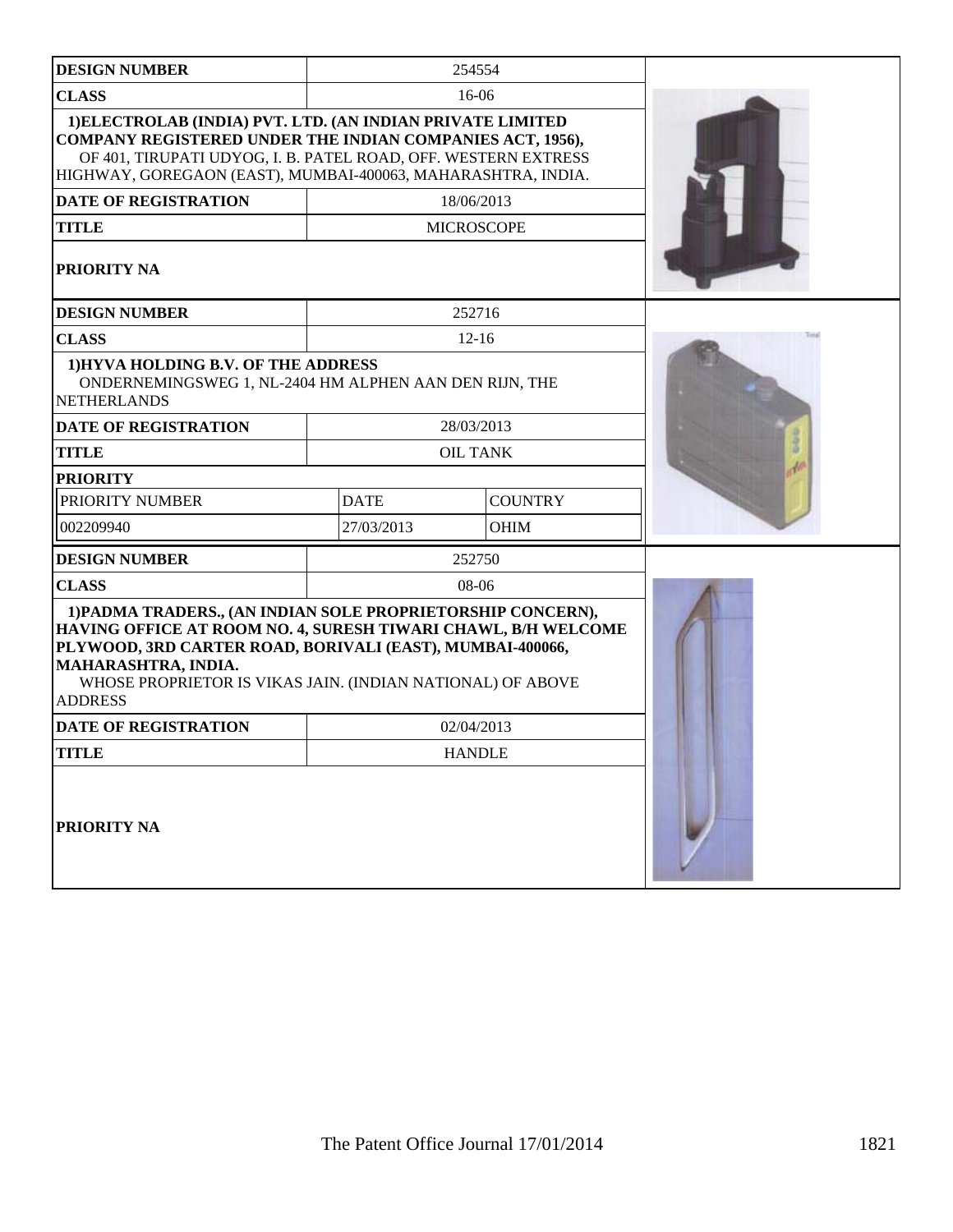| <b>DESIGN NUMBER</b>                                                                                                                                                                     | 249692                                                                                                                                                                                                                                 |  |
|------------------------------------------------------------------------------------------------------------------------------------------------------------------------------------------|----------------------------------------------------------------------------------------------------------------------------------------------------------------------------------------------------------------------------------------|--|
| <b>CLASS</b>                                                                                                                                                                             | $09-03$                                                                                                                                                                                                                                |  |
|                                                                                                                                                                                          | 1) DONGGUAN TR BEARING CO., LTD. (A COMPANY INCORPORATED AND<br><b>EXISTING UNDER THE LAWS OF CHINA) WHOSE OFFICE IS AT</b><br>NO. 27, GUANTAI ROAD, GUANCHENG DISTRICT, DONGGUAN CITY, CHINA                                          |  |
| <b>DATE OF REGISTRATION</b>                                                                                                                                                              | 26/11/2012                                                                                                                                                                                                                             |  |
| <b>TITLE</b>                                                                                                                                                                             | PACKING BOX                                                                                                                                                                                                                            |  |
| PRIORITY NA                                                                                                                                                                              |                                                                                                                                                                                                                                        |  |
| <b>DESIGN NUMBER</b>                                                                                                                                                                     | 252975                                                                                                                                                                                                                                 |  |
| <b>CLASS</b>                                                                                                                                                                             | 28-03                                                                                                                                                                                                                                  |  |
| AT 59, 3RD BHOIWADA, BHULESHWAR, MUMBAI-400002,<br>ESTATE, 3RD FLOOR, G. KADAM MARG, MUMBAI-400013,<br>MAHARASHTRA, INDIA, WHOSE PARTNERS ARE<br>ALL BEING PARTNERS AND OF ABOVE ADDRESS | 1)B. R. PLASTICS, AN INDIAN PARTNERSHIP FIRM, WHOSE OFFICE<br>MAHARASHTRA, INDIA AND FACTORY AT 314, A TO Z INDUSTRIAL<br>SURENDRA RAMANLAL SHAH, RAJESH RAMANLAL SHAH, UDAY<br>RAMANLAL SHAH AND PARAG SURENDRA SHAH, ALL INDIANS AND |  |
| <b>DATE OF REGISTRATION</b>                                                                                                                                                              | 09/04/2013                                                                                                                                                                                                                             |  |
| <b>TITLE</b>                                                                                                                                                                             | <b>COMB</b>                                                                                                                                                                                                                            |  |
| PRIORITY NA                                                                                                                                                                              |                                                                                                                                                                                                                                        |  |
| <b>DESIGN NUMBER</b>                                                                                                                                                                     | 254254                                                                                                                                                                                                                                 |  |
| <b>CLASS</b>                                                                                                                                                                             | 23-02                                                                                                                                                                                                                                  |  |
| <b>COMPANY</b>                                                                                                                                                                           | 1) KLAUS WAREN FIXTURES PVT. LTD. OF 285, "PARK VIEW 1ST FLOOR,<br>FLAT NO. 9, B. A. K. ANJAN MARG, OPP. NAPOO GARDEN, MATUNGA<br>(CENTRAL RAILWAY) (E), MUMBAI-400019, MAHARASHTRA, INDIA, INDIAN                                     |  |
| <b>DATE OF REGISTRATION</b>                                                                                                                                                              | 03/06/2013                                                                                                                                                                                                                             |  |
| TITLE                                                                                                                                                                                    | <b>OVER HEAD SHOWER</b>                                                                                                                                                                                                                |  |
| <b>PRIORITY NA</b>                                                                                                                                                                       |                                                                                                                                                                                                                                        |  |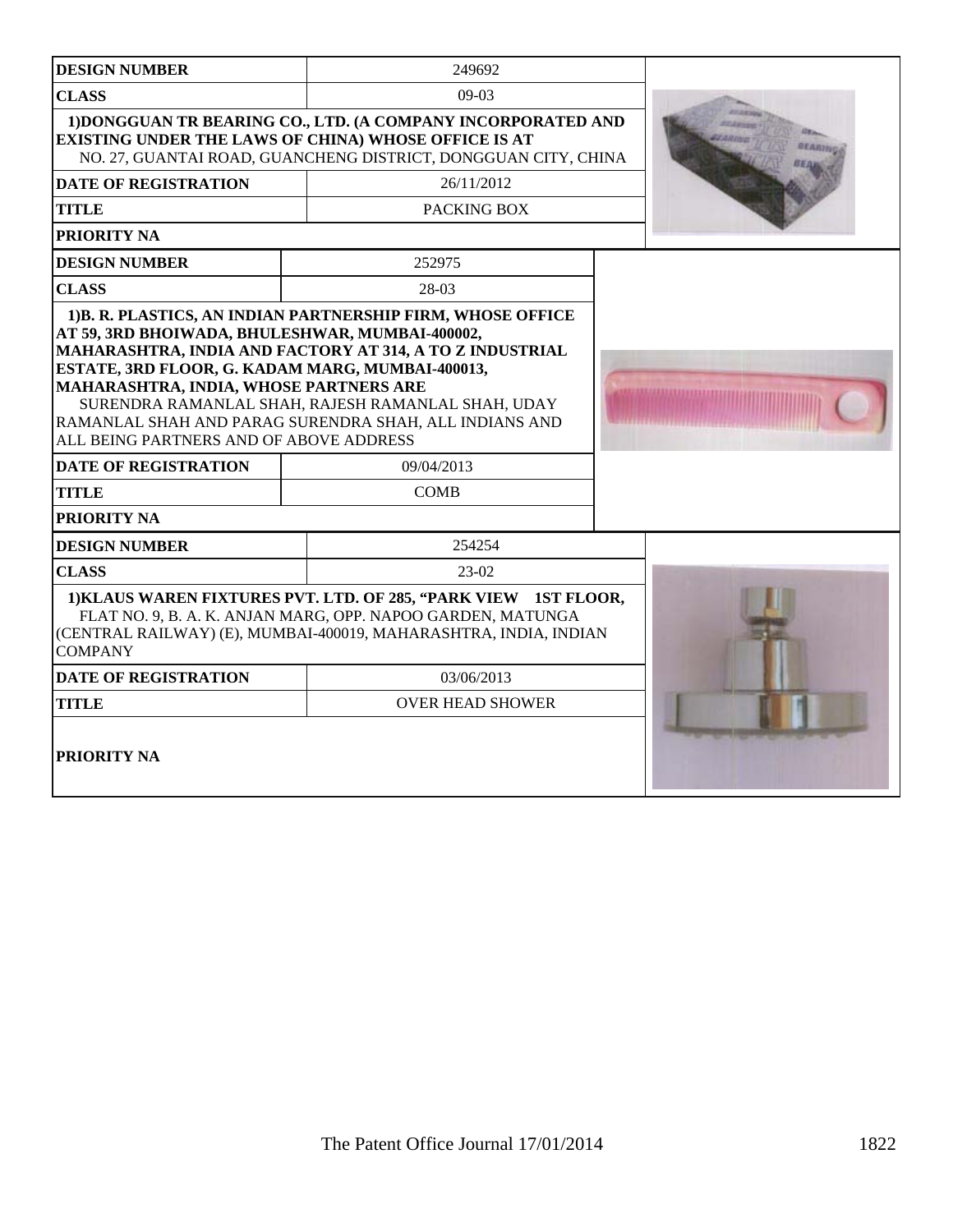| <b>DESIGN NUMBER</b>                                                                   | 252505                                                                                                                                                                                               |                       |
|----------------------------------------------------------------------------------------|------------------------------------------------------------------------------------------------------------------------------------------------------------------------------------------------------|-----------------------|
| <b>CLASS</b>                                                                           | 13-03                                                                                                                                                                                                |                       |
| 1) CROMPTON GREAVES LIMITED, (AN INDIAN COMPANY),<br>MUMBAI-400030, MAHARASHTRA, INDIA | AVANTHA HOUSE, 6TH FLOOR, DR. ANNIE BESANT ROAD, WORLI,                                                                                                                                              |                       |
| <b>DATE OF REGISTRATION</b>                                                            | 20/03/2013                                                                                                                                                                                           |                       |
| <b>TITLE</b>                                                                           | SELF POWERED PROTECTIVE RELAY                                                                                                                                                                        |                       |
| PRIORITY NA                                                                            |                                                                                                                                                                                                      |                       |
| <b>DESIGN NUMBER</b>                                                                   | 252636                                                                                                                                                                                               |                       |
| <b>CLASS</b>                                                                           | 08-06                                                                                                                                                                                                |                       |
| <b>AT</b><br><b>GUJARAT-INDIA</b>                                                      | DOMADIA BOTH INDIAN NATIONAL PARTNERS OF APEX TECHNO CAST AN<br><b>INDIAN PARTNERSHIP FIRM HAVING ITS PRINCIPAL PLACE OF BUSINESS</b><br>5, AJI VASAHAT, OPP. WESTERN MINERAL, 80 FEET ROAD, RAJKOT, |                       |
| <b>DATE OF REGISTRATION</b>                                                            | 25/03/2013                                                                                                                                                                                           |                       |
| <b>TITLE</b>                                                                           | <b>HANDLE</b>                                                                                                                                                                                        |                       |
| <b>PRIORITY NA</b>                                                                     |                                                                                                                                                                                                      |                       |
| <b>DESIGN NUMBER</b>                                                                   | 254679                                                                                                                                                                                               |                       |
| <b>CLASS</b>                                                                           | $09-03$                                                                                                                                                                                              |                       |
| <b>CORPORATE OFFICE AT THE ADDRESS</b>                                                 | 1) BCH ELECTRIC LIMITED, AN INDIAN CORPORATION, HAVING ITS<br>1105, NEW DELHI HOUSE, 27, BARAKHAMBA ROAD, NEW DELHI-110001                                                                           | MAIN PARTICIPATION OF |
| <b>DATE OF REGISTRATION</b>                                                            | 24/06/2013                                                                                                                                                                                           |                       |
| <b>TITLE</b>                                                                           | PACKAGING CARTON                                                                                                                                                                                     |                       |
| <b>PRIORITY NA</b>                                                                     |                                                                                                                                                                                                      |                       |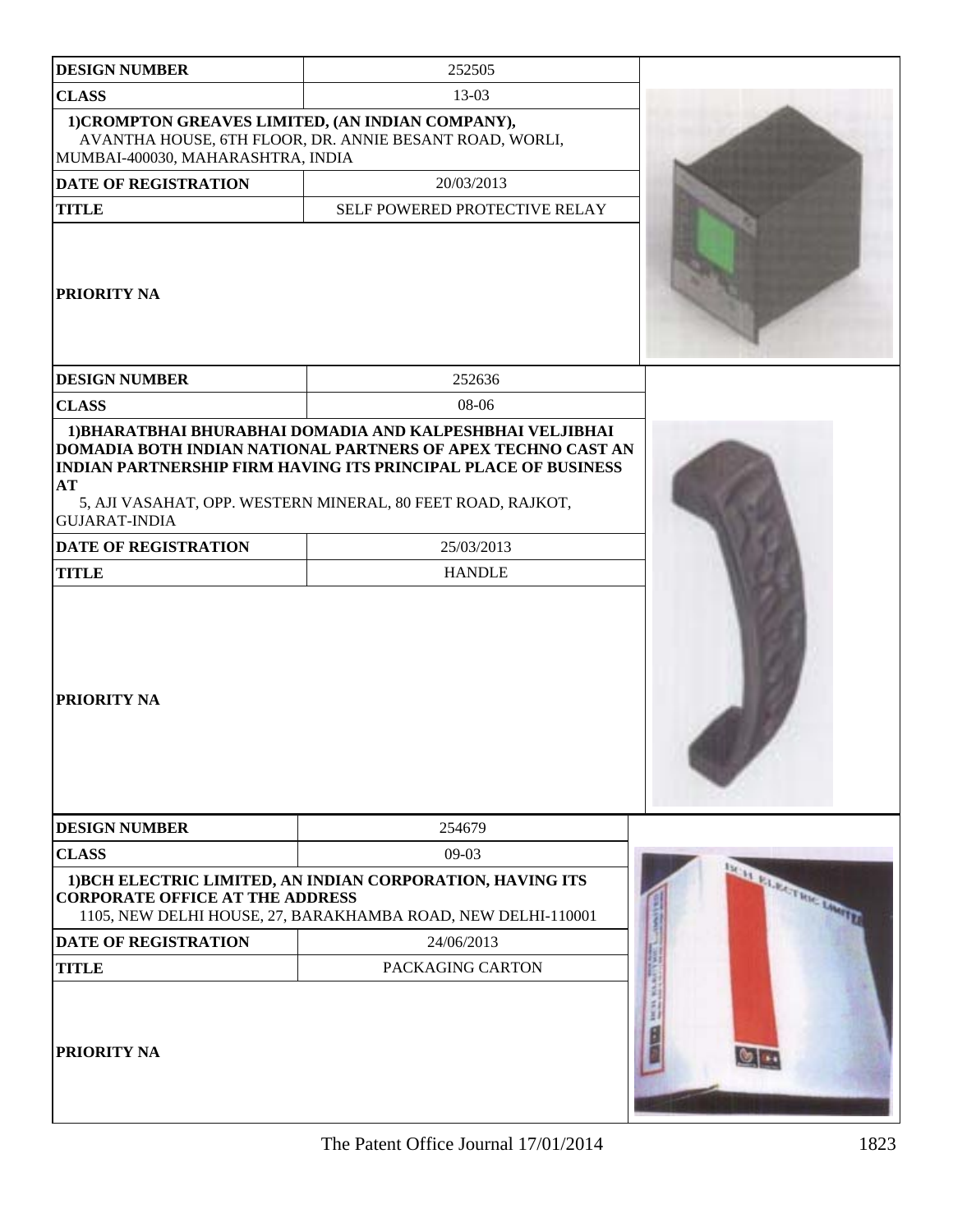| <b>DESIGN NUMBER</b>                                                                                                              | 253571                                                                                                                                                                                         |  |  |
|-----------------------------------------------------------------------------------------------------------------------------------|------------------------------------------------------------------------------------------------------------------------------------------------------------------------------------------------|--|--|
| <b>CLASS</b>                                                                                                                      | $02 - 02$                                                                                                                                                                                      |  |  |
| 700007, WEST BENGAL, INDIA,<br>MUNDHARA, AN INDIAN OF THE ABOVE ADDRESS                                                           | 1) SWASTIKA GARMENTS, 4, RAMKUMAR RAKSHIT LANE, KOLKATA-<br>AN INDIAN PROPRIETORSHIP FIRM WHOSE PROPRIETOR IS BRIJ GOPAL                                                                       |  |  |
| <b>DATE OF REGISTRATION</b>                                                                                                       | 30/04/2013                                                                                                                                                                                     |  |  |
| <b>TITLE</b>                                                                                                                      | <b>GARMENT</b>                                                                                                                                                                                 |  |  |
| <b>PRIORITY NA</b>                                                                                                                |                                                                                                                                                                                                |  |  |
| <b>DESIGN NUMBER</b>                                                                                                              | 253594                                                                                                                                                                                         |  |  |
| <b>CLASS</b>                                                                                                                      | $12 - 16$                                                                                                                                                                                      |  |  |
| LUDHIANA-141010 (PUNJAB) INDIA<br>1956) OF THE ABOVE ADDRESS<br><b>DATE OF REGISTRATION</b><br><b>TITLE</b><br><b>PRIORITY NA</b> | (AN INDIAN COMPANY DULY REGISTERED UNDER THE COMPANIES ACT,<br>01/05/2013<br>DASH-BOARD FOR AUTO RICKSHAW                                                                                      |  |  |
| <b>DESIGN NUMBER</b>                                                                                                              | 254876                                                                                                                                                                                         |  |  |
| <b>CLASS</b>                                                                                                                      | 08-06                                                                                                                                                                                          |  |  |
| HAVING ITS PRINCIPAL PLACE OF BUSINESS AT<br>360 003, GUJARAT-INDIA.                                                              | 1) RAJESHBHAI TULSHIBHAI KIYADA AN INDIAN NATIONAL SOLE<br>PROPRIETOR OF NATRAJ TECHNOCAST AN INDIAN PROPRIETORSHIP FIRM<br>NEAR POLYTECHNIC HOSTEL, B/H K. S. DIESEL, 12-AJI VASAHAT, RAJKOT- |  |  |
| <b>DATE OF REGISTRATION</b>                                                                                                       | 28/06/2013                                                                                                                                                                                     |  |  |
| <b>TITLE</b>                                                                                                                      | <b>HANDLE</b>                                                                                                                                                                                  |  |  |
| <b>PRIORITY NA</b>                                                                                                                |                                                                                                                                                                                                |  |  |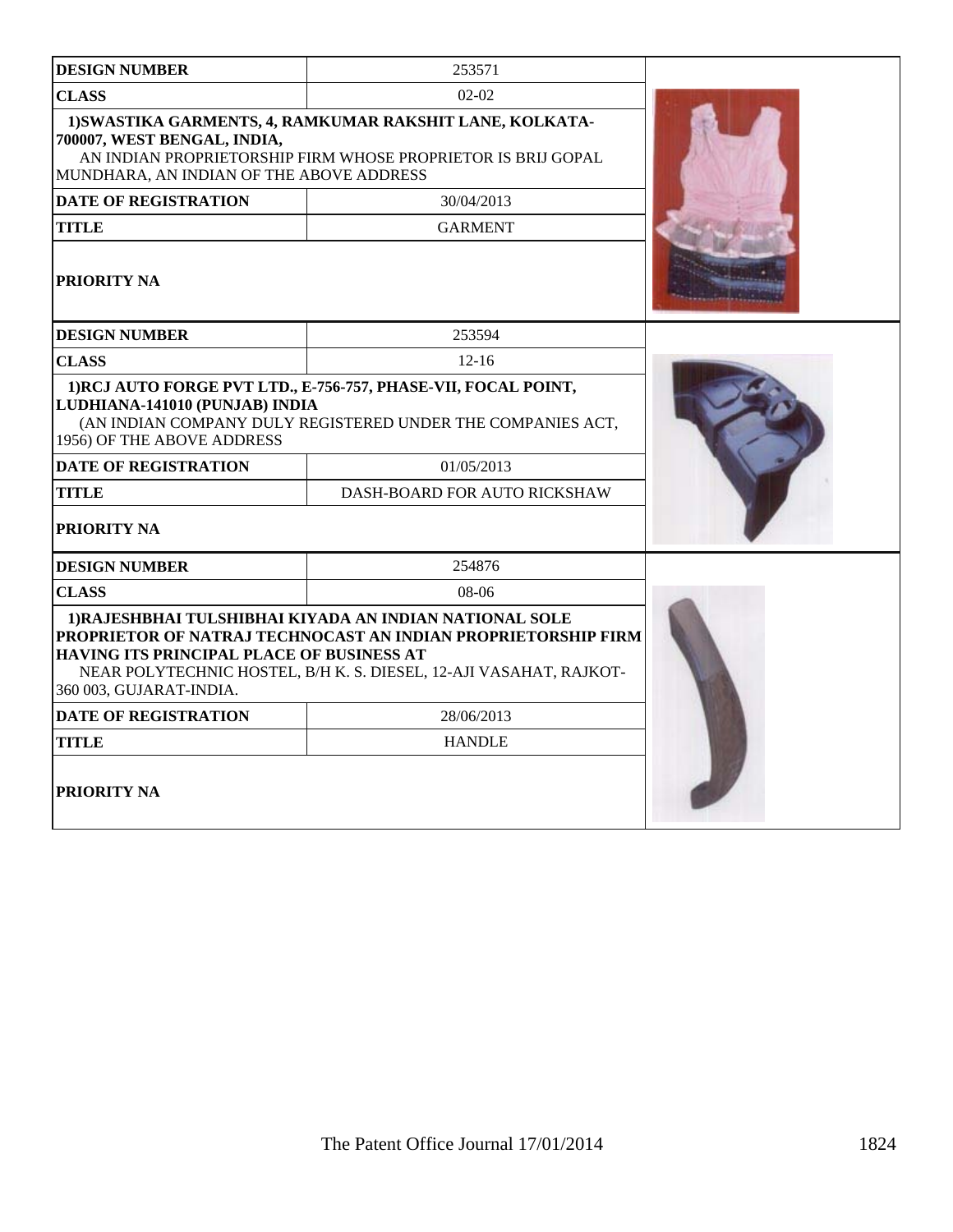| <b>DESIGN NUMBER</b>                                                                     | 254990                                                                                                                                                                                            |  |
|------------------------------------------------------------------------------------------|---------------------------------------------------------------------------------------------------------------------------------------------------------------------------------------------------|--|
| <b>CLASS</b>                                                                             | $15-02$                                                                                                                                                                                           |  |
| 1) WEIR MINERALS INDIA-ENSCI. CO,<br>KARNATAKA, NATIONALITY-INDIAN                       | A/01/02, PLATINUM CITY, HMT ROAD, YESHWANTPUR, BANGALORE-560022,                                                                                                                                  |  |
| <b>DATE OF REGISTRATION</b>                                                              | 04/07/2013                                                                                                                                                                                        |  |
| <b>TITLE</b>                                                                             | DRY SALT PUMP                                                                                                                                                                                     |  |
| PRIORITY NA                                                                              |                                                                                                                                                                                                   |  |
| <b>DESIGN NUMBER</b>                                                                     | 252690                                                                                                                                                                                            |  |
| <b>CLASS</b>                                                                             | 99-00                                                                                                                                                                                             |  |
| 1) PARAG PRAVIN KENIA. (INDIAN NATIONAL) OF<br>(EAST), MUMBAI-400081, MAHARASHTRA, INDIA | 701, TULIP SAINATH GARDEN, TATA COLONY, NAVGARH ROAD, MULUND                                                                                                                                      |  |
| <b>DATE OF REGISTRATION</b>                                                              | 26/03/2013                                                                                                                                                                                        |  |
| <b>TITLE</b>                                                                             | <b>COMB FOR PAPER CRAFTING</b>                                                                                                                                                                    |  |
| PRIORITY NA                                                                              |                                                                                                                                                                                                   |  |
| <b>DESIGN NUMBER</b>                                                                     | 252887                                                                                                                                                                                            |  |
| <b>CLASS</b>                                                                             | $05-05$                                                                                                                                                                                           |  |
| 6BA, UNITED KINGDOM                                                                      | 1) PARRY MURRAY & CO. LTD., COMPANY REGISTERED UNDER THE LAWS<br>OF ENGLAND AND WALES, HAVING ITS PRINCIPAL PLACE OF BUSINESS AT<br>3RD FLOOR, SIMPSON HOUSE, 6 CHERRY ORCHARD ROAD, CROYDON, CRO |  |
| <b>DATE OF REGISTRATION</b>                                                              | 04/04/2013                                                                                                                                                                                        |  |
| <b>TITLE</b>                                                                             | <b>TEXTILE FABRIC</b>                                                                                                                                                                             |  |
| PRIORITY NA                                                                              |                                                                                                                                                                                                   |  |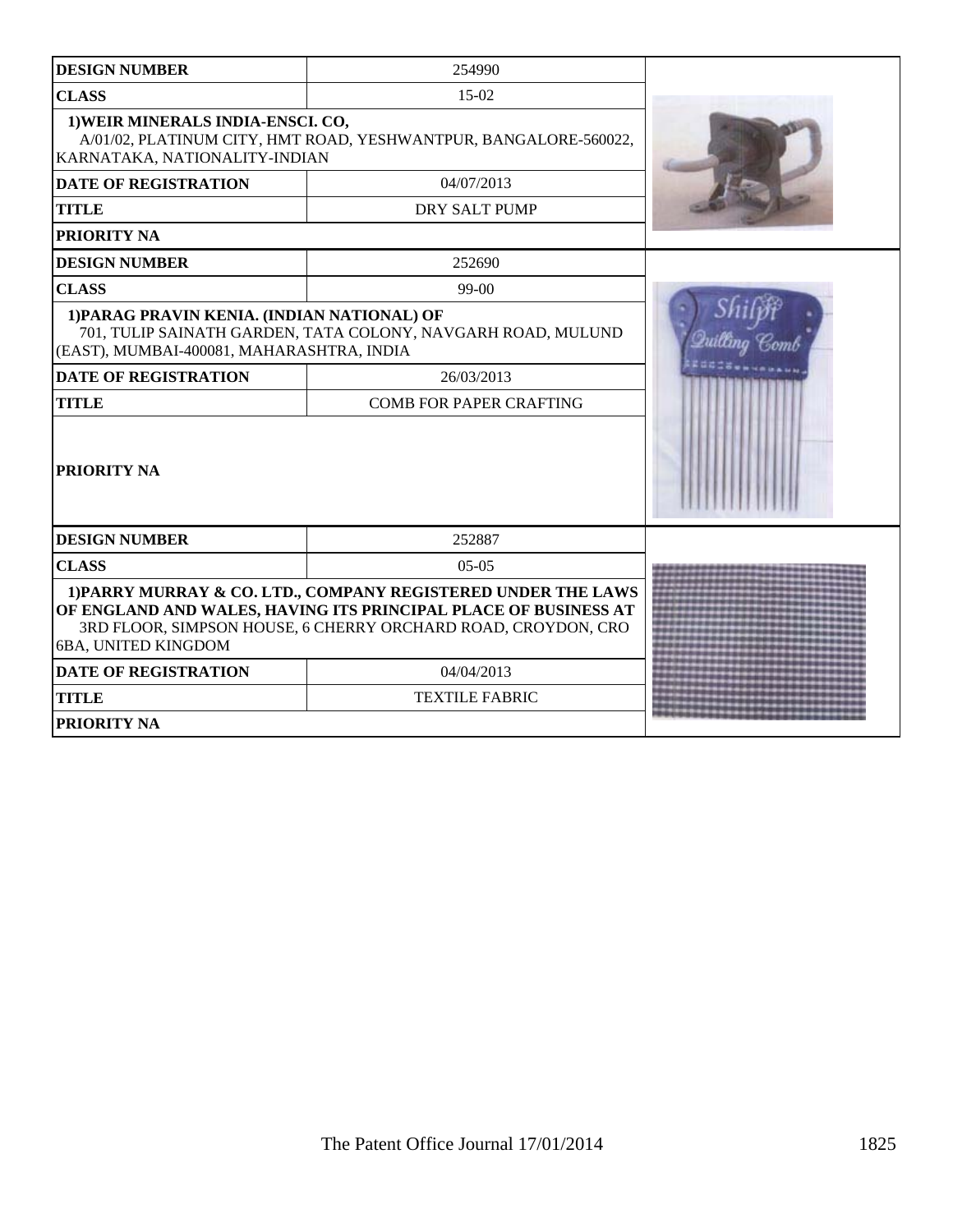| <b>DESIGN NUMBER</b>                                                                                                                                                                                            |                           | 250550                       |  |
|-----------------------------------------------------------------------------------------------------------------------------------------------------------------------------------------------------------------|---------------------------|------------------------------|--|
| <b>CLASS</b>                                                                                                                                                                                                    | $23-03$                   |                              |  |
| 1) M/S V-GUARD INDUSTRIES LTD., AN INDIAN COMPANY INCORPORATED<br>UNDER THE COMPANIES ACT OF 1956 WHOSE ADDRESS IS<br>33/2905 F, VENNALA HIGH SCHOOL ROAD, VENNALA, KOCHI-682028,<br><b>KERALA STATE, INDIA</b> |                           |                              |  |
| DATE OF REGISTRATION                                                                                                                                                                                            |                           | 31/12/2012                   |  |
| <b>TITLE</b>                                                                                                                                                                                                    |                           | <b>WATER HEATERS</b>         |  |
| PRIORITY NA                                                                                                                                                                                                     |                           |                              |  |
| <b>DESIGN NUMBER</b>                                                                                                                                                                                            |                           | 253147                       |  |
| <b>CLASS</b>                                                                                                                                                                                                    |                           | $09-05$                      |  |
| 1) WM. WRIGLEY JR. COMPANY, AN AMERICAN COMPANY OF<br>410 NORTH MICHIGAN AVENUE, CHICAGO, ILLINOIS 60611, USA                                                                                                   |                           |                              |  |
| <b>DATE OF REGISTRATION</b>                                                                                                                                                                                     |                           | 12/04/2013                   |  |
| <b>TITLE</b>                                                                                                                                                                                                    |                           | SLEEVE FOR BLISTER PACKAGING |  |
| <b>PRIORITY</b><br>PRIORITY NUMBER<br>29/434591                                                                                                                                                                 | <b>DATE</b><br>15/10/2012 | <b>COUNTRY</b><br>U.S.A.     |  |
| <b>DESIGN NUMBER</b>                                                                                                                                                                                            | 253197                    |                              |  |
| <b>CLASS</b>                                                                                                                                                                                                    | 16-05                     |                              |  |
| 1) SRUJAN JOSHI,<br>5-3/1/173, AVR COLONY, BODUPPAL, HYDERABAD-500092, ANDHRA<br>PRADESH, INDIA, AN INDIAN NATIONAL                                                                                             |                           |                              |  |
| DATE OF REGISTRATION                                                                                                                                                                                            | 17/04/2013                |                              |  |
| <b>TITLE</b>                                                                                                                                                                                                    | <b>CAMERA</b>             |                              |  |
| PRIORITY NA                                                                                                                                                                                                     |                           |                              |  |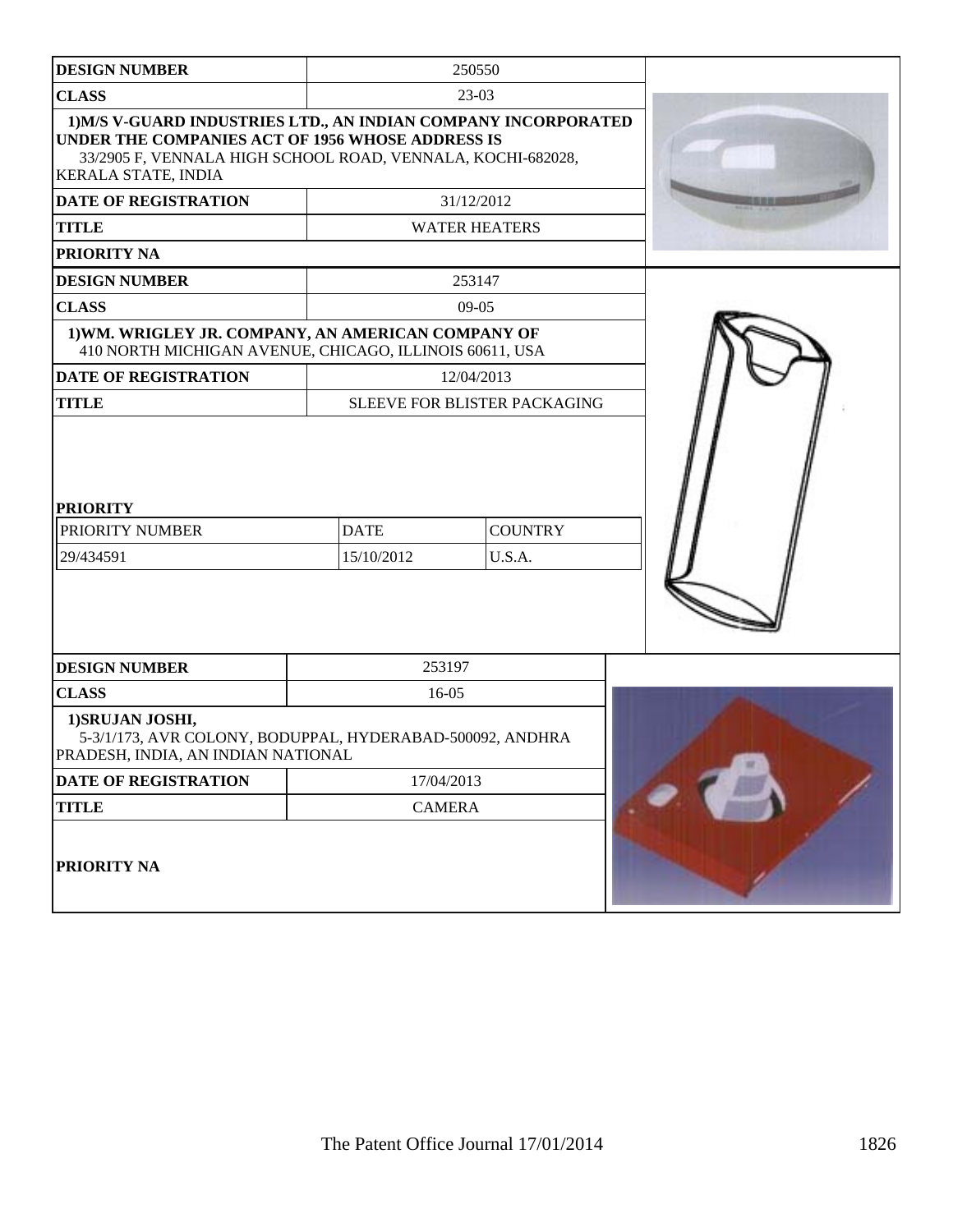| <b>DESIGN NUMBER</b>                             | 253379                                                                                                                                                                                                                         |  |
|--------------------------------------------------|--------------------------------------------------------------------------------------------------------------------------------------------------------------------------------------------------------------------------------|--|
| <b>CLASS</b>                                     | 09-02                                                                                                                                                                                                                          |  |
| <b>OFFICE AT</b>                                 | 1) PRABH DAYAL OM PARKASH INFRASTRUCTURE PVT. LTD., AN<br>INDIAN COMPANY DULY INCORPORATED UNDER THE COMPANIES<br>ACT, 1956, WITH LIMITED LIABILITY, HAVING ITS REGISTERED<br>2880, SIRKIWALAN, HAUZ QAZI, DELHI-110006, INDIA |  |
| <b>DATE OF REGISTRATION</b>                      | 25/04/2013                                                                                                                                                                                                                     |  |
| <b>TITLE</b>                                     | <b>WATER STORAGE TANK</b>                                                                                                                                                                                                      |  |
| <b>PRIORITY NA</b>                               |                                                                                                                                                                                                                                |  |
| <b>DESIGN NUMBER</b>                             | 254026                                                                                                                                                                                                                         |  |
| <b>CLASS</b>                                     | $31 - 00$                                                                                                                                                                                                                      |  |
| <b>WHOES ADDRESS IS</b><br>MOHALI-160059 (INDIA) | 1) MR. SUMEET CHAWLA (PROPRIETOR), NATIONALITY<br>INDIAN TRADING AS POPULAR STEEL INDUSTRIES (INDIAN)<br>PLOT NO-64, INDUSTRIAL AREA, PHASE-IX, S.A.S. NAGAR,                                                                  |  |
| <b>DATE OF</b><br><b>REGISTRATION</b>            | 22/05/2013                                                                                                                                                                                                                     |  |
| <b>TITLE</b>                                     | <b>CHOPPING MACHINE</b>                                                                                                                                                                                                        |  |
| <b>PRIORITY NA</b>                               |                                                                                                                                                                                                                                |  |
| <b>DESIGN NUMBER</b>                             | 249701                                                                                                                                                                                                                         |  |
| <b>CLASS</b>                                     | $31 - 00$                                                                                                                                                                                                                      |  |
| <b>IS</b><br>KERALA STATE, INDIA                 | 1) M/S V-GUARD INDUSTRIES LTD., AN INDIAN COMPANY<br>INCORPORATED UNDER THE COMPANIES ACT OF 1956 WHOSE ADDRESS<br>33/2905 F, VENNALA HIGH SCHOOL ROAD, VENNALA, KOCHI-682028,                                                 |  |
| <b>DATE OF REGISTRATION</b>                      | 26/11/2012                                                                                                                                                                                                                     |  |
| <b>TITLE</b>                                     | <b>MIXER</b>                                                                                                                                                                                                                   |  |
| <b>PRIORITY NA</b>                               |                                                                                                                                                                                                                                |  |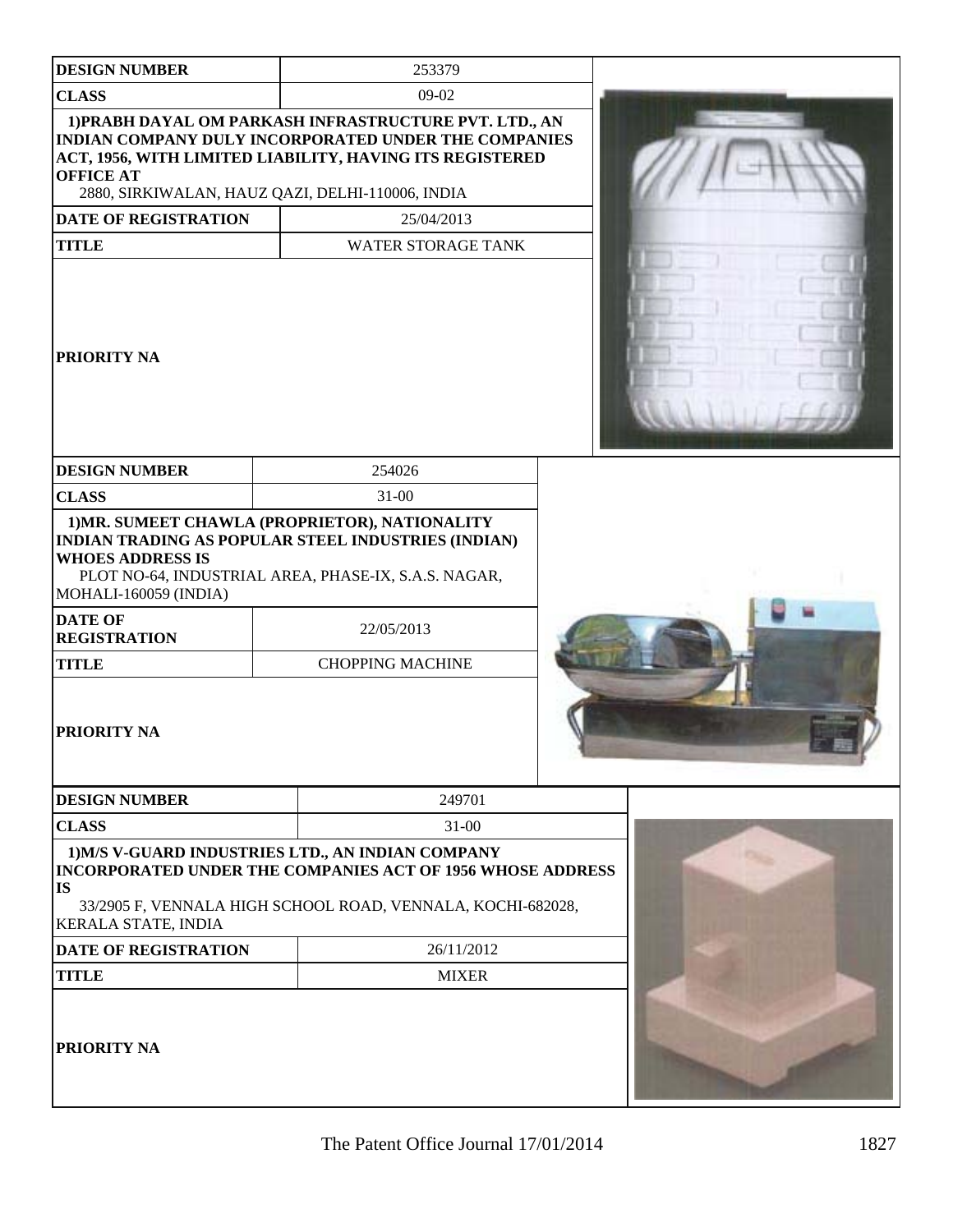| <b>DESIGN NUMBER</b>                                                                                                                                                                                                                                                                                                  |                               | 252926                       |  |
|-----------------------------------------------------------------------------------------------------------------------------------------------------------------------------------------------------------------------------------------------------------------------------------------------------------------------|-------------------------------|------------------------------|--|
| <b>CLASS</b>                                                                                                                                                                                                                                                                                                          |                               | $25-01$                      |  |
| 1) MICHAEL LAZAR, A SINGAPORE CITIZEN WHOSE ADDRESS IS<br>214 MARSILING LANE, #24-806, SINGAPORE 730214                                                                                                                                                                                                               |                               |                              |  |
| <b>DATE OF REGISTRATION</b>                                                                                                                                                                                                                                                                                           | 05/04/2013                    |                              |  |
| <b>TITLE</b>                                                                                                                                                                                                                                                                                                          |                               | EROSION CONTROL BLOCKS (SET) |  |
| <b>PRIORITY</b>                                                                                                                                                                                                                                                                                                       |                               |                              |  |
| PRIORITY NUMBER                                                                                                                                                                                                                                                                                                       | <b>DATE</b>                   | <b>COUNTRY</b>               |  |
| D2012/1207/H                                                                                                                                                                                                                                                                                                          | 09/10/2012                    | <b>SINGAPORE</b>             |  |
| <b>DESIGN NUMBER</b>                                                                                                                                                                                                                                                                                                  |                               | 254074                       |  |
| <b>CLASS</b>                                                                                                                                                                                                                                                                                                          |                               | $23-01$                      |  |
| 1) IDROMECCANICA ROSSI S.N.C. DI ROSSI C. & C.<br>VIA ENRICO FERMI, 29 42123 FOGLIANO (RE) ITALY A COMPANY OF ITALY                                                                                                                                                                                                   |                               |                              |  |
| <b>DATE OF REGISTRATION</b>                                                                                                                                                                                                                                                                                           |                               | 24/05/2013                   |  |
| <b>TITLE</b>                                                                                                                                                                                                                                                                                                          | <b>WATER SPRINKLERS</b>       |                              |  |
| <b>PRIORITY</b>                                                                                                                                                                                                                                                                                                       |                               |                              |  |
| PRIORITY NUMBER                                                                                                                                                                                                                                                                                                       | <b>COUNTRY</b><br><b>DATE</b> |                              |  |
| 002142513-0001                                                                                                                                                                                                                                                                                                        | 26/11/2012                    | <b>OHIM</b>                  |  |
| <b>DESIGN NUMBER</b>                                                                                                                                                                                                                                                                                                  |                               | 254105                       |  |
| <b>CLASS</b>                                                                                                                                                                                                                                                                                                          | $08-06$                       |                              |  |
| 1) KAPILBHAI BALVANTRAI VYAS AND JIGNESHBHAI CHHAGANBHAI<br><b>GOHEL BOTH INDIAN NATIONAL PARTNER OF RATNAPRABHA HARDWARE</b><br>AN INDIAN PARTNERSHIP FIRM HAVING ITS PRINCIPAL PLACE OF<br><b>BUSINESS AT ADDRESS:-</b><br>6, PARSANA SOCIETY, 50 FEET ROAD, KOTHARIYA MAIN ROAD, RAJKOT-2.<br><b>GUJARAT-INDIA</b> |                               |                              |  |
| <b>DATE OF REGISTRATION</b>                                                                                                                                                                                                                                                                                           |                               | 27/05/2013                   |  |
| <b>TITLE</b>                                                                                                                                                                                                                                                                                                          |                               | <b>HANDLE</b>                |  |
| PRIORITY NA                                                                                                                                                                                                                                                                                                           |                               |                              |  |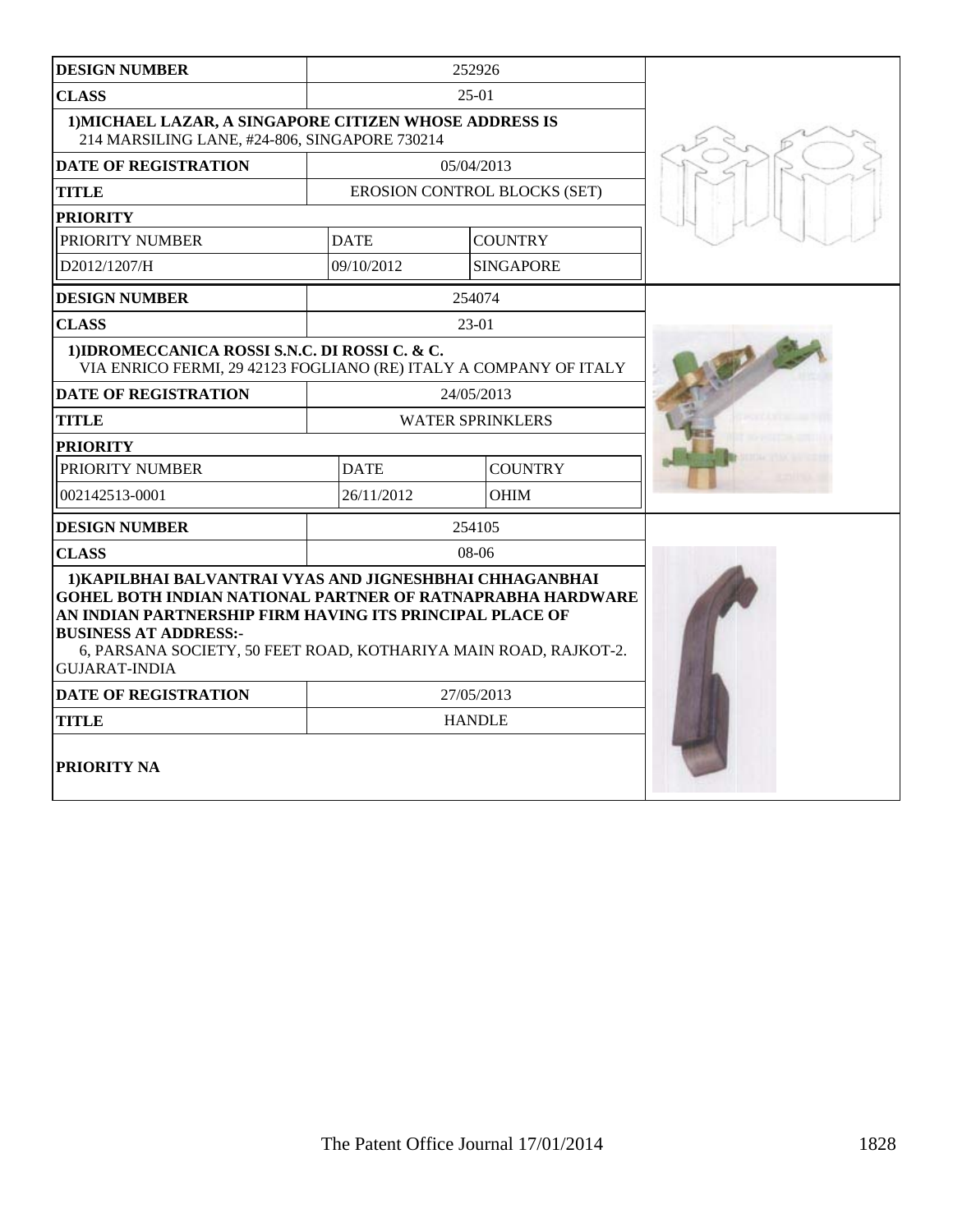| <b>DESIGN NUMBER</b>                                                                                          |             | 254233                                                          |   |
|---------------------------------------------------------------------------------------------------------------|-------------|-----------------------------------------------------------------|---|
| <b>CLASS</b>                                                                                                  |             | $07-03$                                                         |   |
| <b>INDIA HAVING ITS PRINCIPAL PLACE OF BUSINESS AT</b><br>A-41, SECTOR-80, PHASE-II, NOIDA-201305, U.P. INDIA |             | 1) MA DESIGN INDIA PRIVATE LIMITED, A COMPANY INCORPORATED IN   |   |
| <b>DATE OF REGISTRATION</b>                                                                                   |             | 03/06/2013                                                      |   |
| <b>TITLE</b>                                                                                                  |             | <b>CHEESE KNIFE</b>                                             |   |
| <b>PRIORITY NA</b>                                                                                            |             |                                                                 |   |
| <b>DESIGN NUMBER</b>                                                                                          |             | 254262                                                          |   |
| <b>CLASS</b>                                                                                                  |             | 14-99                                                           |   |
| 1) SAMSUNG ELECTRONICS CO., LTD.<br>REPUBLIC OF KOREA, A COMPANY OF REPUBLIC OF KOREA                         |             | 129, SAMSUNG-RO, YEONGTONG-GU, SUWON-SI, GYEONGGI-DO, 443-742,  |   |
| <b>DATE OF REGISTRATION</b>                                                                                   |             | 04/06/2013                                                      |   |
| <b>TITLE</b>                                                                                                  |             | <b>TELEVISION STAND</b>                                         |   |
| <b>PRIORITY</b>                                                                                               |             |                                                                 |   |
| PRIORITY NUMBER                                                                                               | <b>DATE</b> | <b>COUNTRY</b>                                                  |   |
| 30-2012-0059740                                                                                               | 11/12/2012  | REPUBLIC OF KOREA                                               |   |
| <b>DESIGN NUMBER</b>                                                                                          |             | 252507                                                          |   |
| <b>CLASS</b>                                                                                                  |             | 13-03                                                           |   |
| 1) CROMPTON GREAVES LIMITED, (AN INDIAN COMPANY),<br>400030, MAHARASHTRA, INDIA                               |             | AVANTHA HOUSE, 6TH FLOOR, DR. ANNIE BESANT ROAD, WORLI, MUMBAI- | G |
| <b>DATE OF REGISTRATION</b>                                                                                   |             | 20/03/2013                                                      |   |
| <b>TITLE</b>                                                                                                  |             | SELF POWERED PROTECTIVE RELAY                                   |   |
| PRIORITY NA                                                                                                   |             |                                                                 |   |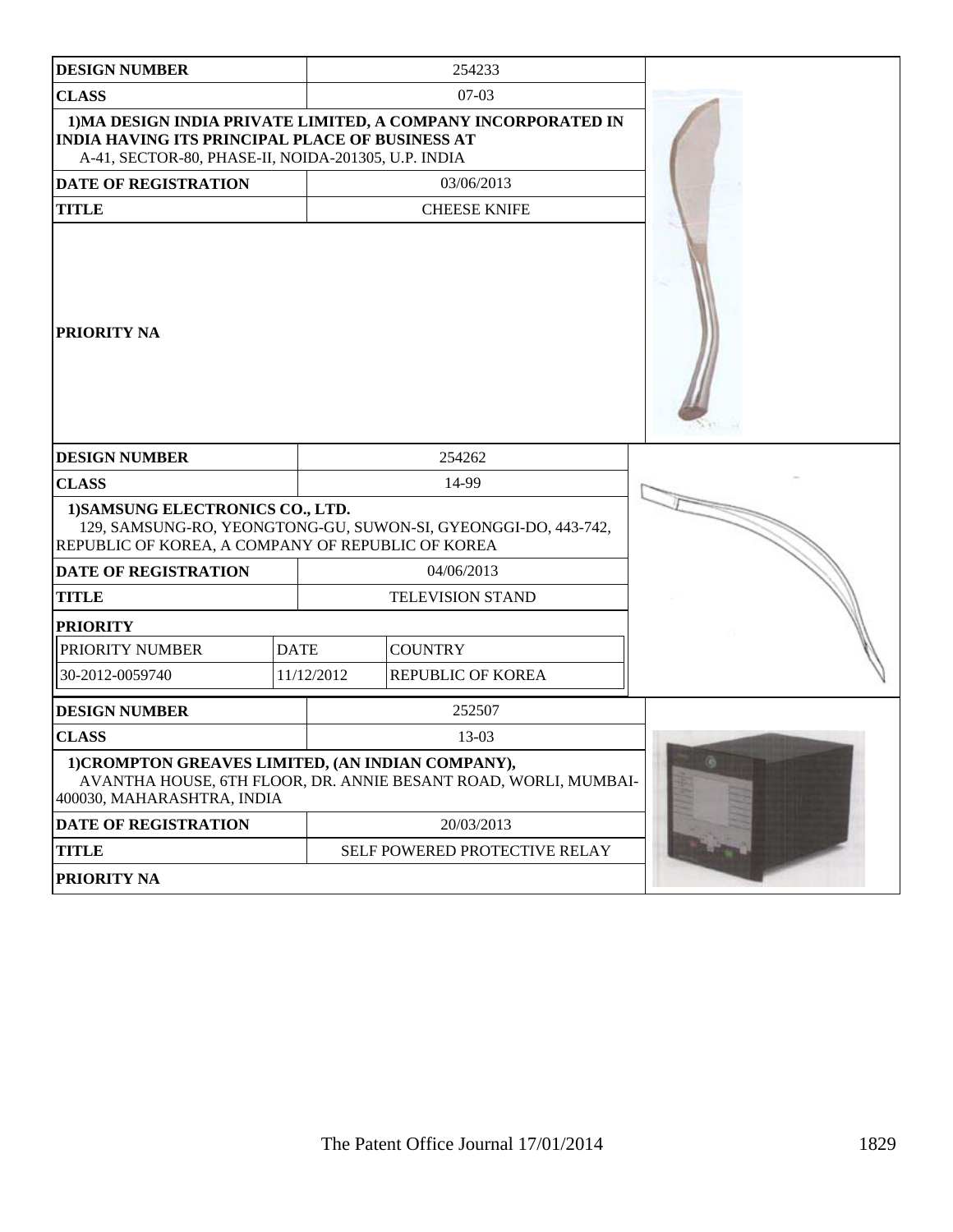| <b>DESIGN NUMBER</b>                                                                                                           | 253818                                                                                                                                                                                               |  |
|--------------------------------------------------------------------------------------------------------------------------------|------------------------------------------------------------------------------------------------------------------------------------------------------------------------------------------------------|--|
| <b>CLASS</b>                                                                                                                   | $23-04$                                                                                                                                                                                              |  |
| <b>EXISTING UNDER THE LAWS OF JAPAN OF</b><br>16-1, KAIGAN 1-CHOME, MINATO-KU, TOKYO, JAPAN                                    | 1) HITACHI APPLIANCES, INC., A CORPORATION DULY ORGANIZED AND                                                                                                                                        |  |
| <b>DATE OF REGISTRATION</b>                                                                                                    | 15/05/2013                                                                                                                                                                                           |  |
| <b>TITLE</b>                                                                                                                   | <b>CHILLER UNIT</b>                                                                                                                                                                                  |  |
| <b>PRIORITY NA</b>                                                                                                             |                                                                                                                                                                                                      |  |
| <b>DESIGN NUMBER</b>                                                                                                           | 254783                                                                                                                                                                                               |  |
| <b>CLASS</b>                                                                                                                   | $09-03$                                                                                                                                                                                              |  |
| DAHISAR, NEW MUMBAI. MAHARASHTRA, INDIA.<br><b>ABOVE ADDRESS</b><br><b>DATE OF REGISTRATION</b><br><b>TITLE</b><br>PRIORITY NA | SURVEY NO. 3, HISSA NO. 1, GOTE GHAR MUMBRA PANVEL HIGHWAY,<br>WHOSE PROPRIETOR IS MOHAMMAD HAMID KHAN. (INDIAN NATIONAL) OF<br>25/06/2013<br><b>CONTAINER</b>                                       |  |
|                                                                                                                                |                                                                                                                                                                                                      |  |
| <b>DESIGN NUMBER</b><br><b>CLASS</b>                                                                                           | 252011<br>08-06                                                                                                                                                                                      |  |
| <b>ITS PRINCIPAL PLACE OF BUSINESS AT</b><br>RAJKOT, GUJARAT-INDIA                                                             | 1) BHARATBHAI B. MUNGAPARA AN INDIAN NATIONAL SOLE PROPRIETOR<br>OF MAHESH TIME INDUSTRIES AN INDIAN PROPRIETORSHIP FIRM HAVING<br>SHREE HARI INDUSTRIAL ZONE MAIN ROAD, PLOT NO. 68, AJI RING ROAD, |  |
| <b>DATE OF REGISTRATION</b>                                                                                                    | 04/03/2013                                                                                                                                                                                           |  |
| <b>TITLE</b>                                                                                                                   | <b>HANDLE</b>                                                                                                                                                                                        |  |
| PRIORITY NA                                                                                                                    |                                                                                                                                                                                                      |  |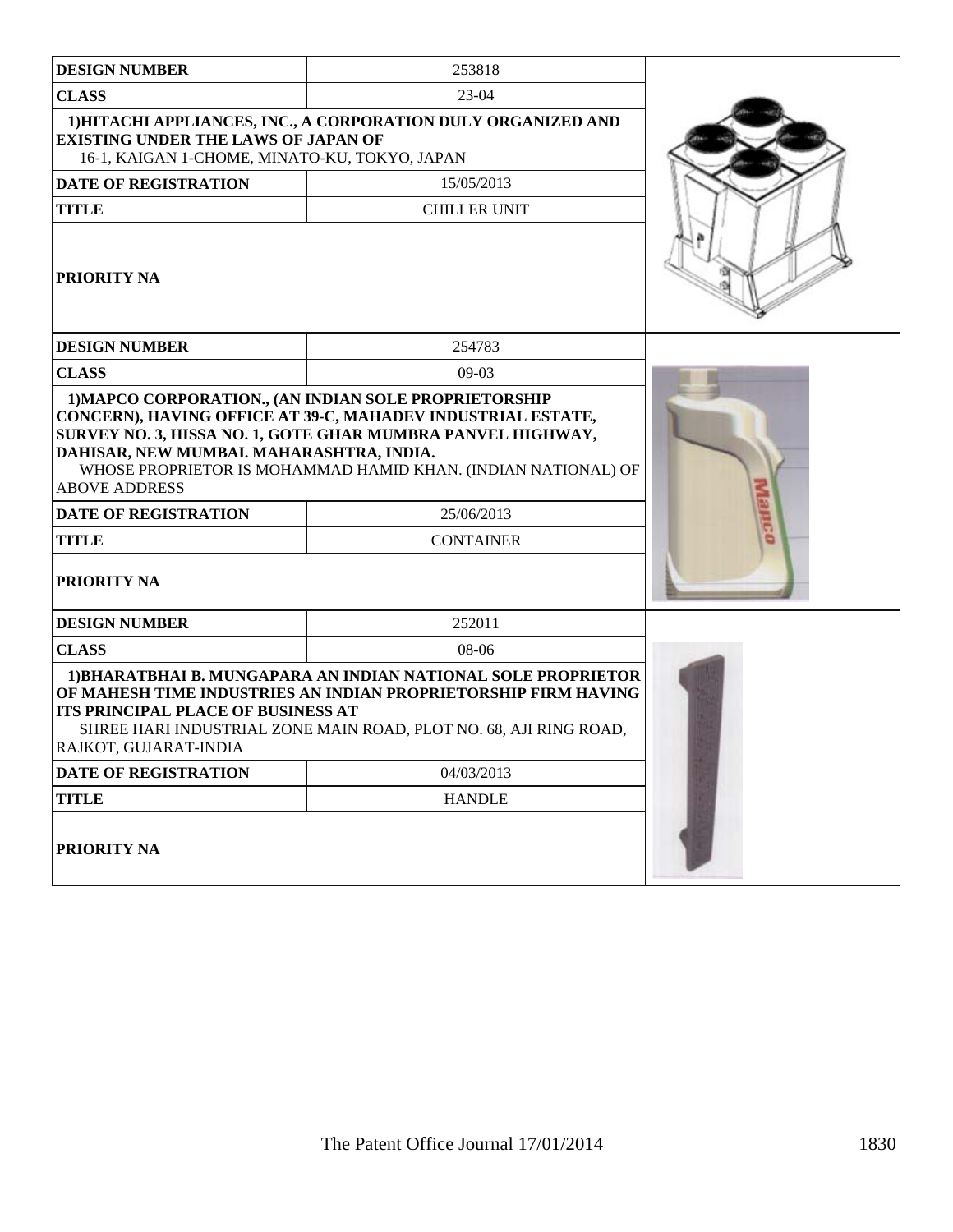| <b>DESIGN NUMBER</b>                                                                                                | 253493                                                                                                                                                                               |  |
|---------------------------------------------------------------------------------------------------------------------|--------------------------------------------------------------------------------------------------------------------------------------------------------------------------------------|--|
| <b>CLASS</b>                                                                                                        | $02 - 02$                                                                                                                                                                            |  |
| 1) KEWAL KIRAN CLOTHING LTD. OF<br><b>COMPANY</b>                                                                   | KEWAL KIRAN ESTATE, 460/7 I.B.PATEL ROAD, NEAR TIRUPATI UDYOG,<br>GOREGAON (EAST), MUMBAI-400063, MAHARASHTRA, INDIA, INDIAN                                                         |  |
| <b>DATE OF REGISTRATION</b>                                                                                         | 29/04/2013                                                                                                                                                                           |  |
| <b>TITLE</b>                                                                                                        | <b>T-SHIRT WITH EARPHONE</b>                                                                                                                                                         |  |
| PRIORITY NA                                                                                                         |                                                                                                                                                                                      |  |
| <b>DESIGN NUMBER</b>                                                                                                | 254880                                                                                                                                                                               |  |
| <b>CLASS</b>                                                                                                        | 08-06                                                                                                                                                                                |  |
| PROPRIETOR OF STAR-TECH INDUSTRIES AN INDIAN<br><b>AT ADDRESS:</b><br>ROAD, KOTHARIYA ROAD, RAJKOT-2, GUJARAT-INDIA | 1) AMITBHAI SHANTILAL RAKHOLIYA AN INDIAN NATIONAL SOLE<br>PROPRIETORSHIP FIRM HAVING ITS PRINCIPAL PLACE OF BUSINESS<br>3, GOKUL NAGAR, 1ST FLOOR, OPP. AMAN PAN, NEAR 50 FEET MAIN |  |
| <b>DATE OF REGISTRATION</b><br><b>TITLE</b>                                                                         | 28/06/2013<br><b>KNOB</b>                                                                                                                                                            |  |
| PRIORITY NA                                                                                                         |                                                                                                                                                                                      |  |
| <b>DESIGN NUMBER</b>                                                                                                | 250552                                                                                                                                                                               |  |
| <b>CLASS</b>                                                                                                        | $23-03$                                                                                                                                                                              |  |
| <b>ADDRESS IS</b><br><b>KERALA STATE, INDIA</b>                                                                     | 1) M/S V-GUARD INDUSTRIES LTD., AN INDIAN COMPANY<br><b>INCORPORATED UNDER THE COMPANIES ACT OF 1956 WHOSE</b><br>33/2905 F, VENNALA HIGH SCHOOL ROAD, VENNALA, KOCHI-682028,        |  |
| DATE OF REGISTRATION                                                                                                | 31/12/2012                                                                                                                                                                           |  |
| <b>TITLE</b>                                                                                                        | <b>WATER HEATERS</b>                                                                                                                                                                 |  |
| PRIORITY NA                                                                                                         |                                                                                                                                                                                      |  |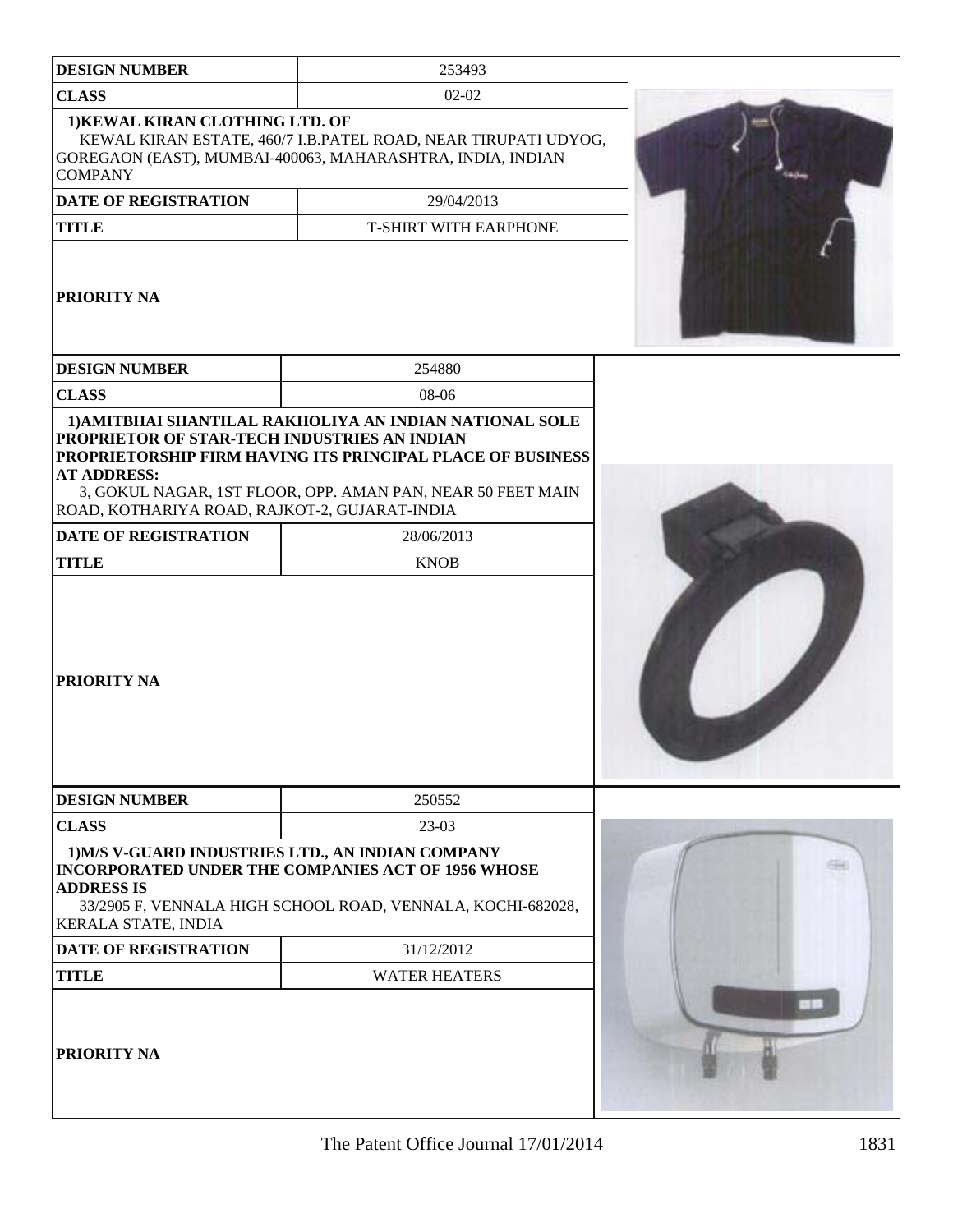| <b>DESIGN NUMBER</b>                                                                                                                                                                                                                                                                                                                                                                       |                          | 251282                 |  |
|--------------------------------------------------------------------------------------------------------------------------------------------------------------------------------------------------------------------------------------------------------------------------------------------------------------------------------------------------------------------------------------------|--------------------------|------------------------|--|
| <b>CLASS</b>                                                                                                                                                                                                                                                                                                                                                                               | 23-01                    |                        |  |
| 1) TOYOX CO., LTD.<br>4371, MAEZAWA, KUROBE-SHI, TOYAMA-KEN, JAPAN, A JAPANESE<br><b>COMPANY</b>                                                                                                                                                                                                                                                                                           |                          |                        |  |
| <b>DATE OF REGISTRATION</b>                                                                                                                                                                                                                                                                                                                                                                |                          | 29/01/2013             |  |
| <b>TITLE</b>                                                                                                                                                                                                                                                                                                                                                                               |                          | <b>HOSE</b>            |  |
| PRIORITY NA                                                                                                                                                                                                                                                                                                                                                                                |                          |                        |  |
| <b>DESIGN NUMBER</b>                                                                                                                                                                                                                                                                                                                                                                       |                          | 253921                 |  |
| <b>CLASS</b>                                                                                                                                                                                                                                                                                                                                                                               |                          | $08-08$                |  |
| 1)(1) MEHULBHAI D. CHAVDA (2) SOMESHBHAI S. MALIK AND (3)<br>DHIRENBHAI SHAH ALL INDIAN NATIONAL PARTNER OF DMS<br>ARCHITECTURAL PRODUCTS AN INDIAN PARTNERSHIP FIRM HAVING ITS<br>PRINCIPAL PLACE OF BUSINESS AT ADDRESS:<br>PLOT NO. 6, SURVEY NO. 20, EVEREST INDUSTRIAL AREA, NEAR PERFECT<br>(TATA) SHOWROOM, NATIONAL HIGHWAY NO. 8-B, VAVDI-DIST. RAJKOT-<br>360004, GUJARAT-INDIA. |                          |                        |  |
| <b>DATE OF REGISTRATION</b>                                                                                                                                                                                                                                                                                                                                                                |                          | 17/05/2013             |  |
| <b>TITLE</b>                                                                                                                                                                                                                                                                                                                                                                               |                          | <b>CURTAIN BRACKET</b> |  |
| PRIORITY NA                                                                                                                                                                                                                                                                                                                                                                                |                          |                        |  |
| <b>DESIGN NUMBER</b>                                                                                                                                                                                                                                                                                                                                                                       |                          | 252993                 |  |
| <b>CLASS</b>                                                                                                                                                                                                                                                                                                                                                                               |                          | $07-05$                |  |
| 1) KONINKLIJKE PHILIPS ELECTRONICS N.V., A COMPANY ORGANIZED<br>AND EXISTING UNDER THE LAWS OF THE KINGDOM OF THE<br>NETHERLANDS, RESIDING AT<br>EINDHOVEN, WHOSE POST-OFFICE ADDRESS IS HIGH TECH CAMPUS 5, 5656<br>AE EINDHOVEN, THE NETHERLANDS                                                                                                                                         |                          |                        |  |
| <b>DATE OF REGISTRATION</b>                                                                                                                                                                                                                                                                                                                                                                |                          | 10/04/2013             |  |
| TITLE                                                                                                                                                                                                                                                                                                                                                                                      | STEAM GENERATOR FOR IRON |                        |  |
| <b>PRIORITY</b>                                                                                                                                                                                                                                                                                                                                                                            |                          |                        |  |
| PRIORITY NUMBER                                                                                                                                                                                                                                                                                                                                                                            | <b>DATE</b>              | <b>COUNTRY</b>         |  |
| 002117341-0002                                                                                                                                                                                                                                                                                                                                                                             | 11/10/2012               | <b>OHIM</b>            |  |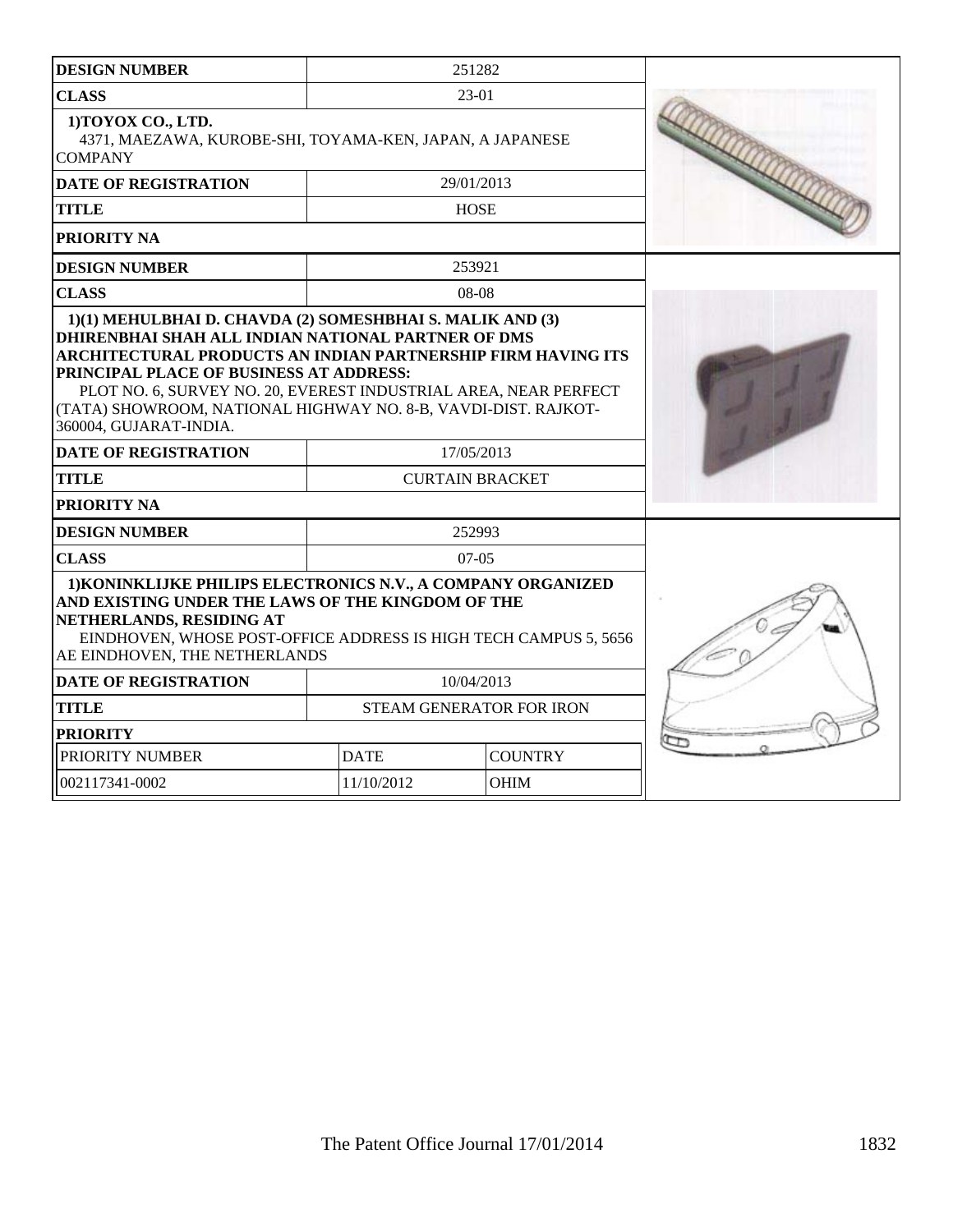| <b>DESIGN NUMBER</b>                                                                                                                                    |                           | 254206                                                          |  |
|---------------------------------------------------------------------------------------------------------------------------------------------------------|---------------------------|-----------------------------------------------------------------|--|
| <b>CLASS</b>                                                                                                                                            |                           | 14-99                                                           |  |
| 1) SAMSUNG ELECTRONICS CO., LTD.<br>129, SAMSUNG-RO, YEONGTONG-GU, SUWON-SI, GYEONGGI-DO, 443-742,<br>REPUBLIC OF KOREA, A COMPANY OF REPUBLIC OF KOREA |                           |                                                                 |  |
| <b>DATE OF REGISTRATION</b>                                                                                                                             |                           | 30/05/2013                                                      |  |
| <b>TITLE</b>                                                                                                                                            |                           | CASE FOR ELECTRONIC DEVICE                                      |  |
| <b>PRIORITY</b><br>PRIORITY NUMBER<br>30-2013-0012860                                                                                                   | <b>DATE</b><br>13/03/2013 | <b>COUNTRY</b><br><b>REPUBLIC OF KOREA</b>                      |  |
| <b>DESIGN NUMBER</b>                                                                                                                                    |                           | 252457                                                          |  |
| <b>CLASS</b>                                                                                                                                            |                           | $13-03$                                                         |  |
| 1) CROMPTON GREAVES LIMITED, (AN INDIAN COMPANY),<br>AVANTHA HOUSE, 6TH FLOOR, DR. ANNIE BESANT ROAD, WORLI, MUMBAI-<br>400030, MAHARASHTRA, INDIA      |                           |                                                                 |  |
| <b>DATE OF REGISTRATION</b>                                                                                                                             |                           | 20/03/2013                                                      |  |
| <b>TITLE</b>                                                                                                                                            |                           | <b>CURRENT TRANSFORMER</b>                                      |  |
| <b>PRIORITY NA</b>                                                                                                                                      |                           |                                                                 |  |
| <b>DESIGN NUMBER</b>                                                                                                                                    |                           | 252515                                                          |  |
| <b>CLASS</b>                                                                                                                                            |                           | $13-03$                                                         |  |
| 1) CROMPTON GREAVES LIMITED, (AN INDIAN COMPANY),<br>400030, MAHARASHTRA, INDIA                                                                         |                           | AVANTHA HOUSE, 6TH FLOOR, DR. ANNIE BESANT ROAD, WORLI, MUMBAI- |  |
| <b>DATE OF REGISTRATION</b>                                                                                                                             |                           | 20/03/2013                                                      |  |
| <b>TITLE</b>                                                                                                                                            |                           | SELF POWERED PROTECTIVE RELAY                                   |  |
| <b>PRIORITY NA</b>                                                                                                                                      |                           |                                                                 |  |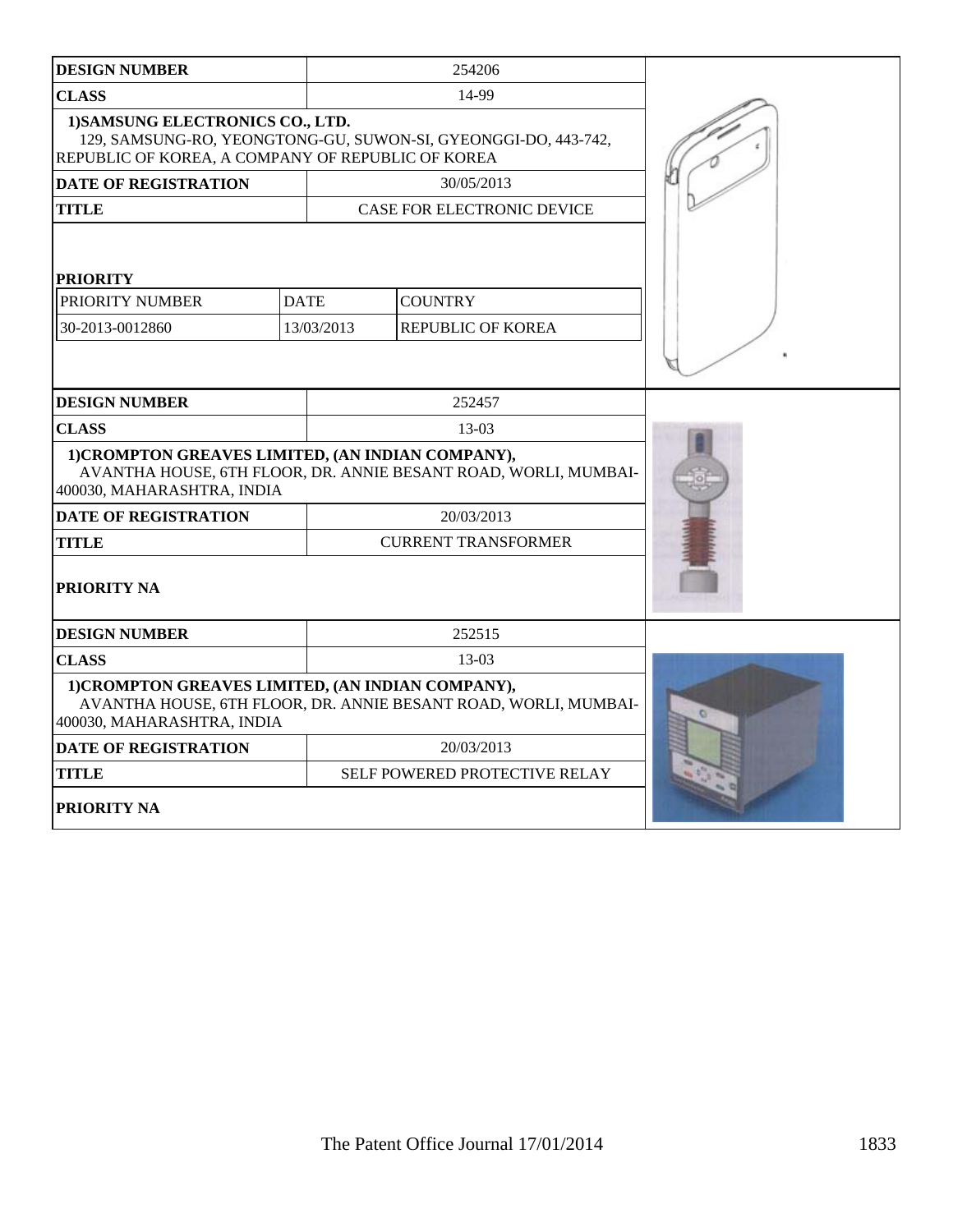| <b>DESIGN NUMBER</b>                                                                                                                                                                                                                                            |                                       | 251897                             |  |
|-----------------------------------------------------------------------------------------------------------------------------------------------------------------------------------------------------------------------------------------------------------------|---------------------------------------|------------------------------------|--|
| <b>CLASS</b>                                                                                                                                                                                                                                                    |                                       | $07-07$                            |  |
| 1) NAYASA WORLD OF SURVEY NO. 655/1C NEAR SOMNANATH<br>CO.OP.SOCIETY, DABHEL NANI DAMAN, DAMAN-396310, (UNION<br>TERRITORIES) DAMAN, INDIA,<br>INDIAN PARTNERSHIP FIRM, WHOSE PARTNERS ARE RUPA SACHDEV,<br>MANASI SACHDEV & KISHOR MALIK, ALL INDIAN NATIONALS |                                       |                                    |  |
| <b>DATE OF REGISTRATION</b>                                                                                                                                                                                                                                     |                                       | 27/02/2013                         |  |
| <b>TITLE</b>                                                                                                                                                                                                                                                    |                                       | <b>TIFFIN BOX</b>                  |  |
| PRIORITY NA                                                                                                                                                                                                                                                     |                                       |                                    |  |
| <b>DESIGN NUMBER</b>                                                                                                                                                                                                                                            |                                       | 254656                             |  |
| <b>CLASS</b>                                                                                                                                                                                                                                                    |                                       | $12 - 16$                          |  |
| 1) SCANIA CV AB, A SWEDISH COMPANY OF,<br>SE-151 87, SÖDERTÄLJE, SWEDEN                                                                                                                                                                                         |                                       |                                    |  |
| <b>DATE OF REGISTRATION</b>                                                                                                                                                                                                                                     |                                       | 21/06/2013                         |  |
| <b>TITLE</b>                                                                                                                                                                                                                                                    | <b>UPPER FRONT PANEL FOR VEHICLES</b> |                                    |  |
| <b>PRIORITY</b>                                                                                                                                                                                                                                                 |                                       |                                    |  |
| PRIORITY NUMBER                                                                                                                                                                                                                                                 | <b>COUNTRY</b><br><b>DATE</b>         |                                    |  |
| 201330035714.2                                                                                                                                                                                                                                                  | 31/01/2013                            | <b>CHINA</b>                       |  |
|                                                                                                                                                                                                                                                                 |                                       |                                    |  |
| <b>DESIGN NUMBER</b>                                                                                                                                                                                                                                            |                                       | 250900                             |  |
| <b>CLASS</b>                                                                                                                                                                                                                                                    |                                       | 12-99                              |  |
| 1) GHELABHAI GOKALBHAI BHAKHAR, (AN INDIVIDUAL-AN INDIAN<br><b>RESIDENT) OF</b><br>C/O. 1, 2, 3, GREEN PARK, SURAT-NAVSARI MAIN ROAD, UNN, NR.<br>ASHIRWAD HOTEL, SURAT-394210 (GUJARAT), INDIA                                                                 |                                       |                                    |  |
| <b>DATE OF REGISTRATION</b>                                                                                                                                                                                                                                     |                                       | 09/01/2013                         |  |
| <b>TITLE</b>                                                                                                                                                                                                                                                    |                                       | <b>FUEL SAVER KIT FOR VEHICLES</b> |  |
| <b>PRIORITY NA</b>                                                                                                                                                                                                                                              |                                       |                                    |  |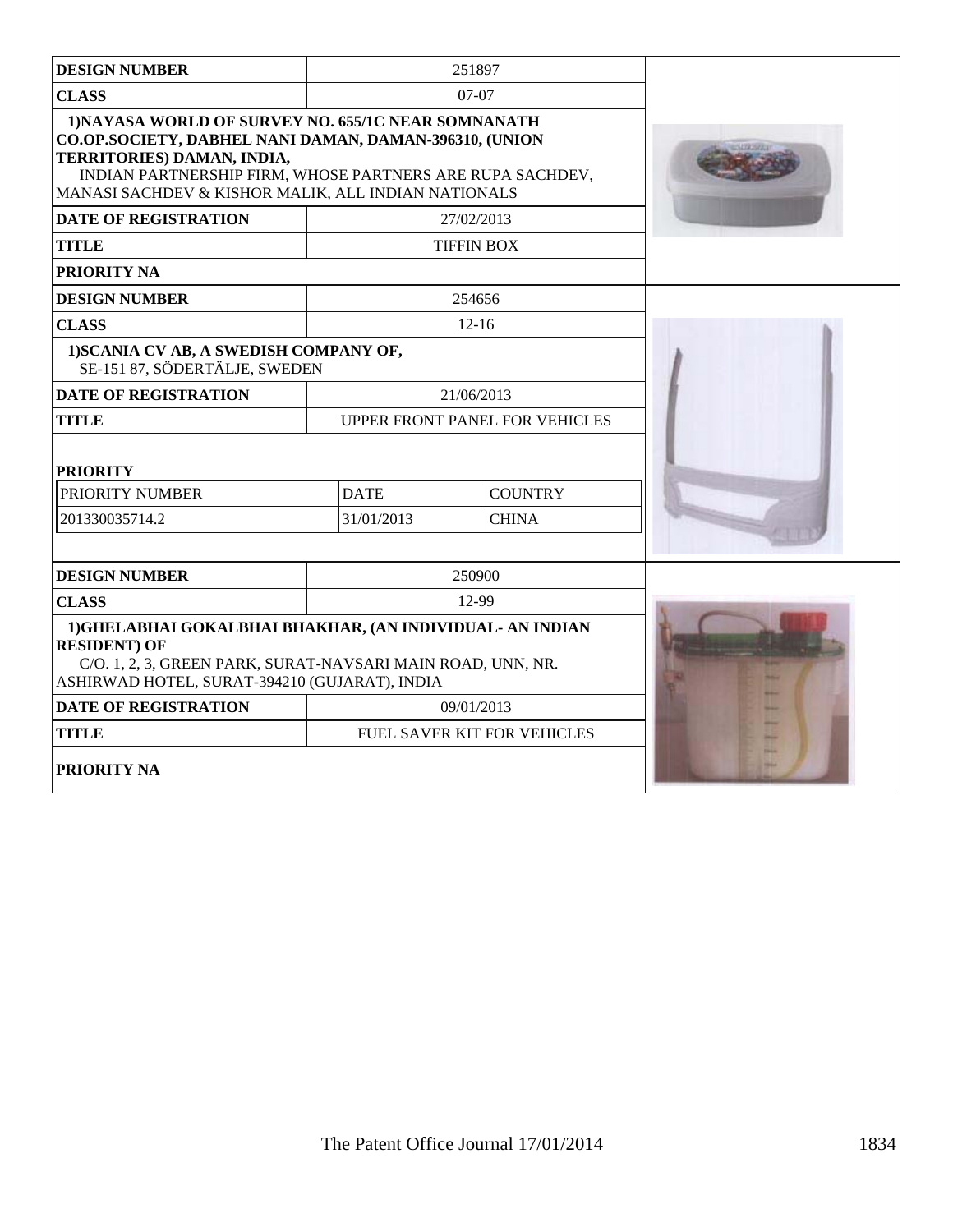| <b>DESIGN NUMBER</b>                                                  | 252029                                                                                                                                                                                              |  |  |
|-----------------------------------------------------------------------|-----------------------------------------------------------------------------------------------------------------------------------------------------------------------------------------------------|--|--|
| <b>CLASS</b>                                                          | $06-13$                                                                                                                                                                                             |  |  |
| <b>EXISTING UNDER THE LAWS OF ENGLAND OF</b><br><b>UNITED KINGDOM</b> | 1) KIDDY KLOBBER LIMITED, A COMPANY DULY ORGANIZED AND<br>RADLET FARM, RADLET, NR. NETHER STOWEY, SOMERSET, TA5 1JA,                                                                                |  |  |
| DATE OF REGISTRATION                                                  | 04/03/2013                                                                                                                                                                                          |  |  |
| <b>TITLE</b>                                                          | <b>APRON TOWEL</b>                                                                                                                                                                                  |  |  |
| <b>PRIORITY NA</b>                                                    |                                                                                                                                                                                                     |  |  |
| <b>DESIGN NUMBER</b>                                                  | 252171                                                                                                                                                                                              |  |  |
| <b>CLASS</b>                                                          | $21-01$                                                                                                                                                                                             |  |  |
| <b>GERMAN COMPANY OF</b>                                              | 1) DR. ING. H.C.F. PORSCHE AKTIENGESELLSCHAFT, A<br>PORSCHEPLATZ 1, 70435 STUTTGART, GERMANY                                                                                                        |  |  |
| <b>DATE OF</b><br><b>REGISTRATION</b>                                 | 07/03/2013                                                                                                                                                                                          |  |  |
| <b>TITLE</b>                                                          | <b>TOY CAR</b>                                                                                                                                                                                      |  |  |
| <b>PRIORITY NA</b>                                                    |                                                                                                                                                                                                     |  |  |
| <b>DESIGN NUMBER</b>                                                  | 252744                                                                                                                                                                                              |  |  |
| <b>CLASS</b>                                                          | 08-06                                                                                                                                                                                               |  |  |
| <b>BUSINESS</b><br>RAJKOT-360003 GUJARAT (INDIA)                      | 1) RAJESHBHAI SAMBHUBHAI KOTADIYA (INDIAN<br>NATIONALS) SOLE PROPRIETOR OF PIONEEAR METAL<br>(INDIAN PROPRIETORSHIP CONCERN) HAVING PLACE OF<br>AT-1/8, RAMNAGAR, 80, FEET ROAD, B/H. K. RASHIKLAL, |  |  |
| <b>DATE OF</b><br><b>REGISTRATION</b>                                 | 02/04/2013                                                                                                                                                                                          |  |  |
| <b>TITLE</b>                                                          | <b>HANDLE</b>                                                                                                                                                                                       |  |  |
| <b>PRIORITY NA</b>                                                    |                                                                                                                                                                                                     |  |  |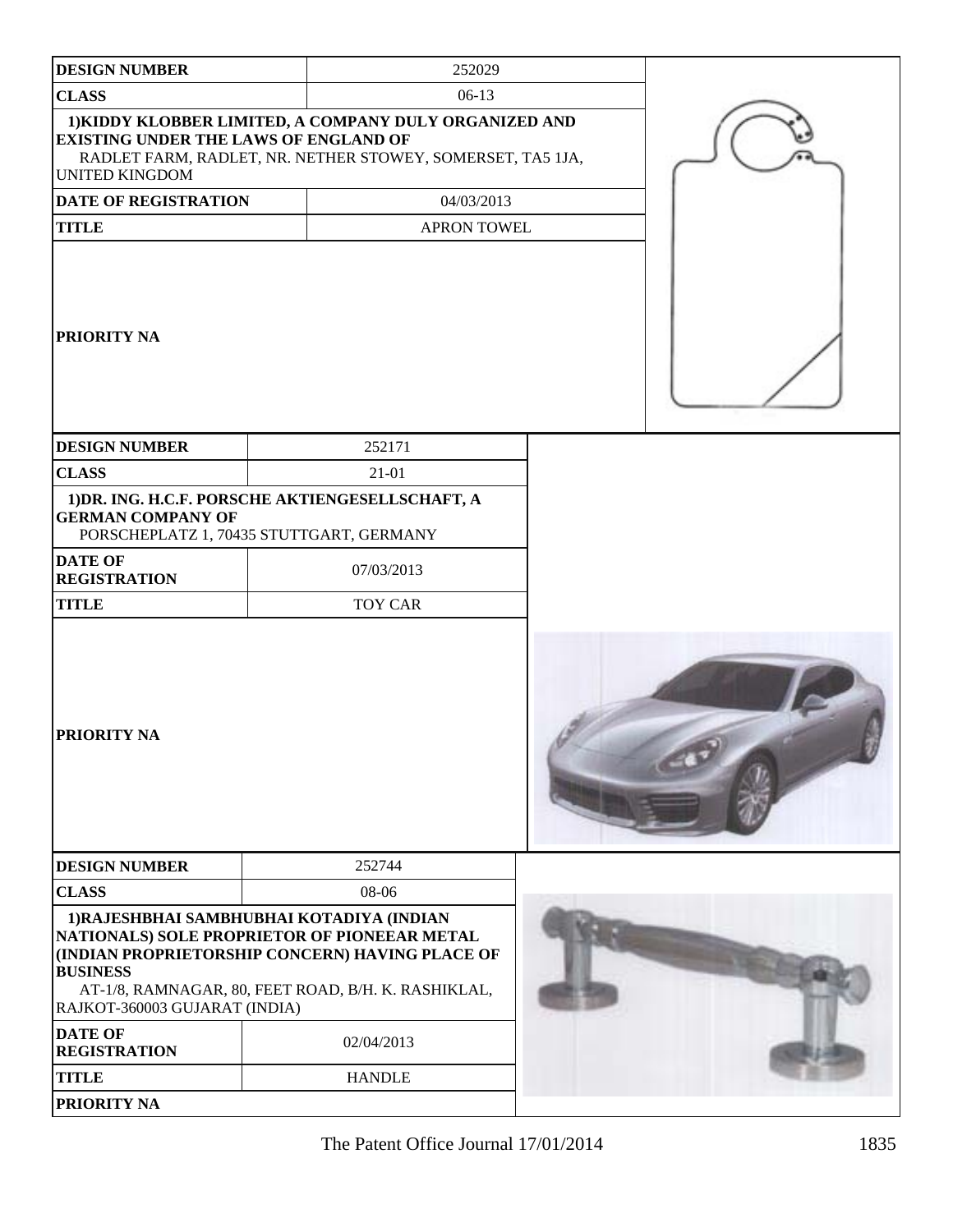| <b>DESIGN NUMBER</b>                                                                                                                                                                                                    |                               | 252765            |  |
|-------------------------------------------------------------------------------------------------------------------------------------------------------------------------------------------------------------------------|-------------------------------|-------------------|--|
| <b>CLASS</b>                                                                                                                                                                                                            |                               | $23-04$           |  |
| 1) PACOLINE INDUSTRIES PVT. LTD., A COMPANY INCORPORATED UNDER<br>THE INDIAN COMPANIES ACT,<br>AT 21/1, HADAPSAR INDUSTRIAL ESTATE, HADAPSAR, PUNE-411013,<br>MAHARASHTRA, INDIA                                        |                               |                   |  |
| <b>DATE OF REGISTRATION</b>                                                                                                                                                                                             |                               | 02/04/2013        |  |
| <b>TITLE</b>                                                                                                                                                                                                            |                               | <b>VENTILATOR</b> |  |
| <b>PRIORITY NA</b>                                                                                                                                                                                                      |                               |                   |  |
| <b>DESIGN NUMBER</b>                                                                                                                                                                                                    |                               | 252778            |  |
| <b>CLASS</b>                                                                                                                                                                                                            |                               | $12-08$           |  |
| 1) MR. KRISHNA VISHWAKARMA, MR. OMVIR CHAURASIA, MR. RAHUL<br><b>SRIVASTAVA HAVING ADDRESS AT</b><br>CHANDRA HOSPITAL, VILLAGE PIPARI, POST-BAGHAGHADA, DISTT.<br>GORAKHPUR, THANA-BELIPAR, UTTAR PRADESH-273401, INDIA |                               |                   |  |
| <b>DATE OF REGISTRATION</b>                                                                                                                                                                                             | 02/04/2013                    |                   |  |
| <b>TITLE</b>                                                                                                                                                                                                            | <b>CAR</b>                    |                   |  |
| <b>PRIORITY NA</b>                                                                                                                                                                                                      |                               |                   |  |
| <b>DESIGN NUMBER</b>                                                                                                                                                                                                    |                               | 252847            |  |
| <b>CLASS</b>                                                                                                                                                                                                            |                               | $23-04$           |  |
| 1) EBM-PAPST MULFINGEN GMBH & CO. KG,<br>OF BACHMÜHLE 2, 74673 MULFINGEN, GERMANY, A GERMAN COMPANY                                                                                                                     |                               |                   |  |
| <b>DATE OF REGISTRATION</b>                                                                                                                                                                                             | 03/04/2013                    |                   |  |
| <b>TITLE</b>                                                                                                                                                                                                            | <b>EXHAUST FAN</b>            |                   |  |
| <b>PRIORITY</b>                                                                                                                                                                                                         |                               |                   |  |
| PRIORITY NUMBER                                                                                                                                                                                                         | <b>COUNTRY</b><br><b>DATE</b> |                   |  |
| 002117408                                                                                                                                                                                                               | 11/10/2012<br>OHIM            |                   |  |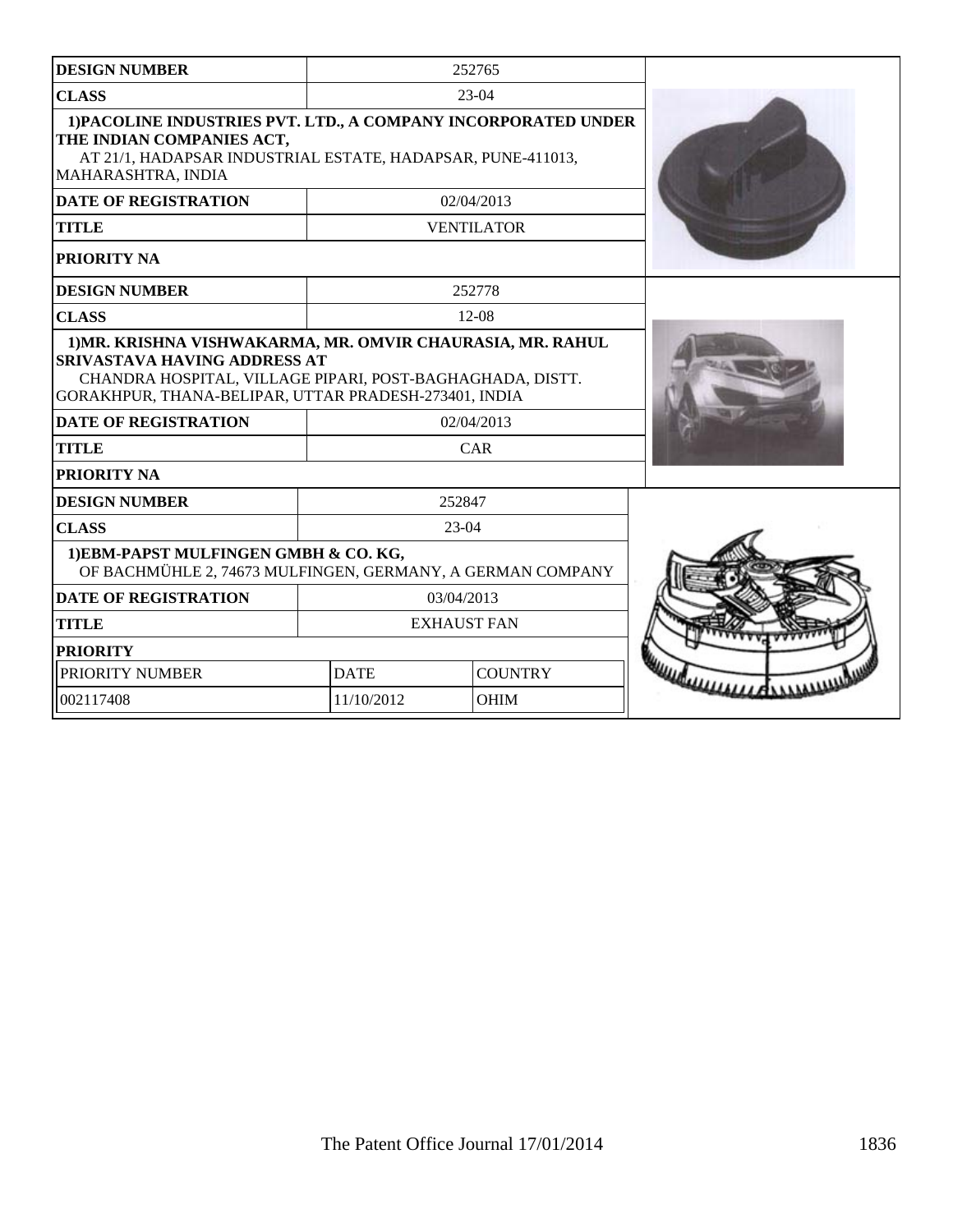| <b>DESIGN NUMBER</b>                                                                                                   | 250546                                                                                                                                                                                                                                                          |  |
|------------------------------------------------------------------------------------------------------------------------|-----------------------------------------------------------------------------------------------------------------------------------------------------------------------------------------------------------------------------------------------------------------|--|
| <b>CLASS</b>                                                                                                           | $23-03$                                                                                                                                                                                                                                                         |  |
| UNDER THE COMPANIES ACT OF 1956 WHOSE ADDRESS IS<br>KERALA STATE, INDIA                                                | 1) M/S V-GUARD INDUSTRIES LTD., AN INDIAN COMPANY INCORPORATED<br>33/2905 F, VENNALA HIGH SCHOOL ROAD, VENNALA, KOCHI-682028,                                                                                                                                   |  |
| <b>DATE OF REGISTRATION</b>                                                                                            | 31/12/2012                                                                                                                                                                                                                                                      |  |
| <b>TITLE</b>                                                                                                           | <b>WATER HEATERS</b>                                                                                                                                                                                                                                            |  |
| <b>PRIORITY NA</b>                                                                                                     |                                                                                                                                                                                                                                                                 |  |
| <b>DESIGN NUMBER</b>                                                                                                   | 253909                                                                                                                                                                                                                                                          |  |
| <b>CLASS</b>                                                                                                           | $09-01$                                                                                                                                                                                                                                                         |  |
| AT<br>INDIA, OF ABOVE ADDRESS<br><b>DATE OF REGISTRATION</b><br><b>TITLE</b><br><b>PRIORITY NA</b>                     | <b>INCORPORATED UNDER THE COMPANIES ACT, 1956 HAVING ITS ADDRESS</b><br>E-11, CHIKHALTHANA M.I.D.C., AURANGABAD, 431310, MAHARASHTRA,<br>17/05/2013<br><b>BOTTLE</b>                                                                                            |  |
| <b>DESIGN NUMBER</b>                                                                                                   | 253925                                                                                                                                                                                                                                                          |  |
| <b>CLASS</b>                                                                                                           | $08-08$                                                                                                                                                                                                                                                         |  |
| DHIRENBHAI SHAH ALL INDIAN NATIONAL PARTNER OF DMS<br>PRINCIPAL PLACE OF BUSINESS AT ADDRESS:<br>360004, GUJARAT-INDIA | 1)(1) MEHULBHAI D. CHAVDA (2) SOMESHBHAI S. MALIK AND (3)<br>ARCHITECTURAL PRODUCTS AN INDIAN PARTNERSHIP FIRM HAVING ITS<br>PLOT NO. 6, SURVEY NO. 20, EVEREST INDUSTRIAL AREA, NEAR PERFECT<br>(TATA) SHOWROOM, NATIONAL HIGHWAY NO. 8-B, VAVDI-DIST. RAJKOT- |  |
| <b>DATE OF REGISTRATION</b>                                                                                            | 17/05/2013                                                                                                                                                                                                                                                      |  |
| <b>TITLE</b>                                                                                                           | <b>CURTAIN BRACKET</b>                                                                                                                                                                                                                                          |  |
| <b>PRIORITY NA</b>                                                                                                     |                                                                                                                                                                                                                                                                 |  |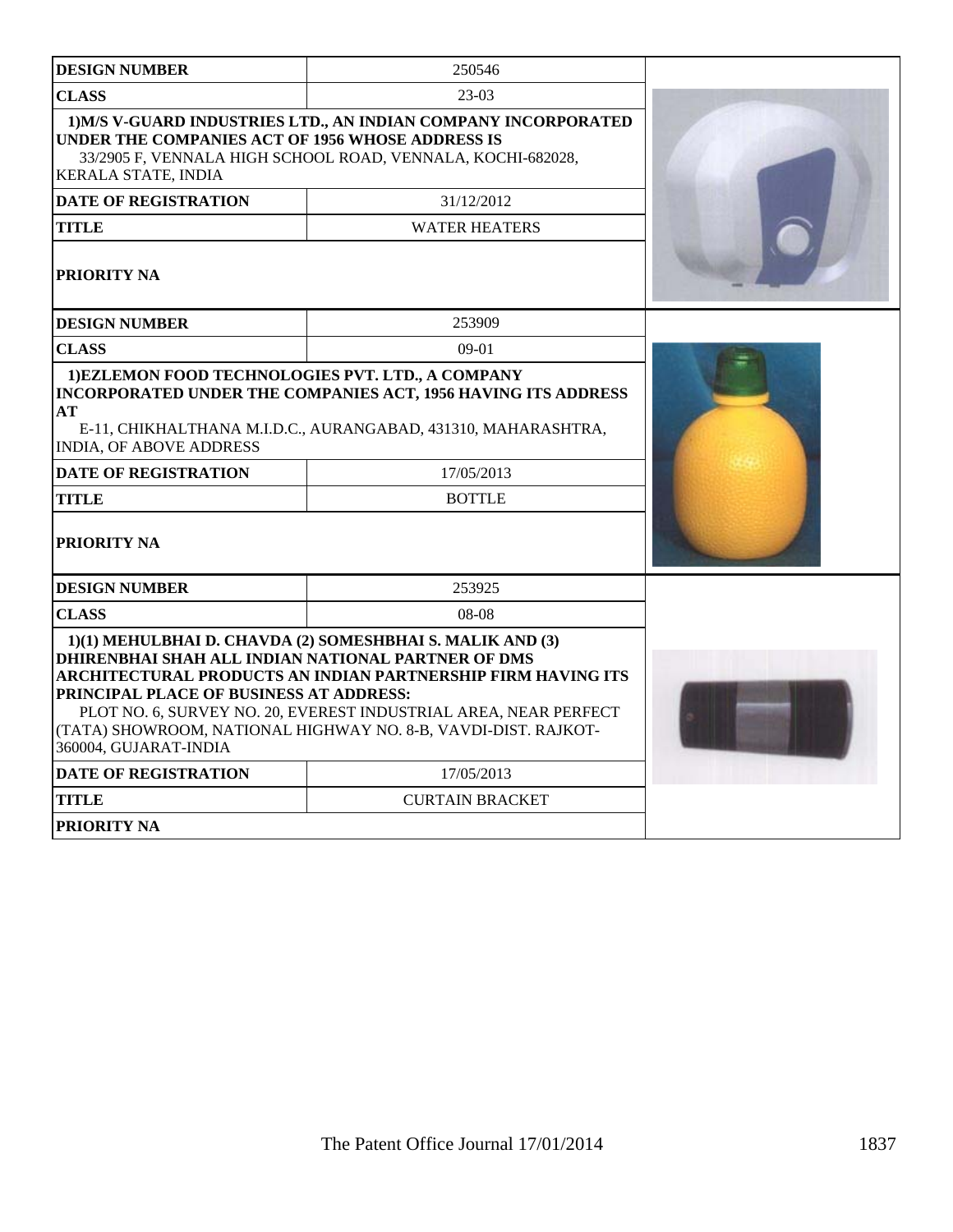| <b>DESIGN NUMBER</b>                                                                                                                                                                                                                        |                               | 253961               |  |
|---------------------------------------------------------------------------------------------------------------------------------------------------------------------------------------------------------------------------------------------|-------------------------------|----------------------|--|
| <b>CLASS</b>                                                                                                                                                                                                                                |                               | $09-07$              |  |
| 1) PEARL POLYMERS LIMITED, OF<br>204, ROHIT HOUSE, 3, TOLSTOY MARG, NEW DELHI-110 001, INDIA, A<br>COMPANY INCORPORATED UNDER THE COMPANIES ACT, 1956, OF THE ABOVE<br><b>ADDRESS</b>                                                       |                               |                      |  |
| <b>DATE OF REGISTRATION</b>                                                                                                                                                                                                                 |                               | 17/05/2013           |  |
| <b>TITLE</b>                                                                                                                                                                                                                                |                               | <b>CAP OF BOTTLE</b> |  |
| PRIORITY NA                                                                                                                                                                                                                                 |                               |                      |  |
| <b>DESIGN NUMBER</b>                                                                                                                                                                                                                        |                               | 254036               |  |
| <b>CLASS</b>                                                                                                                                                                                                                                |                               | $08-06$              |  |
| 1) RAJESHBHAI GORDHANBHAI RAMANI (ADULT & INDIAN NATIONAL)<br><b>SOLE PROPRIETOR OF SHREE INDUSTRIES (INDIAN PROPRIETORSHIP</b><br><b>CONCERN) HAVING PLACE OF BUSINESS AT:</b><br>2, PARSANA SOCIETY, 50 FEET ROAD, RAJKOT-GUJARAT (INDIA) |                               |                      |  |
| <b>DATE OF REGISTRATION</b>                                                                                                                                                                                                                 | 23/05/2013                    |                      |  |
| <b>TITLE</b>                                                                                                                                                                                                                                |                               | <b>HANDLE</b>        |  |
| PRIORITY NA                                                                                                                                                                                                                                 |                               |                      |  |
| <b>DESIGN NUMBER</b>                                                                                                                                                                                                                        |                               | 252909               |  |
| <b>CLASS</b>                                                                                                                                                                                                                                | $12 - 16$                     |                      |  |
| 1) SCANIA CV AB,<br>SE-151 87, SÖDERTÄLJE, SWEDEN                                                                                                                                                                                           |                               |                      |  |
| <b>DATE OF REGISTRATION</b>                                                                                                                                                                                                                 | 05/04/2013                    |                      |  |
| <b>TITLE</b>                                                                                                                                                                                                                                | CAB CORNER PANEL FOR VEHICLE  |                      |  |
| <b>PRIORITY</b>                                                                                                                                                                                                                             |                               |                      |  |
| PRIORITY NUMBER                                                                                                                                                                                                                             | <b>DATE</b><br><b>COUNTRY</b> |                      |  |
| 2012/0447                                                                                                                                                                                                                                   | 10/10/2012<br><b>SWEDEN</b>   |                      |  |
|                                                                                                                                                                                                                                             |                               |                      |  |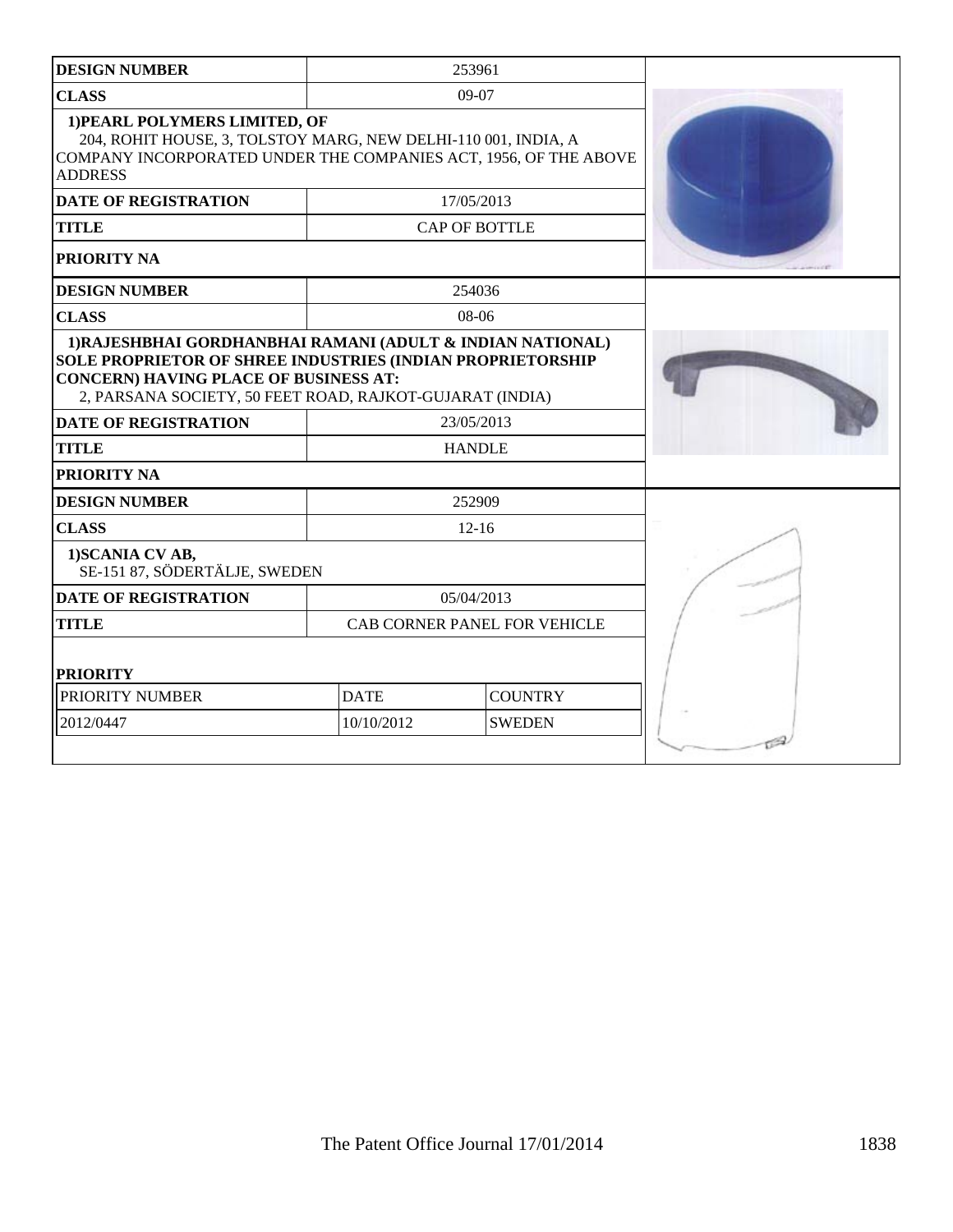| <b>DESIGN NUMBER</b>                                                     | 254095                                                                                                                                                                         |  |
|--------------------------------------------------------------------------|--------------------------------------------------------------------------------------------------------------------------------------------------------------------------------|--|
| <b>CLASS</b>                                                             | 23-04                                                                                                                                                                          |  |
| THE ADDRESS:                                                             | 1) DAIKIN INDUSTRIES LTD. A JAPANESE COMPANY OF<br>UMEDA CENTER BUILDING, 4-12 NAKAZAKI-NISHI 2-<br>CHOME, KITA-KU, OSAKA-SHI, OSAKA-FU, JAPAN                                 |  |
| <b>DATE OF</b><br><b>REGISTRATION</b>                                    | 27/05/2013                                                                                                                                                                     |  |
| <b>TITLE</b>                                                             | <b>AIR CONDITIONER</b>                                                                                                                                                         |  |
| PRIORITY NA                                                              |                                                                                                                                                                                |  |
| <b>DESIGN NUMBER</b>                                                     | 254148                                                                                                                                                                         |  |
| <b>CLASS</b>                                                             | 24-02                                                                                                                                                                          |  |
| 1) SOLANKI GAURAV AND SOLANKI RENU<br>CHOWK, JODHPUR-342002 (RAJASTHAN). | C/O LATE SH. RAJENDRA SINGH SOLANKI, BARLON KA                                                                                                                                 |  |
| <b>DATE OF</b><br><b>REGISTRATION</b>                                    | 29/05/2013                                                                                                                                                                     |  |
| <b>TITLE</b>                                                             | DENTAL SUCTION TIP                                                                                                                                                             |  |
| <b>PRIORITY NA</b>                                                       |                                                                                                                                                                                |  |
| <b>DESIGN NUMBER</b>                                                     | 254238                                                                                                                                                                         |  |
| <b>CLASS</b>                                                             | 09-07                                                                                                                                                                          |  |
|                                                                          | 1) MA DESIGN INDIA PRIVATE LIMITED, A COMPANY INCORPORATED IN<br><b>INDIA HAVING ITS PRINCIPAL PLACE OF BUSINESS AT</b><br>A-41, SECTOR-80, PHASE-II, NOIDA-201305, U.P. INDIA |  |
| DATE OF REGISTRATION                                                     | 03/06/2013                                                                                                                                                                     |  |
| <b>TITLE</b>                                                             | STOPPER FOR BOTTLE                                                                                                                                                             |  |
| PRIORITY NA                                                              |                                                                                                                                                                                |  |

 $\overline{\phantom{a}}$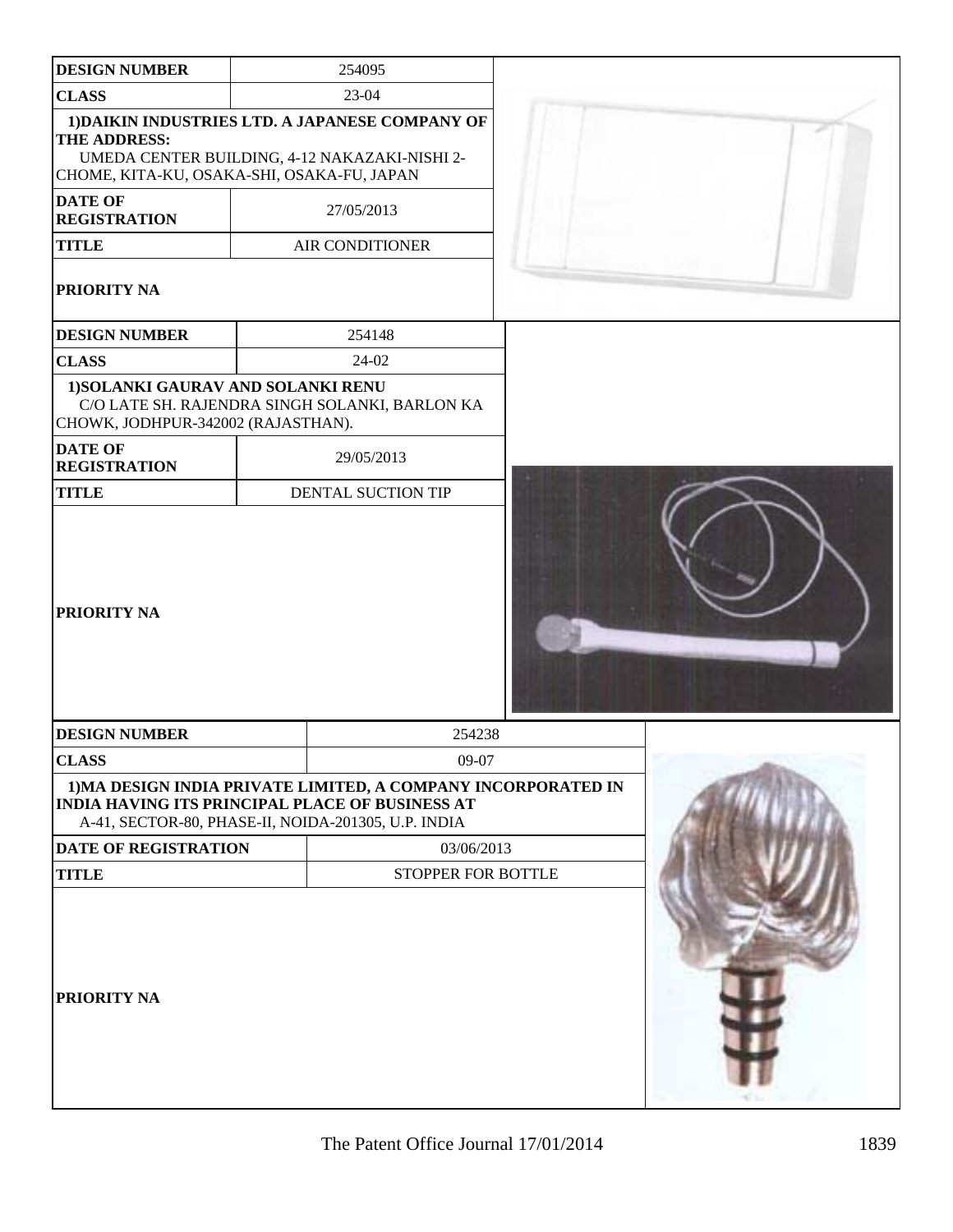| <b>DESIGN NUMBER</b>                                                                                                                                                                                                              |             | 251854                            |  |
|-----------------------------------------------------------------------------------------------------------------------------------------------------------------------------------------------------------------------------------|-------------|-----------------------------------|--|
| <b>CLASS</b>                                                                                                                                                                                                                      |             | $12 - 16$                         |  |
| 1) MAN TRUCK & BUS AG, A GERMAN COMPANY OF<br>DACHAUER STR. 667, 80995 MÜNICH, GERMANY                                                                                                                                            |             |                                   |  |
| <b>DATE OF REGISTRATION</b>                                                                                                                                                                                                       |             | 25/02/2013                        |  |
| <b>TITLE</b>                                                                                                                                                                                                                      |             | DRIVER S CAB OF A UTILITY VEHICLE |  |
| <b>PRIORITY</b>                                                                                                                                                                                                                   |             |                                   |  |
| PRIORITY NUMBER                                                                                                                                                                                                                   | <b>DATE</b> | <b>COUNTRY</b>                    |  |
| 002095620                                                                                                                                                                                                                         | 28/08/2012  | <b>OHIM</b>                       |  |
|                                                                                                                                                                                                                                   |             |                                   |  |
| <b>DESIGN NUMBER</b>                                                                                                                                                                                                              |             | 254773                            |  |
| <b>CLASS</b>                                                                                                                                                                                                                      |             | $15-03$                           |  |
| 1) M/S. F. C. INDUSTRIES, BATHINDA ROAD, NEAR D. A. V SCHOOL, JAITU-<br>151202, DISTT. FARIDKOT (PUNJAB) INDIA<br>AN INDIAN PROPRIETORSHIP FIRM WHOSE PROPRIETOR IS:- VISHAL<br>KUMAR BEING INDIAN NATIONALS OF THE ABOVE ADDRESS |             |                                   |  |
| <b>DATE OF REGISTRATION</b>                                                                                                                                                                                                       |             | 25/06/2013                        |  |
| <b>TITLE</b>                                                                                                                                                                                                                      |             | <b>CHUFF CUTTING MACHINE</b>      |  |
| <b>PRIORITY NA</b>                                                                                                                                                                                                                |             |                                   |  |
| <b>DESIGN NUMBER</b>                                                                                                                                                                                                              |             | 252180                            |  |
| <b>CLASS</b>                                                                                                                                                                                                                      |             | 21-01                             |  |
| 1) PLAYTONE PRODUCTS, F-4, GALI NO. 33, MAHENDRA PARK, DELHI-<br>110033, INDIA.<br>(AN INDIAN PROPRIETORSHIP FIRM WHOSE PROPRIETOR IS: - SH. MANJEET<br>LAL SEHGAL. AN INDIAN NATIONAL OF THE ABOVE ADDRESS                       |             |                                   |  |
| <b>DATE OF REGISTRATION</b>                                                                                                                                                                                                       |             | 07/03/2013                        |  |
| <b>TITLE</b>                                                                                                                                                                                                                      |             | <b>TOY</b>                        |  |
| <b>PRIORITY NA</b>                                                                                                                                                                                                                |             |                                   |  |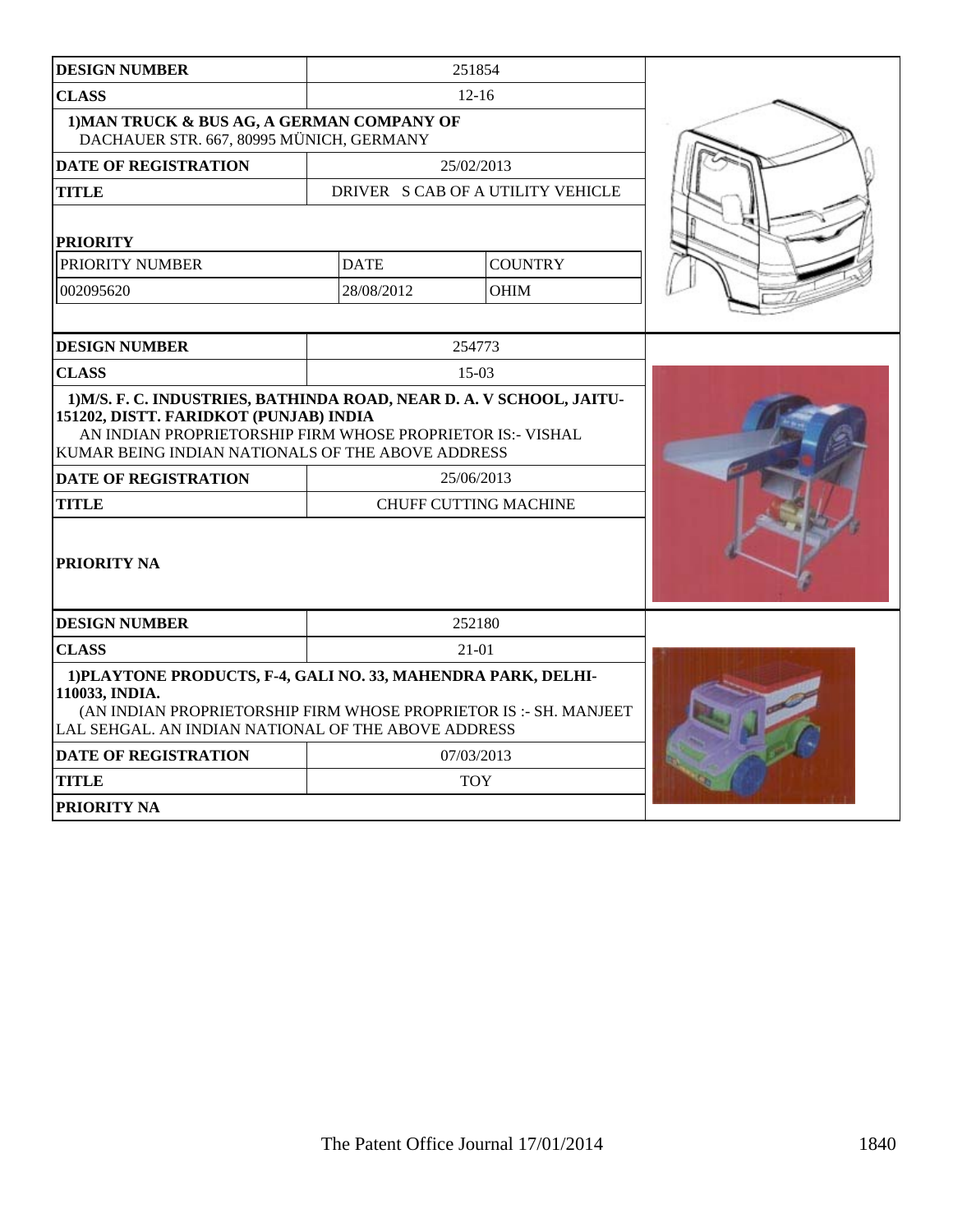| <b>DESIGN NUMBER</b>                                                                                                                                                                                 |             | 253441                                                |  |
|------------------------------------------------------------------------------------------------------------------------------------------------------------------------------------------------------|-------------|-------------------------------------------------------|--|
| <b>CLASS</b>                                                                                                                                                                                         |             | 13-02                                                 |  |
| 1) MANIKA MOULDS PVT. LTD., A COMPANY INCORPORATED UNDER<br>THE INDIAN COMPANIES ACT,<br>AAR-PEE CENTRE, 601-605, 6TH FLOOR GUFFIC COMPOUND, MIDC,<br>ANDHERI (E), MUMBAI-400093, MAHARASHTRA, INDIA |             |                                                       |  |
| <b>DATE OF REGISTRATION</b>                                                                                                                                                                          |             | 26/04/2013                                            |  |
| <b>TITLE</b>                                                                                                                                                                                         |             | <b>BATTERY LID</b>                                    |  |
| <b>PRIORITY NA</b>                                                                                                                                                                                   |             |                                                       |  |
| <b>DESIGN NUMBER</b>                                                                                                                                                                                 |             | 253581                                                |  |
| <b>CLASS</b>                                                                                                                                                                                         |             | $24-02$                                               |  |
| 1) SANTEN PHARMACEUTICAL CO., LTD., OF<br>9-19, SHIMOSHINJO 3-CHOME, HIGASHIYODOGAWA-KU, OSAKA-SHI,<br><b>OSAKA 5338651, JAPAN</b>                                                                   |             |                                                       |  |
| <b>DATE OF REGISTRATION</b>                                                                                                                                                                          |             | 30/04/2013                                            |  |
| <b>TITLE</b>                                                                                                                                                                                         |             | <b>INTRAOCULAR LENS IMPLANTATION</b><br><b>DEVICE</b> |  |
| <b>PRIORITY</b>                                                                                                                                                                                      |             |                                                       |  |
| <b>PRIORITY NUMBER</b>                                                                                                                                                                               | <b>DATE</b> | <b>COUNTRY</b>                                        |  |
| 2012-026396                                                                                                                                                                                          | 30/10/2012  | <b>JAPAN</b>                                          |  |
| <b>DESIGN NUMBER</b>                                                                                                                                                                                 |             | 253599                                                |  |
| <b>CLASS</b>                                                                                                                                                                                         |             | $08-07$                                               |  |
| 1) PNL METALWARE PVT. LTD.,<br>PLOT NO.: G-1843, KISHAN GATE ROAD, G.I.D.C. METODA (LODHIKA),<br>TALUKA: LODHIKA, DIST.: RAJKOT-360021. GUJARAT, INDIA, INDIAN<br><b>COMPANY</b>                     |             |                                                       |  |
| <b>DATE OF REGISTRATION</b>                                                                                                                                                                          |             | 01/05/2013                                            |  |
| <b>TITLE</b>                                                                                                                                                                                         |             | <b>DOOR BOLT</b>                                      |  |
| <b>PRIORITY NA</b>                                                                                                                                                                                   |             |                                                       |  |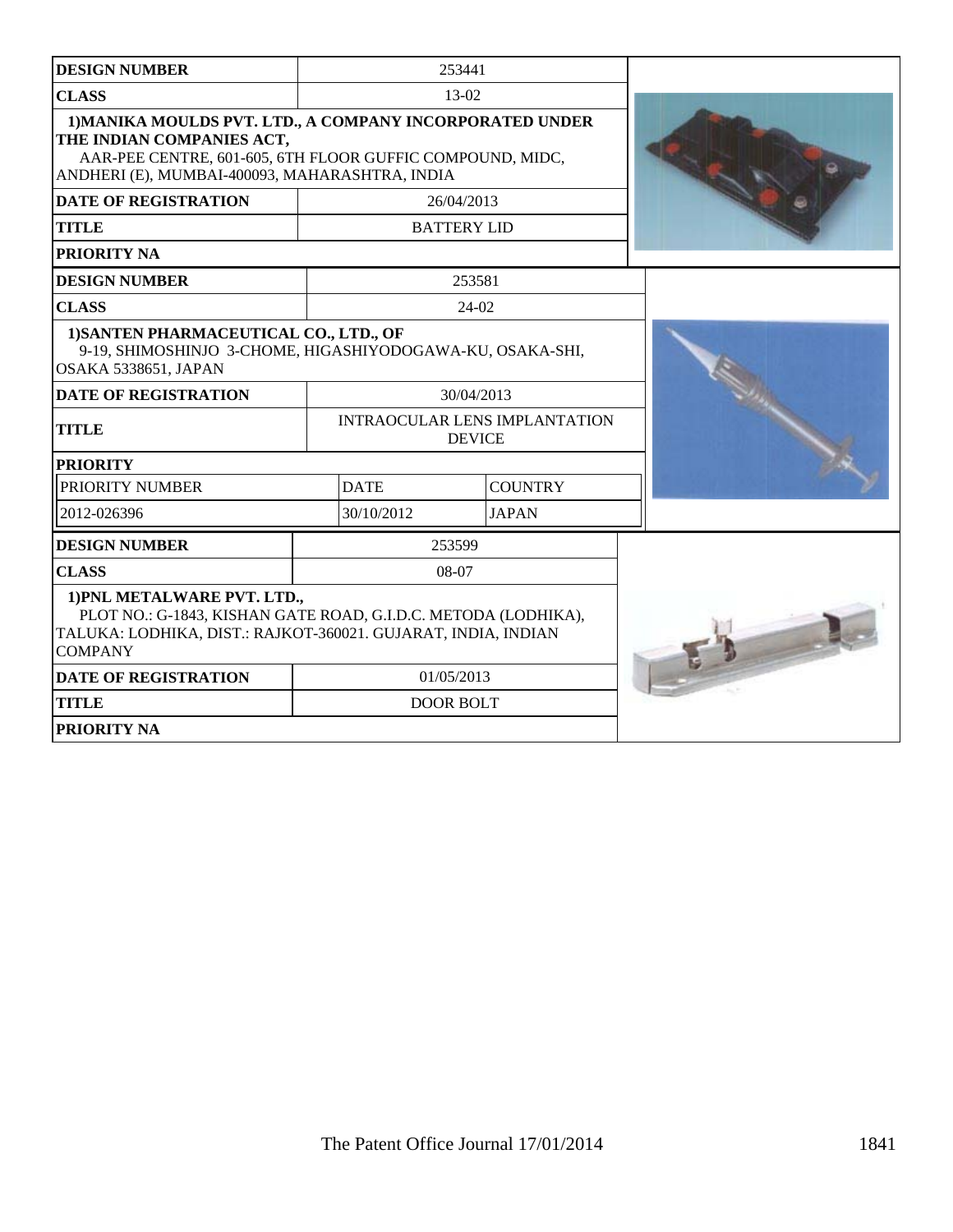| <b>DESIGN NUMBER</b>                                                                                                   | 252749                                                                                                                                                                                                                                                  |  |
|------------------------------------------------------------------------------------------------------------------------|---------------------------------------------------------------------------------------------------------------------------------------------------------------------------------------------------------------------------------------------------------|--|
| <b>CLASS</b>                                                                                                           | 08-06                                                                                                                                                                                                                                                   |  |
| MAHARASHTRA, INDIA.<br><b>ADDRESS</b>                                                                                  | 1) PADMA TRADERS., (AN INDIAN SOLE PROPRIETORSHIP CONCERN),<br>HAVING OFFICE AT ROOM NO. 4, SURESH TIWARI CHAWL, B/H WELCOME<br>PLYWOOD, 3RD CARTER ROAD, BORIVALI (EAST), MUMBAI-400066,<br>WHOSE PROPRIETOR IS VIKAS JAIN. (INDIAN NATIONAL) OF ABOVE |  |
| DATE OF REGISTRATION                                                                                                   | 02/04/2013                                                                                                                                                                                                                                              |  |
| <b>TITLE</b>                                                                                                           | <b>HANDLE</b>                                                                                                                                                                                                                                           |  |
| <b>PRIORITY NA</b>                                                                                                     |                                                                                                                                                                                                                                                         |  |
| <b>DESIGN NUMBER</b>                                                                                                   | 250548                                                                                                                                                                                                                                                  |  |
| <b>CLASS</b>                                                                                                           | $23-03$                                                                                                                                                                                                                                                 |  |
| UNDER THE COMPANIES ACT OF 1956 WHOSE ADDRESS IS<br><b>KERALA STATE, INDIA</b>                                         | 1) M/S V-GUARD INDUSTRIES LTD., AN INDIAN COMPANY INCORPORATED<br>33/2905 F, VENNALA HIGH SCHOOL ROAD, VENNALA, KOCHI-682028,                                                                                                                           |  |
| <b>DATE OF REGISTRATION</b>                                                                                            | 31/12/2012                                                                                                                                                                                                                                              |  |
| <b>TITLE</b>                                                                                                           | <b>WATER HEATERS</b>                                                                                                                                                                                                                                    |  |
| <b>PRIORITY NA</b>                                                                                                     |                                                                                                                                                                                                                                                         |  |
| <b>DESIGN NUMBER</b>                                                                                                   | 252220                                                                                                                                                                                                                                                  |  |
| <b>CLASS</b>                                                                                                           | 08-06                                                                                                                                                                                                                                                   |  |
| 1)(1) GOPALBHAI MAVJIBHAI SAAVARIYA (2) KALPESHBHAI<br>OF BUSINESS AT:<br>BHAGAT CHOWK, RAJKOT-360002- GUJARAT (INDIA) | KANTIBHAI KANANI (3) HASMUKHBHAI CHHAGANBHAI BEDIYA (ALL<br>THE PARTNERS ARE ADULT AND INDIAN NATIONAL) PARTNERS OF<br>TARSHI MANUFACTURES (INDIAN PARTNERSHIP FIRM) HAVING PLACE<br>50, FEET MAIN ROAD, PATEL NAGAR-2, SADBHAVNA SOCIETY, BHOJA        |  |
| <b>DATE OF REGISTRATION</b>                                                                                            | 08/03/2013                                                                                                                                                                                                                                              |  |
| <b>TITLE</b>                                                                                                           | <b>HANDLE</b>                                                                                                                                                                                                                                           |  |
| PRIORITY NA                                                                                                            |                                                                                                                                                                                                                                                         |  |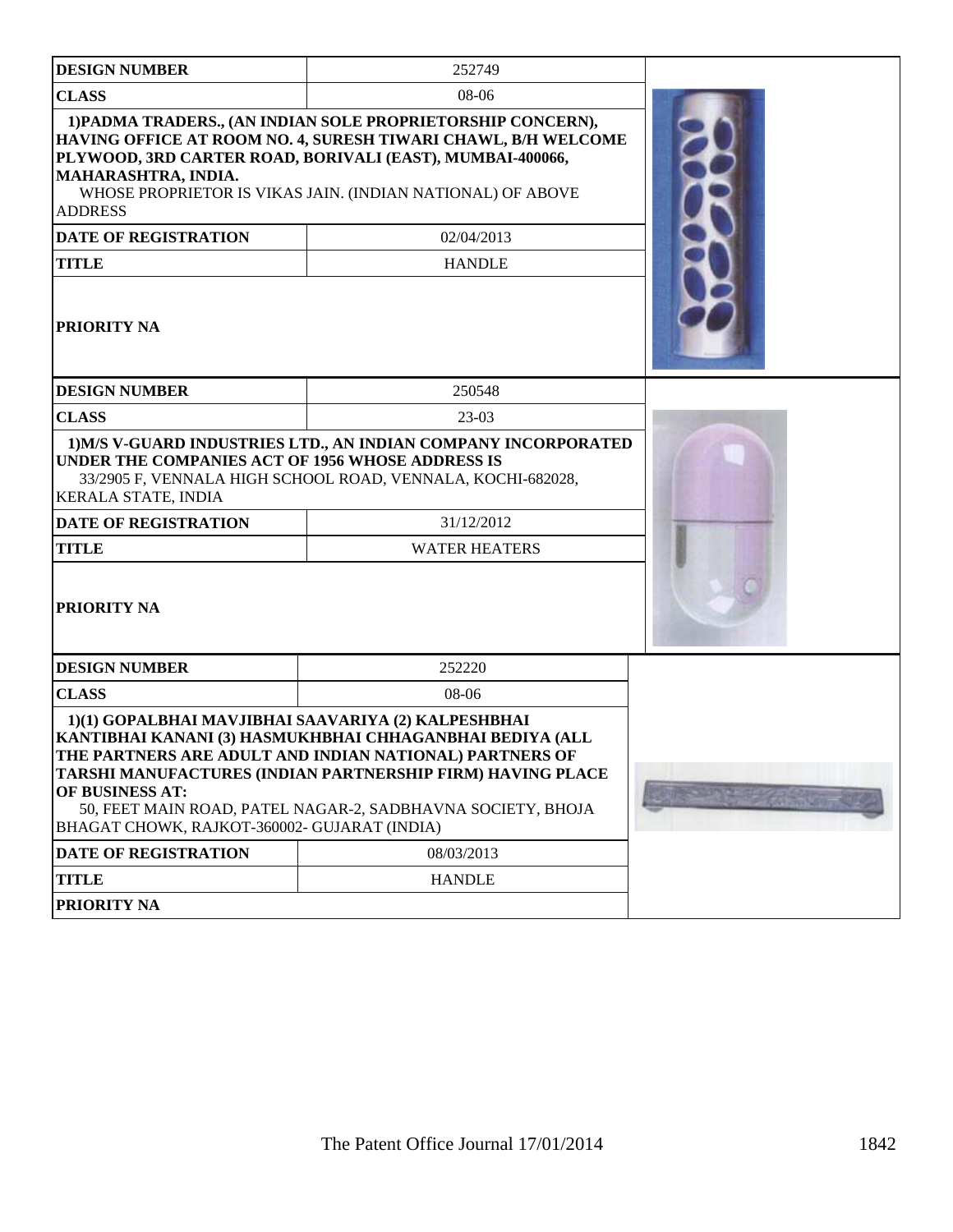| 1) SCANIA CV AB,<br>SE-151 87, SÖDERTÄLJE, SWEDEN<br>DATE OF REGISTRATION<br><b>TITLE</b><br><b>PRIORITY</b><br>PRIORITY NUMBER | <b>DATE</b>               | 05/04/2013<br>CAB CORNER PANEL FOR VEHICLE<br><b>COUNTRY</b> |  |
|---------------------------------------------------------------------------------------------------------------------------------|---------------------------|--------------------------------------------------------------|--|
|                                                                                                                                 |                           |                                                              |  |
|                                                                                                                                 |                           |                                                              |  |
|                                                                                                                                 |                           |                                                              |  |
|                                                                                                                                 |                           |                                                              |  |
| <b>CLASS</b>                                                                                                                    |                           | $12-16$                                                      |  |
| <b>DESIGN NUMBER</b>                                                                                                            |                           | 252911                                                       |  |
| <b>DATE OF REGISTRATION</b><br><b>TITLE</b><br><b>PRIORITY</b><br>PRIORITY NUMBER<br>139 632                                    | <b>DATE</b><br>13/02/2013 | 20/05/2013<br>CAP<br><b>COUNTRY</b><br><b>SWITZERLAND</b>    |  |
| 1) SULZER MIXPAC AG,<br>RÜTISTRASSE 7, 9469 HAAG, SWITZERLAND                                                                   |                           |                                                              |  |
| <b>CLASS</b>                                                                                                                    |                           | 09-07                                                        |  |
| <b>DESIGN NUMBER</b>                                                                                                            |                           | 253966                                                       |  |
| <b>PRIORITY NA</b>                                                                                                              |                           |                                                              |  |
| <b>TITLE</b>                                                                                                                    |                           | MODEL OF GLOBE                                               |  |
| R/O MAKAND PORA, P/O DANOW BOGUND (192231) TEH./DISTT.<br>KULGAM JAMMU & KASHMIR, INDIAN<br>DATE OF REGISTRATION                |                           | 29/01/2013                                                   |  |
| 1) GHULAM HASSAN SHAH,                                                                                                          |                           |                                                              |  |
| <b>CLASS</b>                                                                                                                    |                           | 19-07                                                        |  |
| <b>DESIGN NUMBER</b>                                                                                                            |                           | 251258                                                       |  |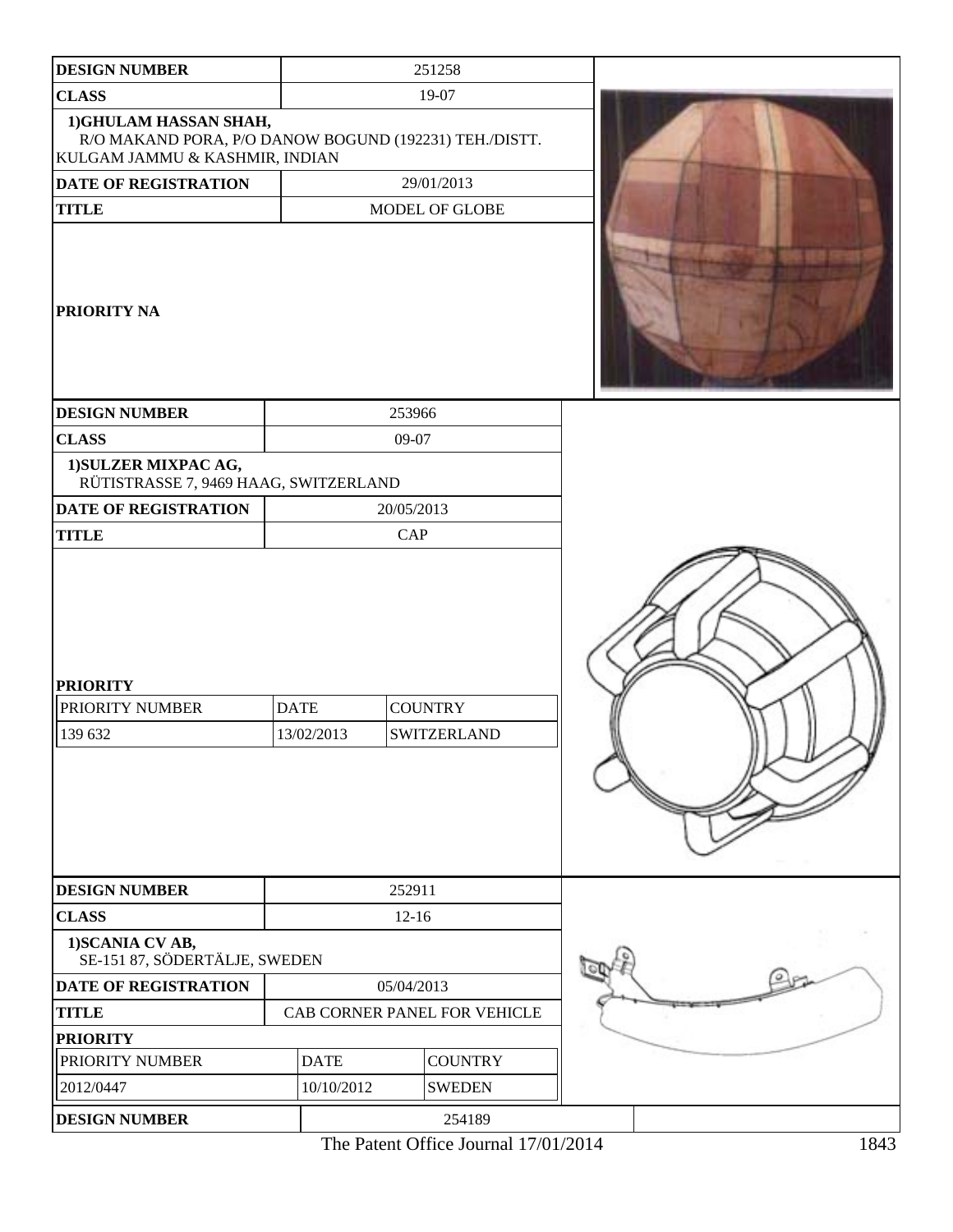| <b>CLASS</b>                                                                                                                                      | 08-06 |             |            |                               |  |
|---------------------------------------------------------------------------------------------------------------------------------------------------|-------|-------------|------------|-------------------------------|--|
| 1) AMTUL HASEEN W/O LATE NISAR AHMED AGED ABOUT 58 YEARS<br>R/O 91/73, IFTIKHARABAD KANPUR (U.P.) INDIA, OF ABOVE ADDRESS                         |       |             |            |                               |  |
| DATE OF REGISTRATION                                                                                                                              |       | 30/05/2013  |            |                               |  |
| <b>TITLE</b>                                                                                                                                      |       |             |            | <b>HANDLE</b>                 |  |
| PRIORITY NA                                                                                                                                       |       |             |            |                               |  |
| <b>DESIGN NUMBER</b>                                                                                                                              |       |             | 250290     |                               |  |
| <b>CLASS</b>                                                                                                                                      |       |             | $12 - 16$  |                               |  |
| 1) TREND EAST YUGEN KAISHA, OF<br>FAMILE NARIMASU GRANDAGE NO. 104, 32-22, ASAHICYO 3-CHOME,<br>NERIMA-KU, TOKYO, JAPAN, A JAPANESE COMPANY       |       |             |            |                               |  |
| <b>DATE OF REGISTRATION</b>                                                                                                                       |       |             | 18/12/2012 |                               |  |
| <b>TITLE</b>                                                                                                                                      |       |             |            | WIPER FOR AUTOMOBILE          |  |
| <b>PRIORITY</b>                                                                                                                                   |       |             |            |                               |  |
| PRIORITY NUMBER                                                                                                                                   |       | <b>DATE</b> |            | <b>COUNTRY</b>                |  |
| 15957/2012                                                                                                                                        |       | 05/07/2012  |            | <b>JAPAN</b>                  |  |
| <b>DESIGN NUMBER</b>                                                                                                                              |       |             | 252494     |                               |  |
| <b>CLASS</b>                                                                                                                                      |       |             | 13-03      |                               |  |
| 1) CROMPTON GREAVES LIMITED, (AN INDIAN COMPANY),<br>AVANTHA HOUSE, 6TH FLOOR, DR. ANNIE BESANT ROAD, WORLI,<br>MUMBAI-400030, MAHARASHTRA, INDIA |       |             |            |                               |  |
| <b>DATE OF REGISTRATION</b>                                                                                                                       |       |             | 20/03/2013 |                               |  |
| <b>TITLE</b>                                                                                                                                      |       |             |            | SELF POWERED PROTECTIVE RELAY |  |
| <b>PRIORITY NA</b>                                                                                                                                |       |             |            |                               |  |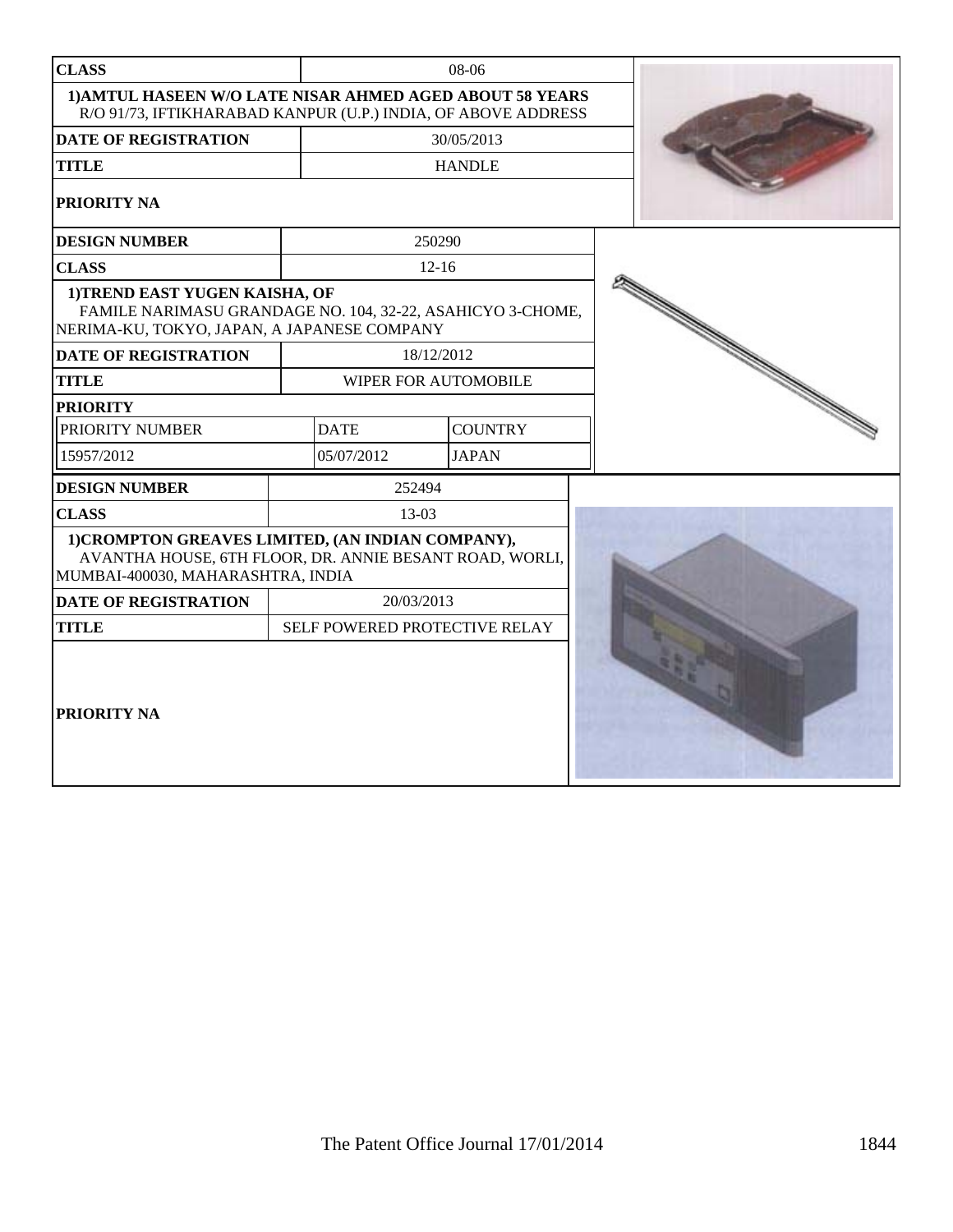| <b>DESIGN NUMBER</b>                                                                                                       | 253783                                                                                                                                                                                         |  |  |
|----------------------------------------------------------------------------------------------------------------------------|------------------------------------------------------------------------------------------------------------------------------------------------------------------------------------------------|--|--|
| <b>CLASS</b>                                                                                                               | $09-05$                                                                                                                                                                                        |  |  |
| WEST BENGAL, INDIA,<br><b>INDIAN NATIONAL</b>                                                                              | 1)G. M. INTERNATIONAL, AN INDIAN PROPRIETORSHIP CONCERN OF 15,<br>BRABOURNE ROAD, 2ND FLOOR, BANERJEE BHAWAN, KOLKATA-700001,<br>WHOSE PROPRIETOR IS BHARAT KUMAR JAIN OF THE SAME ADDRESS, AN |  |  |
| <b>DATE OF REGISTRATION</b>                                                                                                | 13/05/2013                                                                                                                                                                                     |  |  |
| <b>TITLE</b>                                                                                                               | PACKAGING FOR TONGUE CLEANER                                                                                                                                                                   |  |  |
| PRIORITY NA                                                                                                                |                                                                                                                                                                                                |  |  |
| <b>DESIGN NUMBER</b>                                                                                                       | 254740                                                                                                                                                                                         |  |  |
| <b>CLASS</b>                                                                                                               | $07-06$                                                                                                                                                                                        |  |  |
| 1) MA DESIGN INDIA PRIVATE LIMITED, A COMPANY<br><b>BUSINESS AT</b><br>A-41, SECTOR-80, PHASE-II, NOIDA-201305, U.P. INDIA | <b>INCORPORATED IN INDIA HAVING ITS PRINCIPAL PLACE OF</b>                                                                                                                                     |  |  |
| <b>DATE OF REGISTRATION</b>                                                                                                | 25/06/2013                                                                                                                                                                                     |  |  |
| <b>TITLE</b>                                                                                                               | HOLDER (FOR TOOTHPICKS)                                                                                                                                                                        |  |  |
| <b>PRIORITY NA</b>                                                                                                         |                                                                                                                                                                                                |  |  |
| <b>DESIGN NUMBER</b>                                                                                                       | 254775                                                                                                                                                                                         |  |  |
| <b>CLASS</b>                                                                                                               | $15-03$                                                                                                                                                                                        |  |  |
| JAITU-151202, DISTT. FARIDKOT (PUNJAB) INDIA<br>KUMAR BEING INDIAN NATIONALS OF THE ABOVE ADDRESS                          | 1) M/S. F. C. INDUSTRIES, BATHINDA ROAD, NEAR D. A. V SCHOOL,<br>AN INDIAN PROPRIETORSHIP FIRM WHOSE PROPRIETOR IS:- VISHAL                                                                    |  |  |
| <b>DATE OF REGISTRATION</b>                                                                                                | 25/06/2013                                                                                                                                                                                     |  |  |
| <b>TITLE</b>                                                                                                               | <b>CHUFF CUTTING MACHINE</b>                                                                                                                                                                   |  |  |
| <b>PRIORITY NA</b>                                                                                                         |                                                                                                                                                                                                |  |  |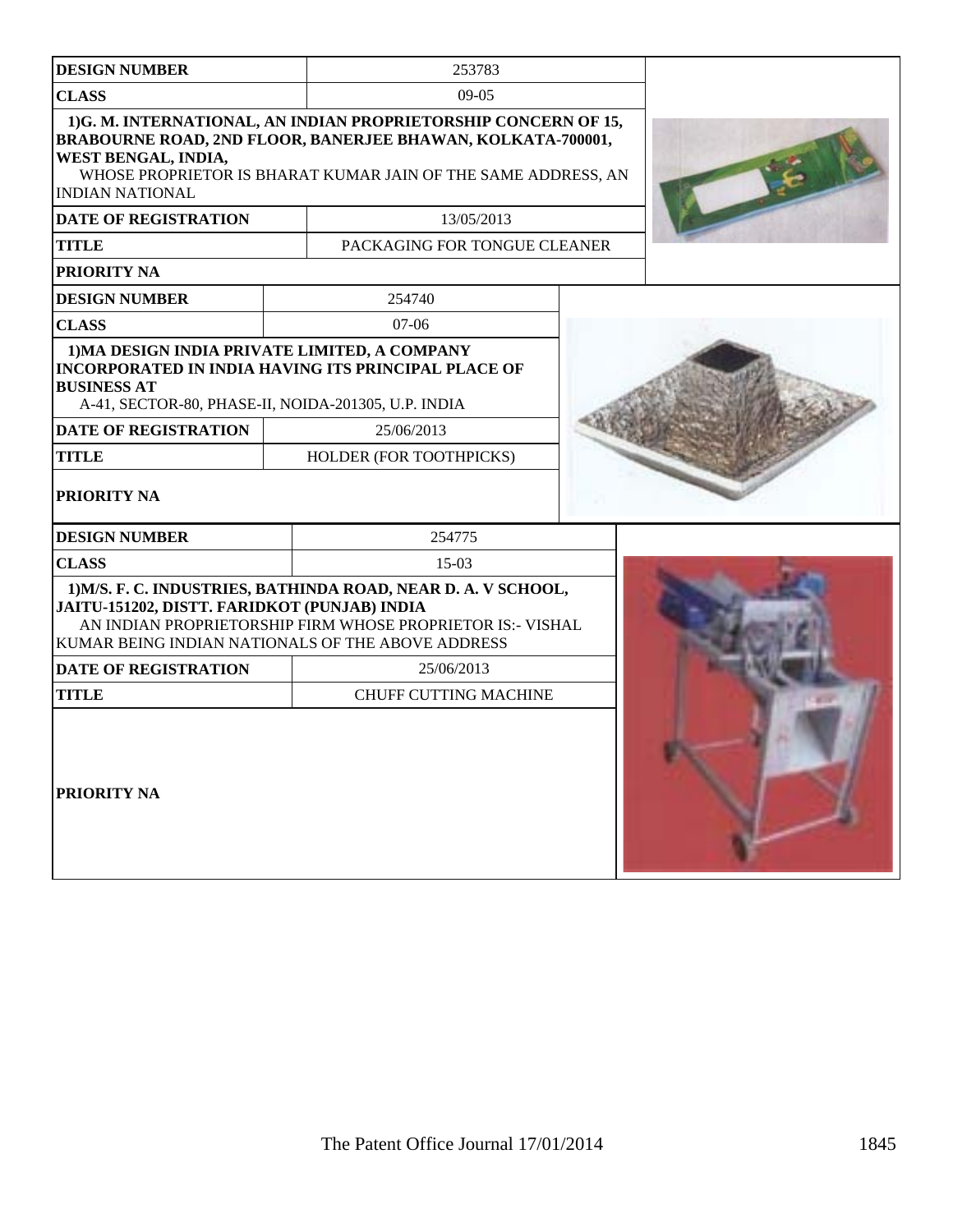| <b>DESIGN NUMBER</b>                                                                                                                                                                                          |             | 252156                        |  |
|---------------------------------------------------------------------------------------------------------------------------------------------------------------------------------------------------------------|-------------|-------------------------------|--|
| <b>CLASS</b>                                                                                                                                                                                                  |             | 14-03                         |  |
| 1) SAMSUNG ELECTRONICS CO., LTD.<br>129, SAMSUNG-RO, YEONGTONG-GU, SUWON-SI, GYEONGGI-DO, 443-742,<br>REPUBLIC OF KOREA, A COMPANY OF REPUBLIC OF KOREA                                                       |             |                               |  |
| <b>DATE OF REGISTRATION</b>                                                                                                                                                                                   |             | 06/03/2013                    |  |
| <b>TITLE</b>                                                                                                                                                                                                  |             | <b>TELEVISION RECEIVER</b>    |  |
| <b>PRIORITY</b><br>PRIORITY NUMBER                                                                                                                                                                            | <b>DATE</b> | <b>COUNTRY</b>                |  |
| 30-2012-0050290                                                                                                                                                                                               | 23/10/2012  | <b>REPUBLIC OF KOREA</b>      |  |
|                                                                                                                                                                                                               |             |                               |  |
| <b>DESIGN NUMBER</b>                                                                                                                                                                                          |             | 253443                        |  |
| <b>CLASS</b>                                                                                                                                                                                                  |             | $14-03$                       |  |
| 1) VIDEOCON INDUSTRIES LIMITED. A COMPANY INCORPORATED<br>UNDER THE INDIAN COMPANIES ACT,<br>AT 14 KMS. STONE, AURANGABAD-PAITHAN ROAD, CHITEGAON,<br>TQ.PAITHAN, DIST. AURANGABAD-431105, MAHARASHTRA, INDIA |             |                               |  |
| <b>DATE OF REGISTRATION</b>                                                                                                                                                                                   |             | 26/04/2013                    |  |
| <b>TITLE</b>                                                                                                                                                                                                  |             | <b>TELEVISION</b>             |  |
| PRIORITY NA                                                                                                                                                                                                   |             |                               |  |
| <b>DESIGN NUMBER</b>                                                                                                                                                                                          |             | 253593                        |  |
| <b>CLASS</b>                                                                                                                                                                                                  |             | $26-06$                       |  |
| 1) RCJ AUTO FORGE PVT LTD., E-756-757, PHASE-VII, FOCAL POINT,<br>LUDHIANA-141010 (PUNJAB) INDIA<br>(AN INDIAN COMPANY DULY REGISTERED UNDER THE COMPANIES ACT,<br>1956) OF THE ABOVE ADDRESS                 |             |                               |  |
| <b>DATE OF REGISTRATION</b>                                                                                                                                                                                   |             | 01/05/2013                    |  |
| <b>TITLE</b>                                                                                                                                                                                                  |             | FRONT LIGHT FOR AUTO RICKSHAW |  |
| PRIORITY NA                                                                                                                                                                                                   |             |                               |  |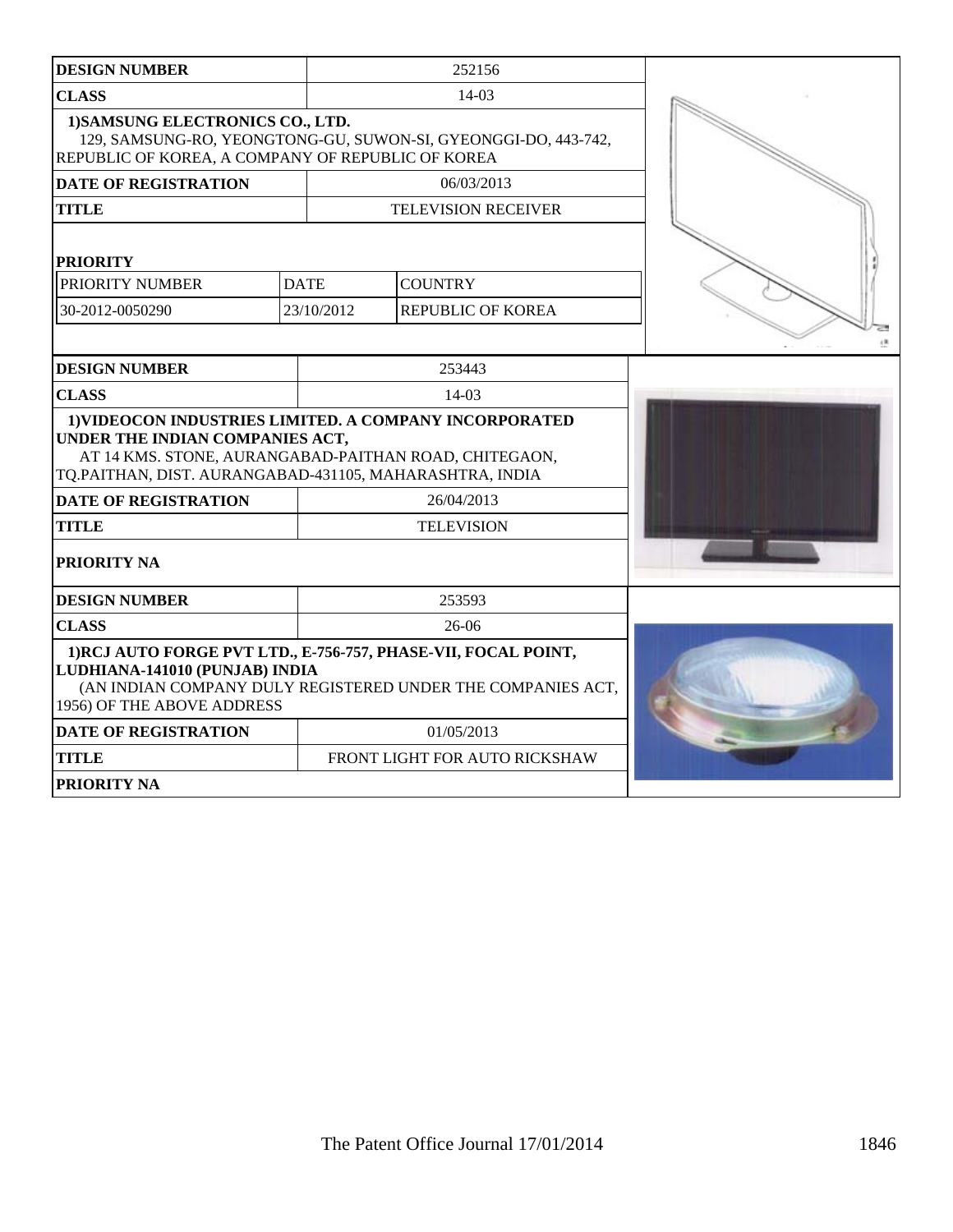| <b>DESIGN NUMBER</b>                  | 254892                                                                                                                |  |
|---------------------------------------|-----------------------------------------------------------------------------------------------------------------------|--|
| <b>CLASS</b>                          | $12 - 16$                                                                                                             |  |
| CHOWK, MUMBAI 400001, INDIA           | 1) TATA MOTORS LIMITED, AN INDIAN COMPANY OF<br>BOMBAY HOUSE, 24 HOMI MODY STREET, HUTATMA                            |  |
| <b>DATE OF</b><br><b>REGISTRATION</b> | 01/07/2013                                                                                                            |  |
| <b>TITLE</b>                          | FRONT GRILL WITH LAMP OF A<br>CAR                                                                                     |  |
| PRIORITY NA                           |                                                                                                                       |  |
| <b>DESIGN NUMBER</b>                  | 240117                                                                                                                |  |
| <b>CLASS</b>                          | 15-03                                                                                                                 |  |
|                                       | 1) INDIAN COUNCIL OF AGRICULTURAL RESEARCH, KRISHI BHAWAN,<br>DR. RAJENDRA PRASAD ROAD, NEW DELHI-110001.             |  |
| <b>DATE OF REGISTRATION</b>           | 12/10/2011                                                                                                            |  |
| <b>TITLE</b>                          | <b>GRASS CUTTER</b>                                                                                                   |  |
| PRIORITY NA                           |                                                                                                                       |  |
| <b>DESIGN NUMBER</b>                  | 250433                                                                                                                |  |
| <b>CLASS</b>                          | $01 - 01$                                                                                                             |  |
| UDITI INTERNATIONAL,                  | 1) MR. ADITYA SINGHAL (AN INDIAN NATIONAL), TRADING AS M/S.<br>3528, 1ST FLOOR (MEZANNINE), SADAR BAZAR, DELHI-110006 |  |
| DATE OF REGISTRATION                  | 24/12/2012                                                                                                            |  |
| <b>TITLE</b>                          | <b>CHOCOLATE</b>                                                                                                      |  |
| PRIORITY NA                           |                                                                                                                       |  |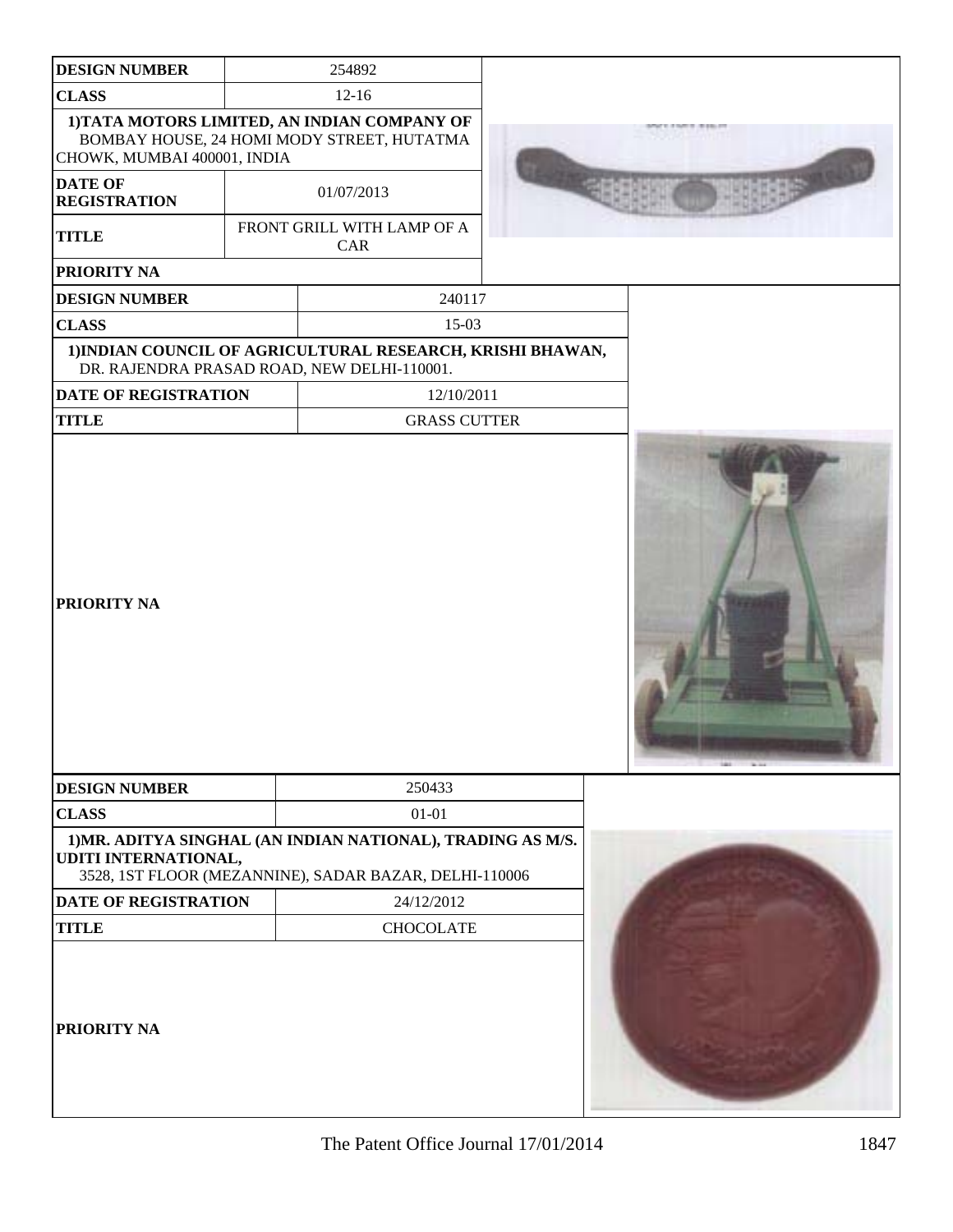| <b>DESIGN NUMBER</b>                                                                                                                                                                                     |             | 250547                         |  |
|----------------------------------------------------------------------------------------------------------------------------------------------------------------------------------------------------------|-------------|--------------------------------|--|
| <b>CLASS</b>                                                                                                                                                                                             |             | $23-03$                        |  |
| 1) M/S V-GUARD INDUSTRIES LTD., AN INDIAN COMPANY INCORPORATED<br>UNDER THE COMPANIES ACT OF 1956 WHOSE ADDRESS IS<br>33/2905 F, VENNALA HIGH SCHOOL ROAD, VENNALA, KOCHI-682028,<br>KERALA STATE, INDIA |             |                                |  |
| <b>DATE OF REGISTRATION</b>                                                                                                                                                                              |             | 31/12/2012                     |  |
| <b>TITLE</b>                                                                                                                                                                                             |             | <b>WATER HEATERS</b>           |  |
| <b>PRIORITY NA</b>                                                                                                                                                                                       |             |                                |  |
| <b>DESIGN NUMBER</b>                                                                                                                                                                                     |             | 252316                         |  |
| <b>CLASS</b>                                                                                                                                                                                             |             | 24-01                          |  |
| 1) SIEMENS AKTIENGESELLSCHAFT, OF<br>WITTELSBACHERPLATZ 2, 80333 MUNCHEN, GERMANY, A GERMAN<br><b>COMPANY</b>                                                                                            |             |                                |  |
| <b>DATE OF REGISTRATION</b>                                                                                                                                                                              |             | 14/03/2013                     |  |
| <b>TITLE</b>                                                                                                                                                                                             |             | MOBILE X-RAY APPARATUS (C ARC) |  |
| <b>PRIORITY</b>                                                                                                                                                                                          |             |                                |  |
| PRIORITY NUMBER                                                                                                                                                                                          | <b>DATE</b> | <b>COUNTRY</b>                 |  |
| EU 001347215                                                                                                                                                                                             | 04/10/2012  | <b>OHIM</b>                    |  |
| <b>DESIGN NUMBER</b>                                                                                                                                                                                     |             | 252910                         |  |
| <b>CLASS</b>                                                                                                                                                                                             |             | $12 - 16$                      |  |
| 1) SCANIA CV AB,<br>SE-151 87, SÖDERTÄLJE, SWEDEN                                                                                                                                                        |             |                                |  |
| <b>DATE OF REGISTRATION</b>                                                                                                                                                                              |             | 05/04/2013                     |  |
| <b>TITLE</b>                                                                                                                                                                                             |             | CAB CORNER PANEL FOR VEHICLE   |  |
| <b>PRIORITY</b>                                                                                                                                                                                          |             |                                |  |
| PRIORITY NUMBER                                                                                                                                                                                          | <b>DATE</b> | <b>COUNTRY</b>                 |  |
| 2012/0447                                                                                                                                                                                                | 10/10/2012  | <b>SWEDEN</b>                  |  |
|                                                                                                                                                                                                          |             |                                |  |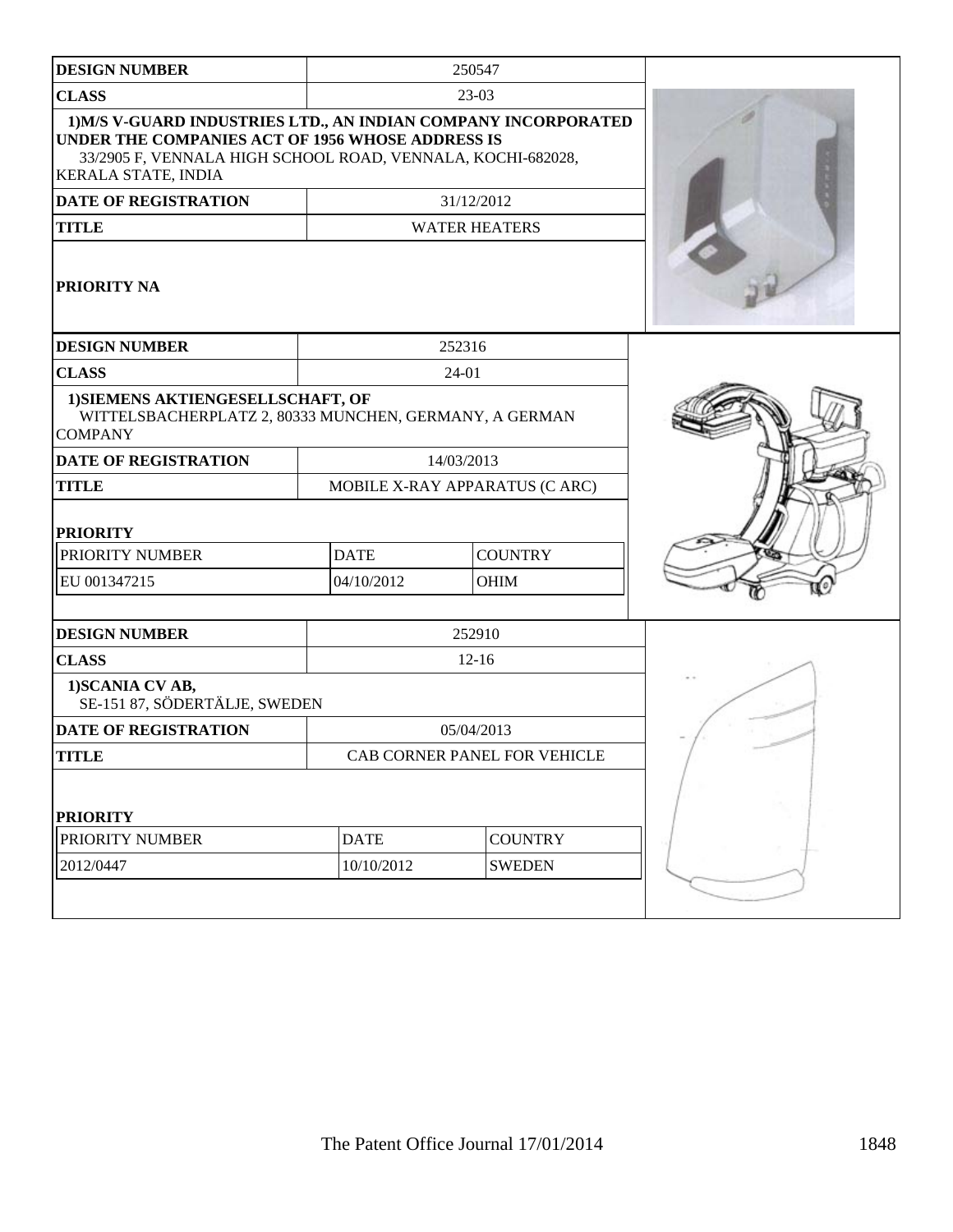| <b>DESIGN NUMBER</b>                                       | 254097                                                                                                                         |                     |
|------------------------------------------------------------|--------------------------------------------------------------------------------------------------------------------------------|---------------------|
| <b>CLASS</b>                                               | $23-04$                                                                                                                        |                     |
| <b>ADDRESS:</b><br>KU, OSAKA-SHI, OSAKA-FU, JAPAN          | 1) DAIKIN INDUSTRIES LTD. A JAPANESE COMPANY OF THE<br>UMEDA CENTER BUILDING, 4-12 NAKAZAKI-NISHI 2-CHOME, KITA-               |                     |
| <b>DATE OF REGISTRATION</b>                                | 27/05/2013                                                                                                                     |                     |
| <b>TITLE</b>                                               | <b>AIR CONDITIONER</b>                                                                                                         |                     |
| PRIORITY NA                                                |                                                                                                                                |                     |
| <b>DESIGN NUMBER</b>                                       | 254188                                                                                                                         |                     |
| <b>CLASS</b>                                               | 23-01                                                                                                                          |                     |
| <b>INDIAN</b>                                              | 1) M/S. AQUIONICS DEVELOPMENTS INDIA (P) LTD., WHOSE ADDRESS<br>UG-5, WEST END MALL, JANAK PLACE, JANAKPURI, NEW DELHI-110058, |                     |
| <b>DATE OF REGISTRATION</b>                                | 30/05/2013                                                                                                                     |                     |
| <b>TITLE</b>                                               | <b>WATER PURIFIER</b>                                                                                                          |                     |
| PRIORITY NA                                                |                                                                                                                                | Withink Links Asset |
| <b>DESIGN NUMBER</b>                                       | 254287                                                                                                                         |                     |
| <b>CLASS</b>                                               | $12 - 16$                                                                                                                      |                     |
| FRANCE,<br>OF 99 ROUTE DE LYON, 69800 SAINT PRIEST, FRANCE | 1) RENAULT TRUCKS, A COMPANY ORGANIZED UNDER THE LAWS OF                                                                       |                     |
| <b>DATE OF REGISTRATION</b>                                | 06/06/2013                                                                                                                     |                     |
| <b>TITLE</b>                                               | MUDGUARD FOR VEHICLE                                                                                                           |                     |
| <b>PRIORITY NA</b>                                         |                                                                                                                                |                     |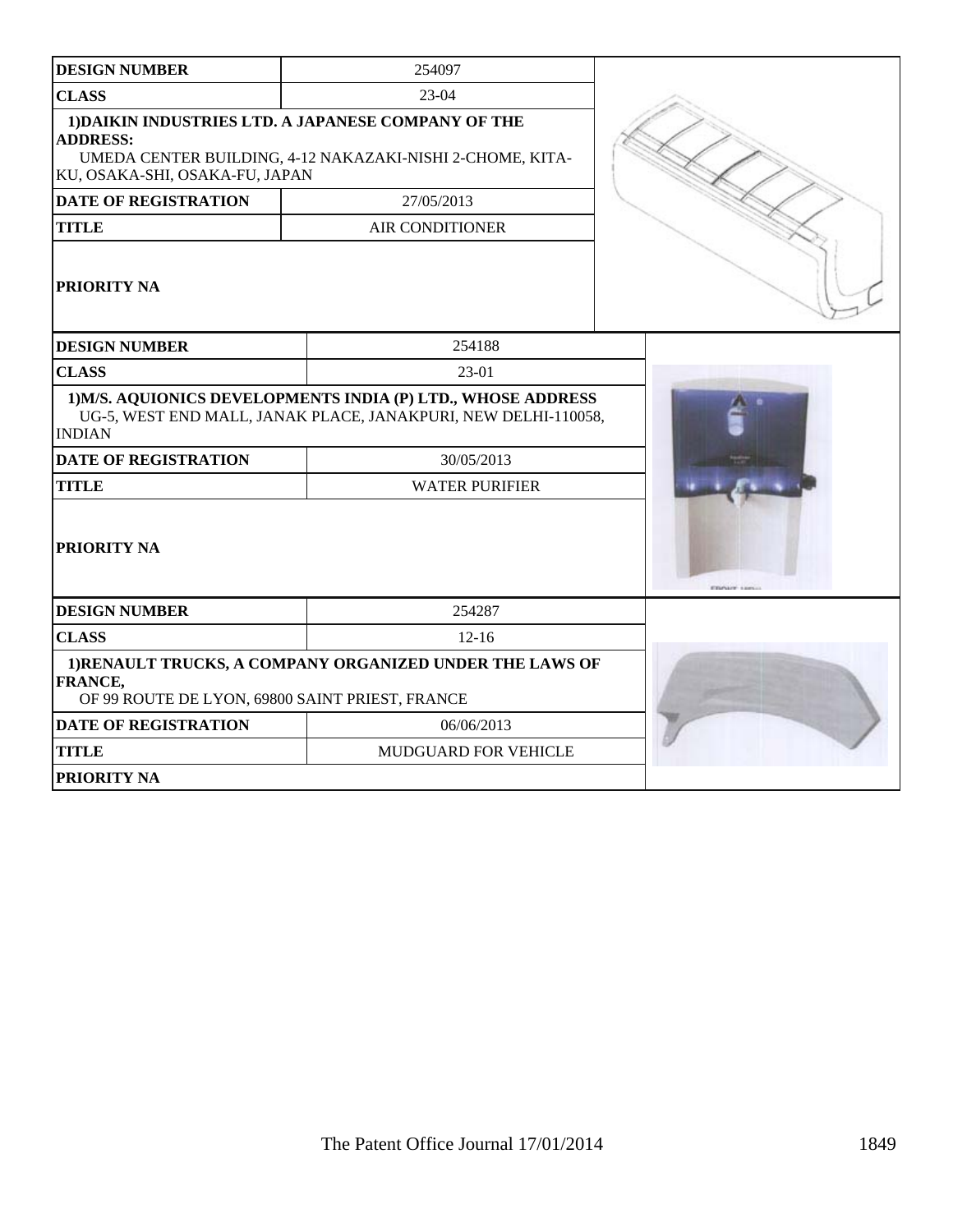| <b>DESIGN NUMBER</b>                                                                                 | 252491                                                                                                                                            |  |
|------------------------------------------------------------------------------------------------------|---------------------------------------------------------------------------------------------------------------------------------------------------|--|
| <b>CLASS</b>                                                                                         | $13-03$                                                                                                                                           |  |
| 1) CROMPTON GREAVES LIMITED, (AN INDIAN COMPANY),<br>400030, MAHARASHTRA, INDIA                      | AVANTHA HOUSE, 6TH FLOOR, DR. ANNIE BESANT ROAD, WORLI, MUMBAI-                                                                                   |  |
| <b>DATE OF REGISTRATION</b>                                                                          | 20/03/2013                                                                                                                                        |  |
| <b>TITLE</b>                                                                                         | SELF POWERED PROTECTIVE RELAY                                                                                                                     |  |
| <b>PRIORITY NA</b>                                                                                   |                                                                                                                                                   |  |
| <b>DESIGN NUMBER</b>                                                                                 | 253782                                                                                                                                            |  |
| <b>CLASS</b>                                                                                         | 28-99                                                                                                                                             |  |
| WEST BENGAL, INDIA,<br>INDIAN NATIONAL<br><b>DATE OF REGISTRATION</b>                                | <b>BRABOURNE ROAD, 2ND FLOOR, BANERJEE BHAWAN, KOLKATA-700001,</b><br>WHOSE PROPRIETOR IS BHARAT KUMAR JAIN OF THE SAME ADDRESS, AN<br>13/05/2013 |  |
| TITLE                                                                                                | <b>TONGUE CLEANER</b>                                                                                                                             |  |
| <b>PRIORITY NA</b>                                                                                   |                                                                                                                                                   |  |
| <b>DESIGN NUMBER</b>                                                                                 | 254663                                                                                                                                            |  |
| <b>CLASS</b>                                                                                         | 10-99                                                                                                                                             |  |
| 1)A-GRAIN (INDIA),<br>PLOT NO 27, SHIVAJI PARK, OPP. SECTOR-9, AMBALA CITY, HARYANA,<br><b>INDIA</b> |                                                                                                                                                   |  |
| <b>DATE OF REGISTRATION</b>                                                                          | 21/06/2013                                                                                                                                        |  |
| <b>TITLE</b>                                                                                         | <b>MOISTURE TESTER</b>                                                                                                                            |  |
| <b>PRIORITY NA</b>                                                                                   |                                                                                                                                                   |  |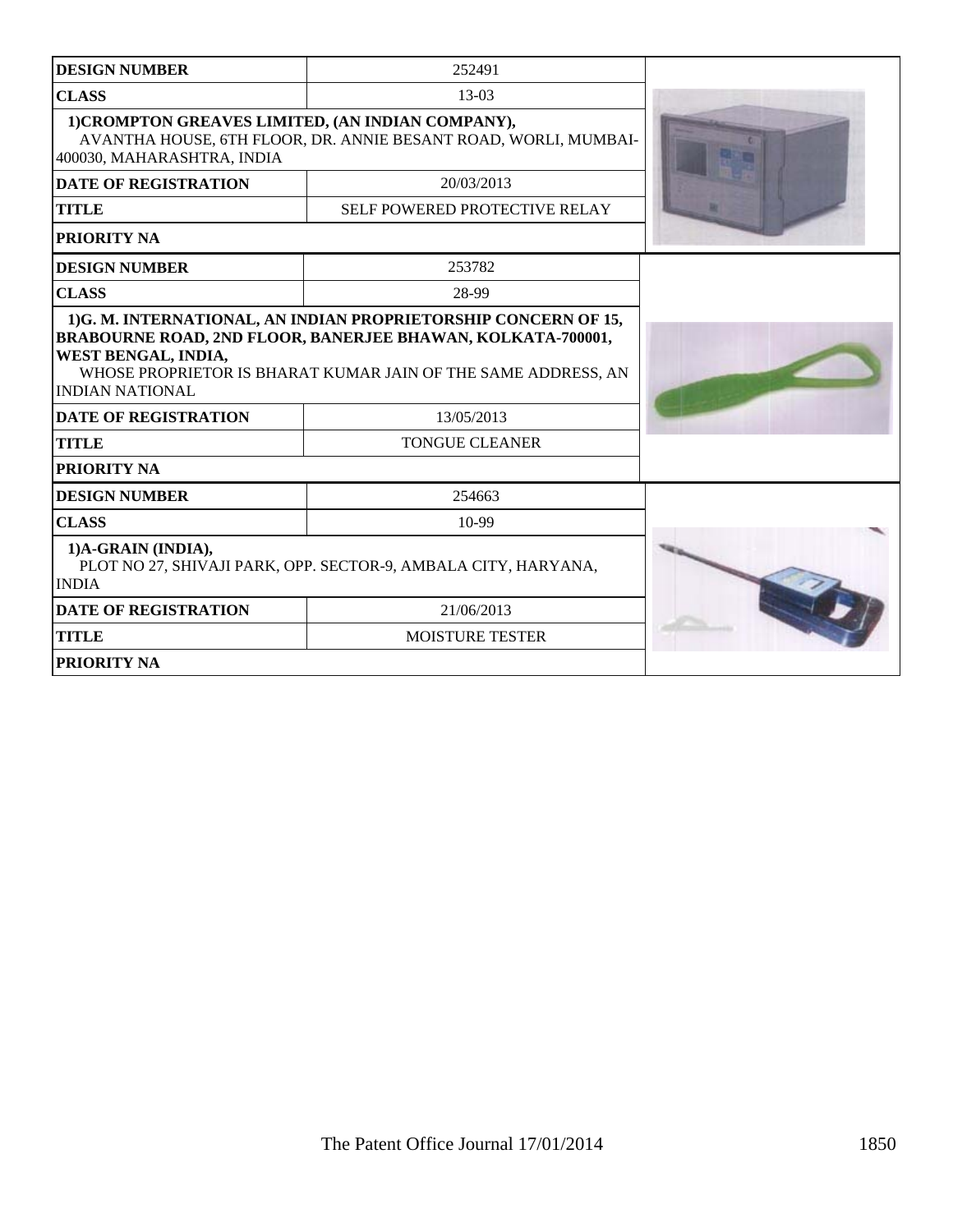| <b>DESIGN NUMBER</b>                         | 254774                                                                                                                                                                                 |  |
|----------------------------------------------|----------------------------------------------------------------------------------------------------------------------------------------------------------------------------------------|--|
| <b>CLASS</b>                                 | 13-01                                                                                                                                                                                  |  |
| JAITU-151202, DISTT. FARIDKOT (PUNJAB) INDIA | 1) M/S. F. C. INDUSTRIES, BATHINDA ROAD, NEAR D. A. V SCHOOL,<br>AN INDIAN PROPRIETORSHIP FIRM WHOSE PROPRIETOR IS:- VISHAL<br>KUMAR BEING INDIAN NATIONALS OF THE ABOVE ADDRESS       |  |
| <b>DATE OF REGISTRATION</b>                  | 25/06/2013                                                                                                                                                                             |  |
| <b>TITLE</b>                                 | <b>GENERATOR SET</b>                                                                                                                                                                   |  |
| <b>PRIORITY NA</b>                           |                                                                                                                                                                                        |  |
| <b>DESIGN NUMBER</b>                         | 254790                                                                                                                                                                                 |  |
| <b>CLASS</b>                                 | 08-06                                                                                                                                                                                  |  |
| COMPANIES ACT., ABOVE ADDRESS                | 1) ITALIK METALWARE PVT. LTD., G: 212-215, LODHIKA, G.I.D.C.,<br>KALAWAD ROAD, METODA, RAJKOT-360003, STATE OF GUJARAT INDIA,<br>/ A PRIVATE LIMITED COMPANY INCORPORATED UNDER INDIAN |  |
| <b>DATE OF REGISTRATION</b>                  | 25/06/2013                                                                                                                                                                             |  |
| <b>TITLE</b>                                 | <b>HANDLE</b>                                                                                                                                                                          |  |
| <b>PRIORITY NA</b>                           |                                                                                                                                                                                        |  |
| <b>DESIGN NUMBER</b>                         | 253442                                                                                                                                                                                 |  |
| <b>CLASS</b>                                 | 13-02                                                                                                                                                                                  |  |
| UNDER THE INDIAN COMPANIES ACT,              | 1) MANIKA MOULDS PVT. LTD., A COMPANY INCORPORATED<br>AAR-PEE CENTRE, 601-605, 6TH FLOOR GUFFIC COMPOUND,<br>MIDC, ANDHERI (E), MUMBAI-400093, MAHARASHTRA, INDIA                      |  |
| <b>DATE OF</b><br><b>REGISTRATION</b>        | 26/04/2013                                                                                                                                                                             |  |
| <b>TITLE</b>                                 | <b>BATTERY LID</b>                                                                                                                                                                     |  |
| PRIORITY NA                                  |                                                                                                                                                                                        |  |

The Patent Office Journal 17/01/2014 1851